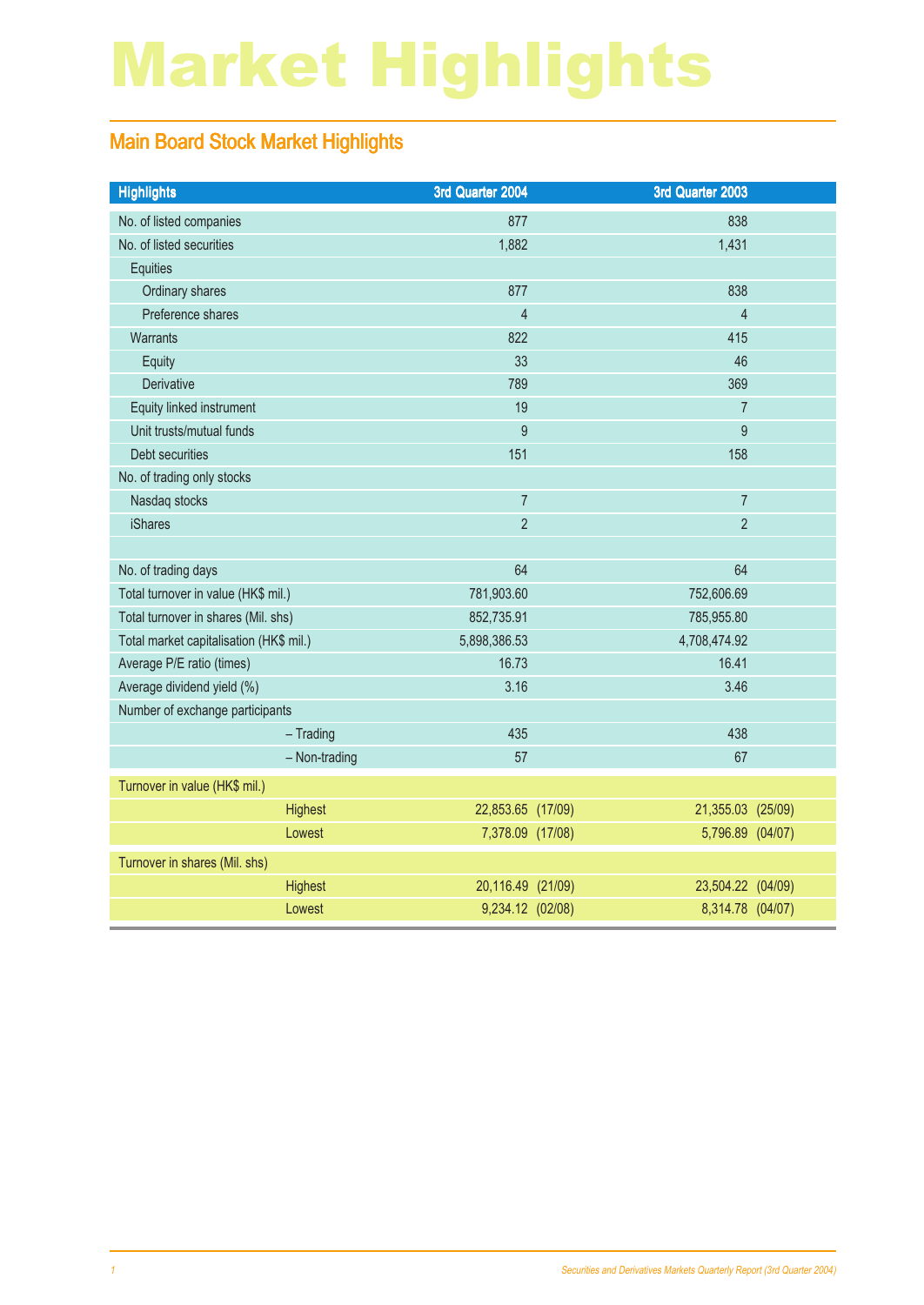# Market Highlights

## Market Highlights – Growth Enterprise Market (GEM)

| <b>Highlights</b>                       | 3rd Quarter 2004 |                | 3rd Quarter 2003 |                |
|-----------------------------------------|------------------|----------------|------------------|----------------|
| No. of listed companies                 | 203              |                | 179              |                |
| No. of listed securities                | 204              |                | 181              |                |
| Equities                                | 203              |                | 179              |                |
| <b>Warrants</b>                         | $\mathbf 1$      |                | $\overline{2}$   |                |
|                                         |                  |                |                  |                |
| No. of trading days                     | 64               |                | 64               |                |
| Total turnover in value (HK\$ mil.)     | 3,063.86         |                | 14,177.15        |                |
| Total turnover in shares (Mil. shs)     | 5,234.41         |                | 18,302.16        |                |
| Total market capitalisation (HK\$ mil.) | 62,163.75        |                | 67,986.89        |                |
| Average P/E ratio (times)               | 27.46            |                | 35.11            |                |
| Average dividend yield (%)              | 0.69             |                | 0.88             |                |
| Turnover in value (HK\$ mil.)           |                  |                |                  |                |
| <b>Highest</b>                          |                  | 87.34 (05/08)  | 1,339.97 (04/07) |                |
| Lowest                                  |                  | 24.02 (30/09)  |                  | 106.10 (26/09) |
| Turnover in shares (Mil. shs)           |                  |                |                  |                |
| <b>Highest</b>                          |                  | 315.59 (23/07) |                  | 693.16 (04/07) |
| Lowest                                  |                  | 37.11 (28/09)  |                  | 143.09 (26/09) |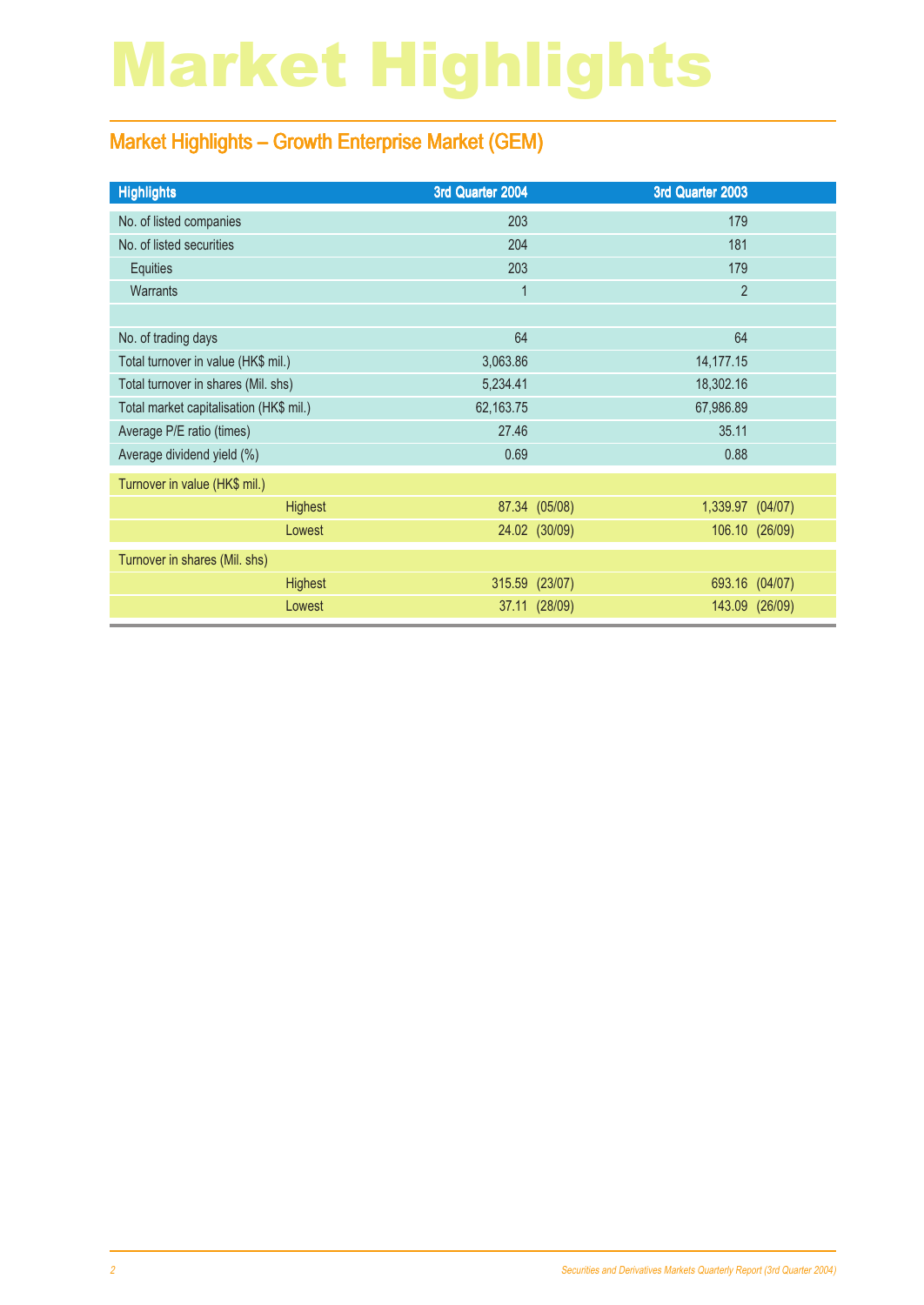# Market Highlights

## Derivatives Market Highlights

| <b>Highlights</b>                                          | 3rd Quarter | <b>3rd Quarter</b> |
|------------------------------------------------------------|-------------|--------------------|
|                                                            | 2004        | 2003               |
| All futures and options products (excluding stock options) |             |                    |
| No. of trading days                                        | 63.5        | 63.5               |
| Total contract volume                                      | 3,554,791   | 2,891,880          |
| Equity index products                                      | 3,536,098   | 2,879,846          |
| Equity products                                            | 3,293       | 5,807              |
| Interest rates products                                    | 15,400      | 6,227              |
| Average daily contract volume <sup>1</sup>                 | 55,981      | 45,541             |
| Total open interest as at the quarter end (contracts)      | 238,822     | 158,352            |
| Equity index products                                      | 229,899     | 153,657            |
| Equity products                                            | 524         | 715                |
| Interest rates products                                    | 8,399       | 3,980              |
| <b>Stock options</b>                                       |             |                    |
| No. of newly introduced stock options classes              |             |                    |
| No. of stock options as at the quarter end                 |             |                    |
| <b>Class</b>                                               | 37          | 33                 |
| <b>Series</b>                                              | 2,684       | 2,748              |
| Total premium (HK\$ mil.)                                  | 1,222.01    | 795.34             |
| Call                                                       | 564.79      | 514.07             |
| Put                                                        | 657.21      | 281.27             |
| Average daily premium (HK\$ mil.)                          | 19.24       | 12.53              |
| Total contract volume                                      | 1,333,212   | 1,035,891          |
| Call                                                       | 614,506     | 515,208            |
| Put                                                        | 718,706     | 520,683            |
| Average daily contract volume                              | 20,995      | 16,313             |
| Total open interest as at the quarter end (contracts)      | 516,569     | 382,895            |
| Call                                                       | 230,446     | 155,235            |
| Put                                                        | 286,123     | 227,660            |
| Total number of trades                                     | 37,772      | 31,221             |
| Average daily number of trades                             | 595         | 492                |
| <b>Total contracts exercised</b>                           | 199,191     | 208,651            |
| Average premium per contract (HK\$)                        | 917         | 768                |
| Average contract per trade (contracts)                     | 35          | 33                 |
| Put volume/call volume                                     | 1.17        | 1.01               |
| Average daily contract volume/open interest                | 4.1%        | 4.3%               |
| Options volume (shares)/underlying stock volume            | 2.5%        | 1.8%               |
| All futures and options products                           |             |                    |
| <b>Total contract volume</b>                               | 4,888,003   | 3,927,771          |
| Total open interest as at the quarter end (contracts)      | 755,391     | 541,247            |

1 Average daily contract volume is calculated based on the number of trading days of the Hong Kong Market.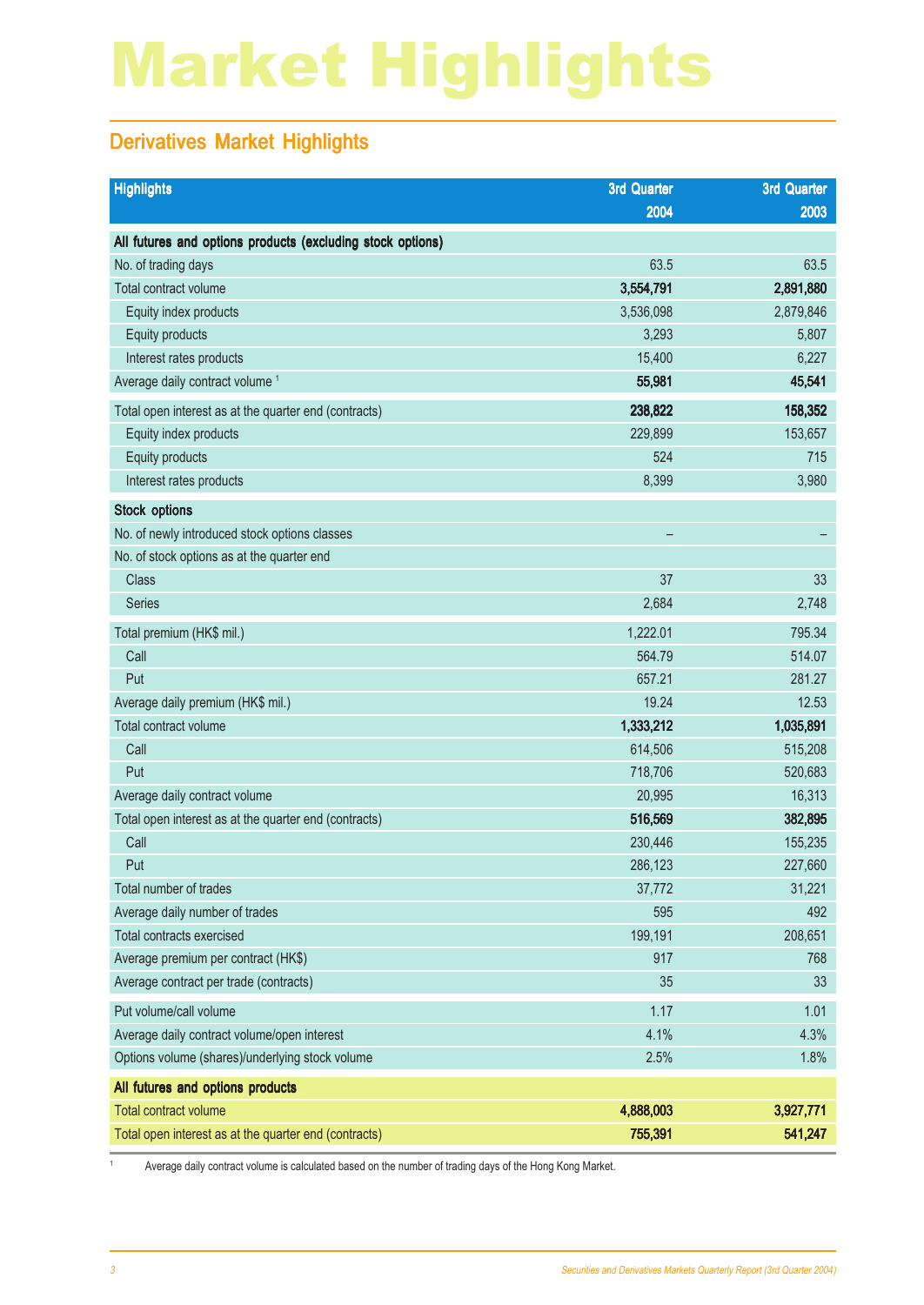## Equity Turnover

|    | Share (Mil. shs) | Value (HK\$ mil.) | No. of deals |
|----|------------------|-------------------|--------------|
| Q3 | 420,617.08       | 676,265.43        | 7,210,633    |
| Q4 | 330,352.59       | 828,938.04        | 7,622,656    |
| Q1 | 474,515.94       | 1,058,570.45      | 8,835,302    |
| Q2 | 221,663.60       | 716,559.67        | 5,650,601    |
| Q3 | 211,844.53       | 668,434.29        | 5,311,106    |
|    |                  |                   |              |

## Equity Trading Statistics

|      |                | No. of<br>trading days | Average daily turnover<br>(HK\$ mil.) | Average value<br>per deal |
|------|----------------|------------------------|---------------------------------------|---------------------------|
| 2003 | Q <sub>3</sub> | 64                     | 10,566.65                             | 93,787                    |
|      | Q4             | 63                     | 13, 157. 75                           | 108,747                   |
| 2004 | Q <sub>1</sub> | 62                     | 17,073.72                             | 119,811                   |
|      | Q <sub>2</sub> | 60                     | 11,942.66                             | 126,811                   |
|      | Q <sub>3</sub> | 64                     | 10,444.29                             | 125,856                   |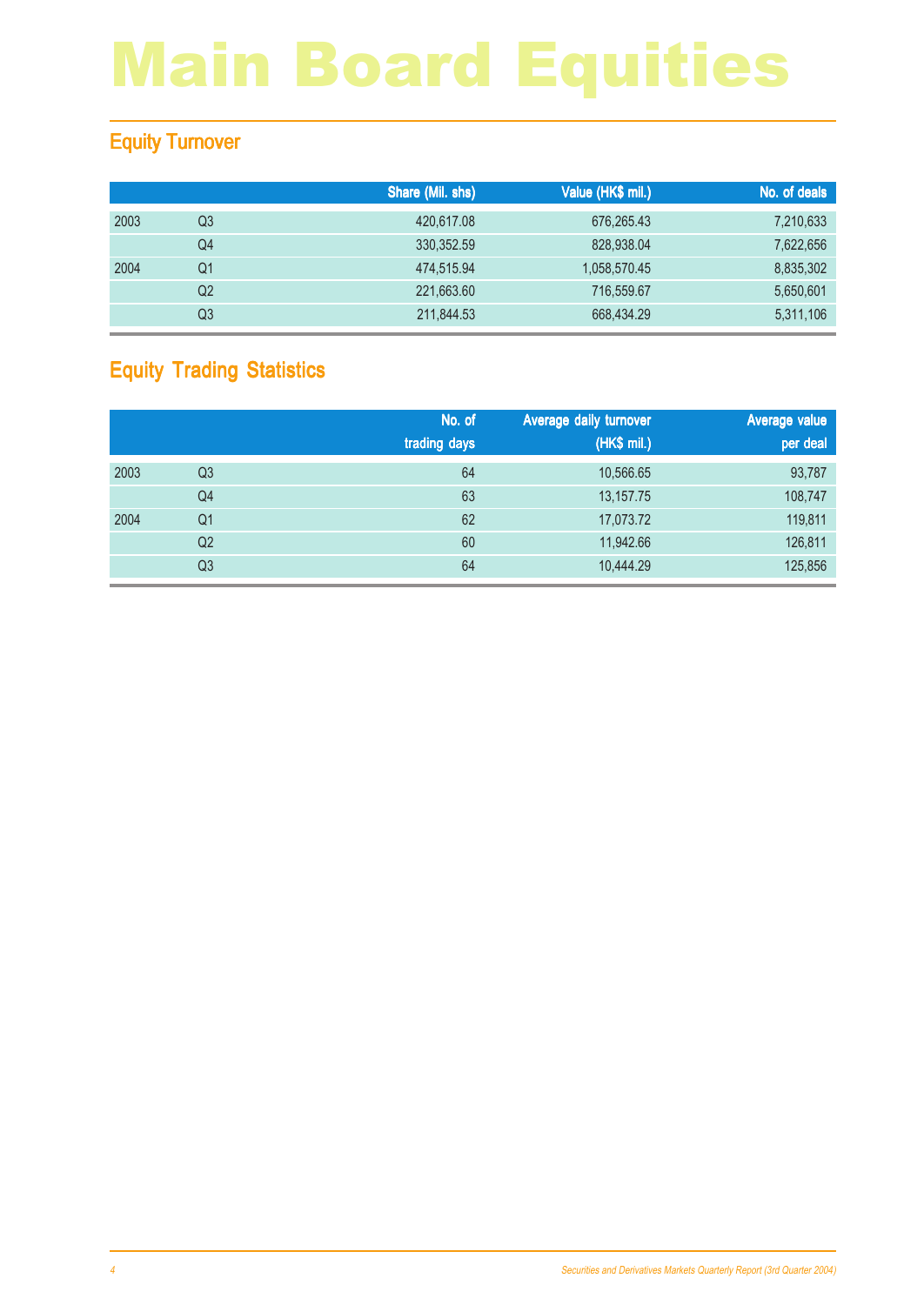#### 20 Most Advanced Stocks

for 3rd quarter 2004

|                |       |                           | <b>Closing price</b> |                 |        |
|----------------|-------|---------------------------|----------------------|-----------------|--------|
| Rank           | Code  | <b>Stock</b>              | End of Sep 2004      | End of Jun 2004 | $%$ up |
| 1              | 00417 | <b>TSE SUI LUEN</b>       | 0.520                | 0.250           | 108.00 |
| $\overline{2}$ | 00547 | <b>SUN INNOVATION</b>     | 0.039                | 0.019           | 105.26 |
| 3              | 00375 | <b>YGM TRADING</b>        | 9.350                | 4.600           | 103.26 |
| 4              | 00084 | <b>STELUX HOLDINGS</b>    | 0.570                | 0.285           | 100.00 |
| $\overline{5}$ | 00726 | SOUTH EAST GP             | 0.130                | 0.067           | 94.03  |
| 6              | 00130 | <b>MOISELLE INT'L</b>     | 1.600                | 0.830           | 92.77  |
| 7              | 00340 | <b>INNOMAXX BIOTEC</b>    | 0.250                | 0.130           | 92.31  |
| 8              | 00200 | <b>MELCO INT'L DEV</b>    | 4.325                | 2.350           | 84.04  |
| 9              | 00241 | CITIC 21CN                | 1.350                | 0.750           | 80.00  |
| 10             | 01200 | <b>MIDLAND REALTY</b>     | 3.000                | 1.670           | 79.64  |
| 11             | 00600 | <b>DAH HWA INT'L</b>      | 0.212                | 0.120           | 76.67  |
| 12             | 00559 | FT HOLDINGS               | 0.060                | 0.034           | 76.47  |
| 13             | 00739 | ZHEJIANG GLASS - H SHARES | 2.675                | 1.530           | 74.84  |
| 14             | 01063 | <b>SUNCORP TECH</b>       | 1.780                | 1.020           | 74.51  |
| 15             | 00430 | <b>ORIENTAL EXPL</b>      | 0.060                | 0.036           | 66.67  |
| 16             | 00704 | <b>FRANKIEDOMINION</b>    | 0.310                | 0.188           | 64.89  |
| 17             | 00679 | <b>ASIA TELE-NET</b>      | 0.405                | 0.248           | 63.31  |
| 18             | 00378 | E2-CAPITAL                | 0.570                | 0.350           | 62.86  |
| 19             | 00467 | <b>ORIENT RES GP</b>      | 0.080                | 0.050           | 60.00  |
| 20             | 02327 | <b>JIWA BIO-PHARM</b>     | 0.380                | 0.238           | 59.66  |

#### 20 Most Declined Stocks

for 3rd quarter 2004

|                |       |                        | <b>Closing price</b> |                         |          |  |
|----------------|-------|------------------------|----------------------|-------------------------|----------|--|
| Rank           | Code  | <b>Stock</b>           | End of Sep 2004      | End of Jun 2004         | % down   |  |
|                | 00076 | SOUTH SEA PETRO        | 0.590                | 2.300                   | $-74.35$ |  |
| $\overline{2}$ | 00905 | <b>HAYWOOD INV</b>     | 0.029                | 0.085                   | $-65.88$ |  |
| 3              | 00943 | <b>EFORCE HOLDINGS</b> | 0.044                | 0.122                   | $-63.93$ |  |
| $\overline{4}$ | 00729 | <b>GORIENT</b>         | 0.023                | 0.060                   | $-61.67$ |  |
| 5              | 00022 | <b>MEXAN</b>           | 1.090                | 2.600                   | $-58.08$ |  |
| 6              | 00412 | <b>HERITAGE INT'L</b>  | 0.013                | 0.031                   | $-58.06$ |  |
| 7              | 00497 | <b>CAPITAL STRAT</b>   | 0.410                | 0.876<br>$\overline{A}$ | $-53.20$ |  |
| 8              | 01180 | <b>LIFETEC GROUP</b>   | 0.088                | 0.185                   | $-52.43$ |  |
| 9              | 00290 | <b>CH CONSERVATION</b> | 0.335                | 0.680                   | $-50.74$ |  |
| 10             | 00353 | <b>JACKLEY HOLDING</b> | 0.035                | 0.071                   | $-50.70$ |  |
| 11             | 01176 | <b>NAM FONG INT'L</b>  | 0.019                | 0.038                   | $-50.00$ |  |
| 12             | 01217 | <b>SINO TECHNOLOGY</b> | 0.100                | 0.192                   | $-47.92$ |  |
| 13             | 00273 | <b>CHINA UNITED</b>    | 0.219                | 0.400                   | $-45.25$ |  |
| 14             | 00307 | <b>SUN MEDIA GROUP</b> | 0.015                | 0.027                   | $-44.44$ |  |
| 15             | 00615 | <b>ORIENT POWER</b>    | 0.570                | 1.020                   | $-44.12$ |  |
| 16             | 00959 | A-MAX                  | 0.066                | 0.118<br>$\overline{A}$ | $-44.07$ |  |
| 17             | 00493 | <b>GOME</b>            | 4.625                | 8.040<br>$\overline{A}$ | $-42.48$ |  |
| 18             | 00724 | <b>SEMTECH INT'L</b>   | 0.840                | 1.450                   | $-42.07$ |  |
| 19             | 00175 | <b>GEELY AUTO</b>      | 0.360                | 0.620                   | $-41.94$ |  |
| 20             | 00913 | UNITY INV HOLD         | 0.105                | 0.180                   | $-41.67$ |  |

A Adjusted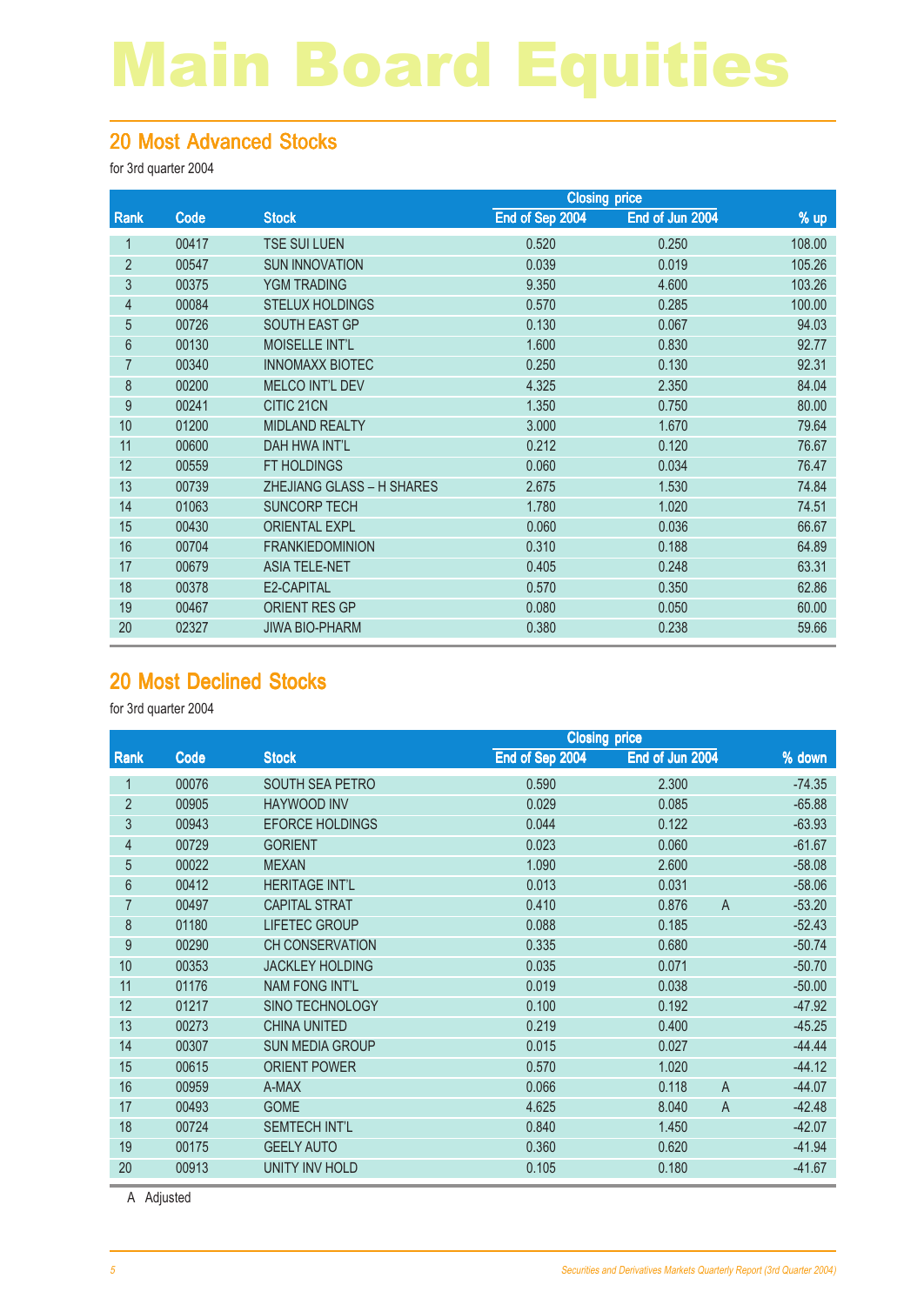#### 20 Most Active Stocks by Value

for 3rd quarter 2004

| Rank           | Code  | <b>Stock</b>                    | Turnover (HK\$ mil.) | % of total |
|----------------|-------|---------------------------------|----------------------|------------|
| 1              | 00005 | <b>HSBC HOLDINGS</b>            | 85,424.08            | 12.78      |
| $\overline{2}$ | 00013 | <b>HUTCHISON</b>                | 28,161.77            | 4.21       |
| $\mathfrak{Z}$ | 00941 | <b>CHINA MOBILE</b>             | 25,095.44            | 3.75       |
| $\overline{4}$ | 00016 | <b>SHK PPT</b>                  | 24,759.00            | 3.70       |
| 5              | 00857 | PETROCHINA - H SHARES           | 24,118.67            | 3.61       |
| $6\phantom{a}$ | 00001 | <b>CHEUNG KONG</b>              | 19,561.32            | 2.93       |
| 7              | 02388 | <b>BOC HONG KONG</b>            | 17,176.40            | 2.57       |
| 8              | 02600 | CHALCO - H SHARES               | 15,267.14            | 2.28       |
| 9              | 00902 | <b>HUANENG POWER - H SHARES</b> | 14,534.69            | 2.17       |
| 10             | 00728 | <b>CHINA TELECOM - H SHARES</b> | 14,153.56            | 2.12       |
| 11             | 00386 | SINOPEC CORP - H SHARES         | 13,295.92            | 1.99       |
| 12             | 00883 | <b>CNOOC</b>                    | 13,231.13            | 1.98       |
| 13             | 02628 | <b>CHINA LIFE - H SHARES</b>    | 13,195.74            | 1.97       |
| 14             | 00203 | <b>DENWAY MOTORS</b>            | 12,142.44            | 1.82       |
| 15             | 02318 | PING AN - H SHARES              | 10,848.05            | 1.62       |
| 16             | 01171 | YANZHOU COAL - H SHARES         | 9,702.19             | 1.45       |
| 17             | 00011 | <b>HANG SENG BANK</b>           | 8,852.37             | 1.32       |
| 18             | 00019 | SWIRE PACIFIC 'A'               | 8,471.67             | 1.27       |
| 19             | 00012 | <b>HENDERSON LAND</b>           | 8,157.48             | 1.22       |
| 20             | 00017 | <b>NEW WORLD DEV</b>            | 7,536.52             | 1.13       |
| <b>Total</b>   |       |                                 | 373,685.57           | 55.90      |

### 20 Most Active Stock by Shares

| Rank           | Code  | <b>Stock</b>                    | Turnover (Mil. shs) | % of total |
|----------------|-------|---------------------------------|---------------------|------------|
| 1              | 00448 | <b>HANG TEN GROUP</b>           | 6,480.78            | 3.06       |
| $\overline{2}$ | 00078 | <b>REGAL INT'L</b>              | 6,352.01            | 3.00       |
| 3              | 00857 | PETROCHINA - H SHARES           | 6,192.54            | 2.92       |
| 4              | 00728 | <b>CHINA TELECOM - H SHARES</b> | 5,507.09            | 2.60       |
| 5              | 00412 | <b>HERITAGE INT'L</b>           | 5,106.90            | 2.41       |
| 6              | 00386 | SINOPEC CORP - H SHARES         | 4,445.16            | 2.10       |
| $\overline{7}$ | 00603 | <b>CHINA CITY GAS</b>           | 4,346.30            | 2.05       |
| 8              | 00897 | WAI YUEN TONG                   | 4,233.23            | 2.00       |
| 9              | 00203 | <b>DENWAY MOTORS</b>            | 4,213.06            | 1.99       |
| 10             | 00355 | <b>CENTURY C INT'L</b>          | 4,052.99            | 1.91       |
| 11             | 02600 | <b>CHALCO - H SHARES</b>        | 3,676.85            | 1.74       |
| 12             | 00883 | <b>CNOOC</b>                    | 3,619.72            | 1.71       |
| 13             | 00617 | PALIBURG HOLD                   | 3,105.71            | 1.47       |
| 14             | 00343 | <b>CULTURECOM HOLD</b>          | 2,891.82            | 1.37       |
| 15             | 00981 | <b>SMIC</b>                     | 2,854.46            | 1.35       |
| 16             | 02628 | <b>CHINA LIFE - H SHARES</b>    | 2,844.85            | 1.34       |
| 17             | 01189 | <b>WING ON TRAVEL</b>           | 2,828.97            | 1.34       |
| 18             | 01114 | <b>BRILLIANCE CHI</b>           | 2,546.87            | 1.20       |
| 19             | 00902 | <b>HUANENG POWER - H SHARES</b> | 2,386.51            | 1.13       |
| 20             | 00323 | <b>MAANSHAN IRON - H SHARES</b> | 2,290.69            | 1.08       |
| <b>Total</b>   |       |                                 | 79,976.52           | 37.75      |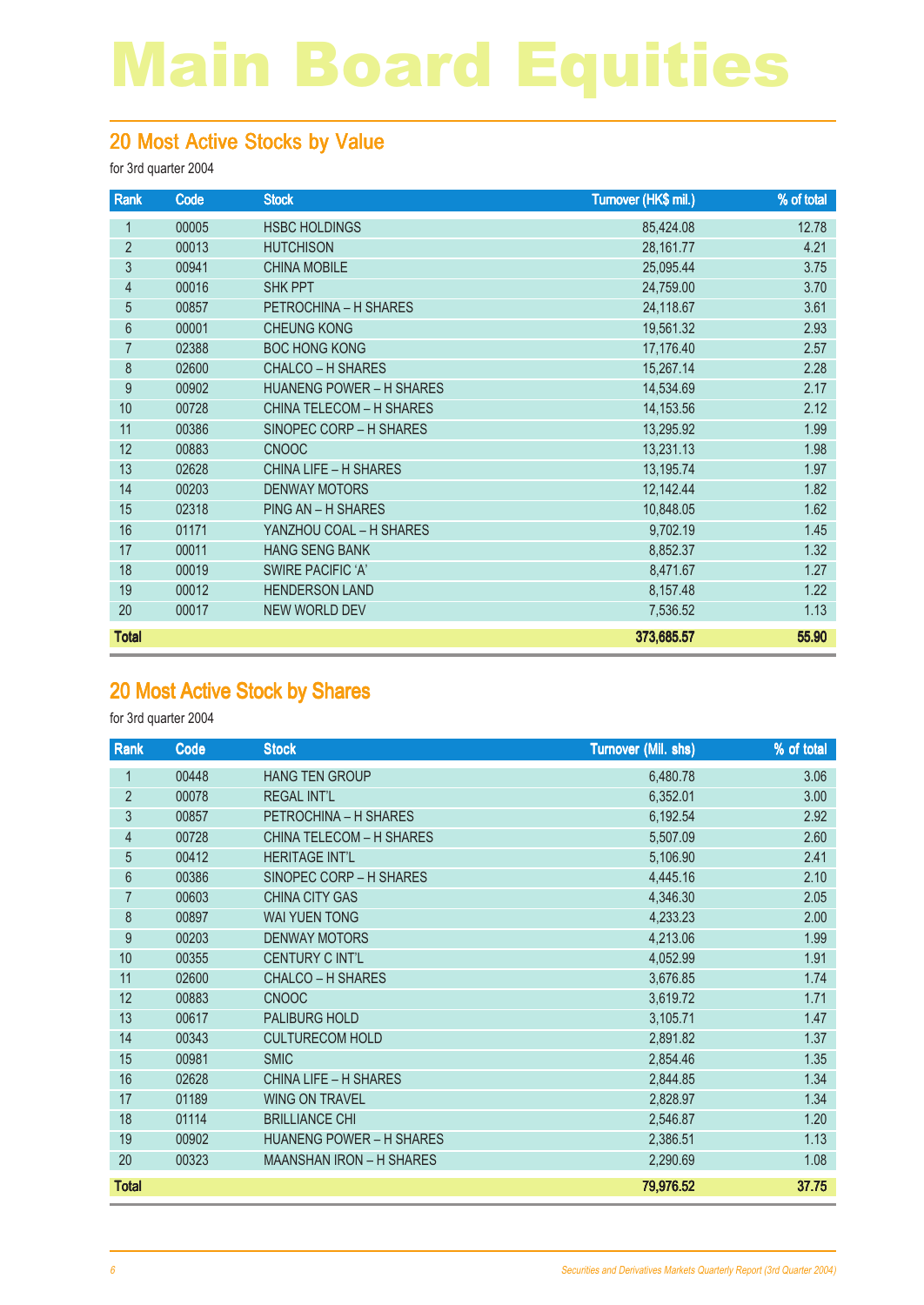#### Market Capitalisation of Domestic Companies

|    | HK\$ mil.    |
|----|--------------|
| Q3 | 4,708,474.92 |
| Q4 | 5,477,670.33 |
| Q1 | 5,690,504.54 |
| Q2 | 5,482,574.23 |
| Q3 | 5,898,386.53 |
|    |              |

#### Market Capitalisation by Classifications

As at the 3rd quarter end 2004

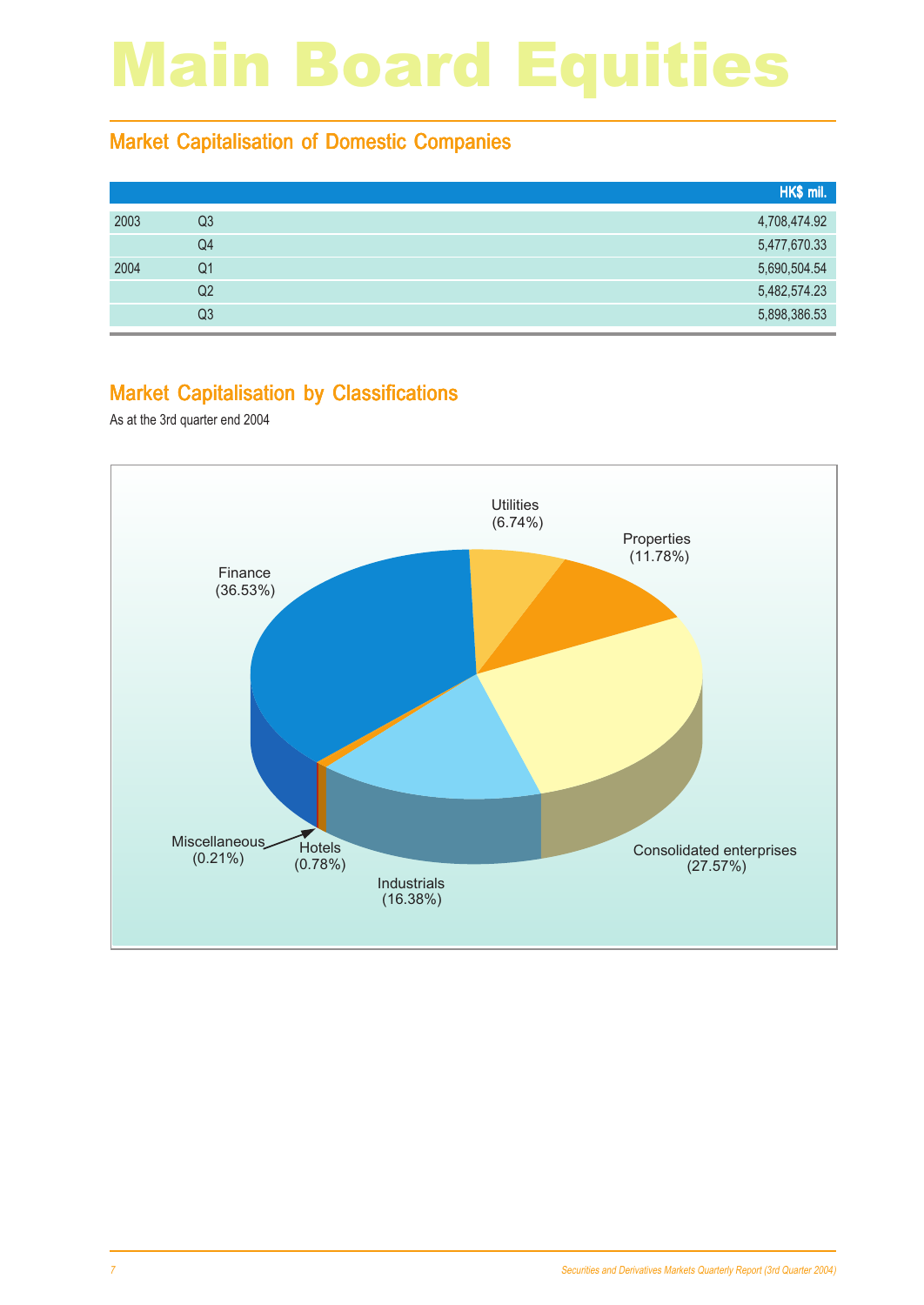#### 50 Leading Companies in Market Capitalisation

as at the 3rd quarter end 2004

| Rank                | Company                                                | Market capitalisation (HK\$ mil.) | % of market total |
|---------------------|--------------------------------------------------------|-----------------------------------|-------------------|
| 1                   | <b>HSBC Holdings plc</b>                               | 1,377,806.55                      | 23.36             |
| $\overline{2}$      | China Mobile (Hong Kong) Ltd.                          | 466,226.36                        | 7.90              |
| $\mathfrak{S}$      | Hutchison Whampoa Ltd.                                 | 260,065.62                        | 4.41              |
| $\overline{4}$      | Hang Seng Bank Ltd.                                    | 198,831.64                        | 3.37              |
| $\overline{5}$      | Sun Hung Kai Properties Ltd.                           | 176,468.46                        | 2.99              |
| $6\phantom{a}$      | CNOOC Ltd.                                             | 167,288.43                        | 2.84              |
| $\overline{7}$      | <b>Standard Chartered PLC</b>                          | 157,762.12                        | 2.67              |
| $\,8\,$             | Cheung Kong (Holdings) Ltd.                            | 154,603.97                        | 2.62              |
| $\boldsymbol{9}$    | BOC Hong Kong (Holdings) Ltd.                          | 150,662.12                        | 2.55              |
| 10                  | CLP Holdings Ltd.                                      | 107,407.77                        | 1.82              |
| 11                  | Hong Kong and China Gas Co. Ltd., The                  | 82,043.51                         | 1.39              |
| 12                  | Swire Pacific Ltd.                                     | 78,705.64                         | 1.33              |
| 13                  | China Unicom Ltd.                                      | 76,628.71                         | 1.30              |
| 14                  | Hongkong Electric Holdings Ltd.                        | 73,845.45                         | 1.25              |
| 15                  | PetroChina Co. Ltd. - H Shares                         | 73,406.60                         | 1.24              |
| 16                  | Henderson Land Development Co. Ltd.                    | 67,683.83                         | 1.15              |
| 17                  | Wharf (Holdings) Ltd., The                             | 64,246.26                         | 1.09              |
| 18                  | MTR Corporation Ltd.                                   | 62,951.74                         | 1.07              |
| 19                  | China Petroleum & Chemical Corporation - H Shares      | 53,278.05                         | 0.90              |
| 20                  | Esprit Holdings Ltd.                                   | 47,258.58                         | 0.80              |
| 21                  | Cheung Kong Infrastructure Holdings Ltd.               | 45,422.33                         | 0.77              |
| 22                  | Cathay Pacific Airways Ltd.                            | 44,973.93                         | 0.76              |
| 23                  | CITIC Pacific Ltd.                                     | 43,911.71                         | 0.74              |
| 24                  | Hang Lung Properties Ltd.                              | 37,949.74                         | 0.64              |
| 25                  | China Life Insurance Co. Ltd. - H Shares               | 37,205.88                         | 0.63              |
| 26                  | China Telecom Corporation Ltd. - H Shares              | 35,040.46                         | 0.59              |
| 27                  | Li & Fung Ltd.                                         | 32,653.26                         | 0.55              |
| 28                  | Yue Yuen Industrial (Holdings) Ltd.                    | 32,637.94                         | 0.55              |
| 29                  | Bank of East Asia, Ltd., The                           | 32,423.74                         | 0.55              |
| 30                  | Ping An Insurance (Group) Co. of China Ltd. - H Shares | 29,296.47                         | 0.50              |
| 31                  | Henderson Investment Ltd.                              | 28,455.01                         | 0.48              |
| 32                  | Johnson Electric Holdings Ltd.                         | 28,104.49                         | 0.48              |
| 33                  | COSCO Pacific Ltd.                                     | 28,025.79                         | 0.48              |
| 34                  | PCCW Ltd.                                              | 27,661.57                         | 0.47              |
| 35<br>36            | Semiconductor Manufacturing International Corporation  | 27,456.07                         | 0.47              |
|                     | New World Development Co. Ltd.                         | 25,411.61                         | 0.43              |
| 37                  | China Merchants Holdings (International) Co. Ltd       | 25,159.60                         | 0.43              |
| 38<br>39            | Sino Land Co. Ltd.<br>Wheelock and Co. Ltd.            | 24,974.93<br>23,061.49            | 0.42<br>0.39      |
| 40                  | Guoco Group Ltd.                                       | 21,799.65                         | 0.37              |
| 41                  | China Resources Enterprise, Ltd.                       | 21,368.50                         | 0.36              |
| 42                  | Techtronic Industries Co. Ltd.                         | 20,563.65                         | 0.35              |
| 43                  | Shangri-La Asia Ltd.                                   | 19,872.96                         | 0.34              |
| 44                  | Lenovo Group Ltd.                                      | 19,616.80                         | 0.33              |
| 45                  | Huaneng Power International, Inc. - H Shares           | 19,248.66                         | 0.33              |
| 46                  | Hong Kong Exchanges and Clearing Ltd.                  | 18,752.64                         | 0.32              |
| 47                  | Denway Motors Ltd.                                     | 18,676.20                         | 0.32              |
| 48                  | Orient Overseas (International) Ltd.                   | 17,749.77                         | 0.30              |
| 49                  | Kerry Properties Ltd.                                  | 17,570.19                         | 0.30              |
| 50                  | NWS Holdings Ltd.                                      | 17,087.12                         | 0.29              |
|                     |                                                        |                                   |                   |
| <b>Total</b>        |                                                        | 4,719,303.55                      | 80.01             |
| <b>Market total</b> |                                                        | 5,898,386.53                      | 100.00            |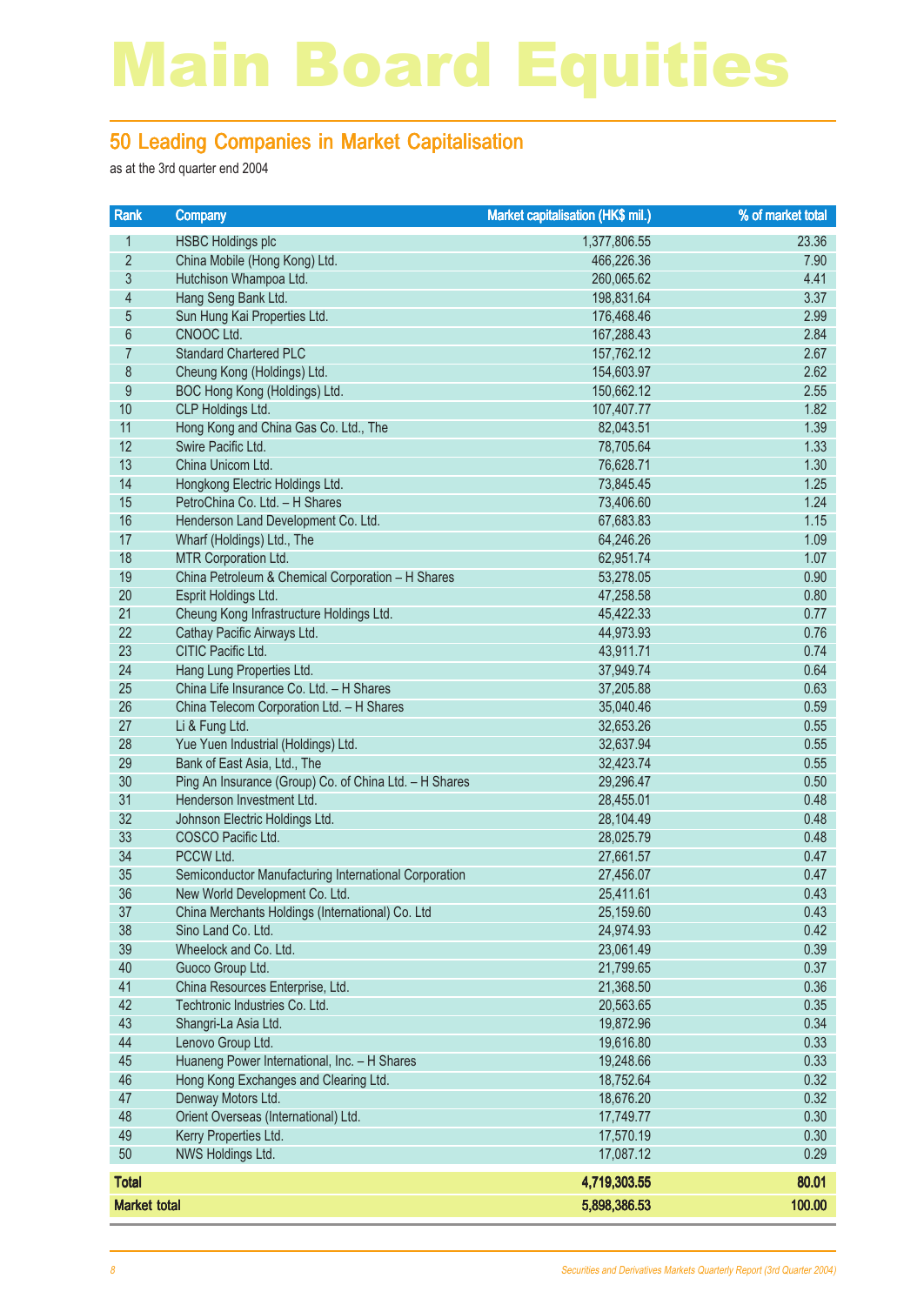## **Short Selling (value)**

|      |                | Short selling turnover (HK\$ mil.) | Equity turnover (HK\$ mil.) | % of equity total |
|------|----------------|------------------------------------|-----------------------------|-------------------|
| 2003 | Q3             | 19.852.71                          | 676,265.43                  | 2.94              |
|      | Q4             | 26.378.30                          | 828,938,04                  | 3.18              |
| 2004 | Q1             | 42,541.13                          | 1,058,570.45                | 4.02              |
|      | Q <sub>2</sub> | 31,918.42                          | 716,559.67                  | 4.45              |
|      | Q3             | 27.935.39                          | 668,434.29                  | 4.18              |

## Short Selling (share)

|      |    | Short selling turnover (Mil. shs) | Equity turnover (Mil. shs) | % of equity total |
|------|----|-----------------------------------|----------------------------|-------------------|
| 2003 | Q3 | 2,405.95                          | 420,617.08                 | 0.57              |
|      | Q4 | 3.342.78                          | 330, 352.59                | 1.01              |
| 2004 | Q1 | 4,533.42                          | 474,515.94                 | 0.96              |
|      | Q2 | 4.347.88                          | 221,663.60                 | 1.96              |
|      | Q3 | 3,475.05                          | 211,844.53                 | 1.64              |

## New Listing Companies Statistics

|      |                | No. of newly listed companies | Funds raised (HK\$ mil.) |
|------|----------------|-------------------------------|--------------------------|
| 2003 | Q3             | 15                            | 7,936.33                 |
|      | Q4             | 15                            | 42,501.70                |
| 2004 | Q1             | 8                             | 19,689.66                |
|      | Q <sub>2</sub> | 15                            | 33,875.72                |
|      | Q3             |                               | 2,580.33                 |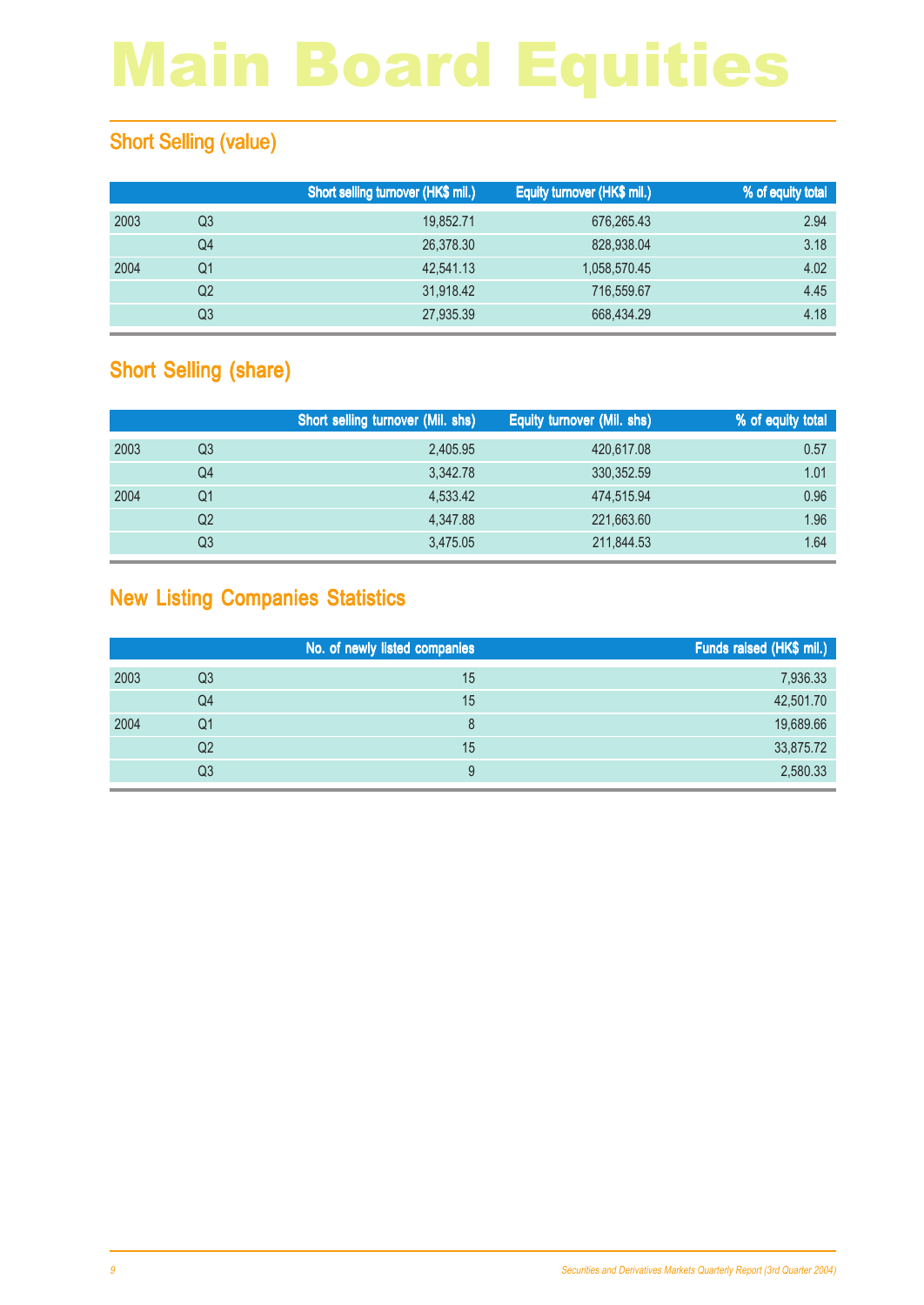#### **Newly Listed Companies**

| Code         | <b>Company name</b>                        | <b>Listing date</b> | No. of issued shares | Funds raised (HK\$ mil.) |
|--------------|--------------------------------------------|---------------------|----------------------|--------------------------|
| 02343        | Pacific Basin Shipping Ltd.                | 2004/07/14          | 1.267.010.609        | 1,092.50                 |
| 00311        | Luen Thai Holdings Ltd.                    | 2004/07/15          | 902.300.000          | 676.22                   |
| 00733        | Hopefluent Group Holdings Ltd.             | 2004/07/15          | 180,000,000          | 81.00                    |
| 02358        | Mitsumaru East Kit (Holdings) Ltd.         | 2004/07/15          | 400.000.000          | 106.80                   |
| 02383        | TOM Group Ltd.                             | 2004/08/04          | 3,889,413,365        |                          |
| 00597        | <b>CSMC Technologies Corporation</b>       | 2004/08/13          | 2,616,146,090        | 342.21                   |
| 02379        | Zhongtian International Ltd.               | 2004/09/22          | 400,000,000          | 80.00                    |
| 02307        | Kam Hing International Holdings Ltd.       | 2004/09/23          | 640,000,000          | 201.60                   |
| 02618        | TCL Communication Technology Holdings Ltd. | 2004/09/27          | 2,827,500,000        |                          |
| <b>Total</b> |                                            |                     |                      | 2,580.33                 |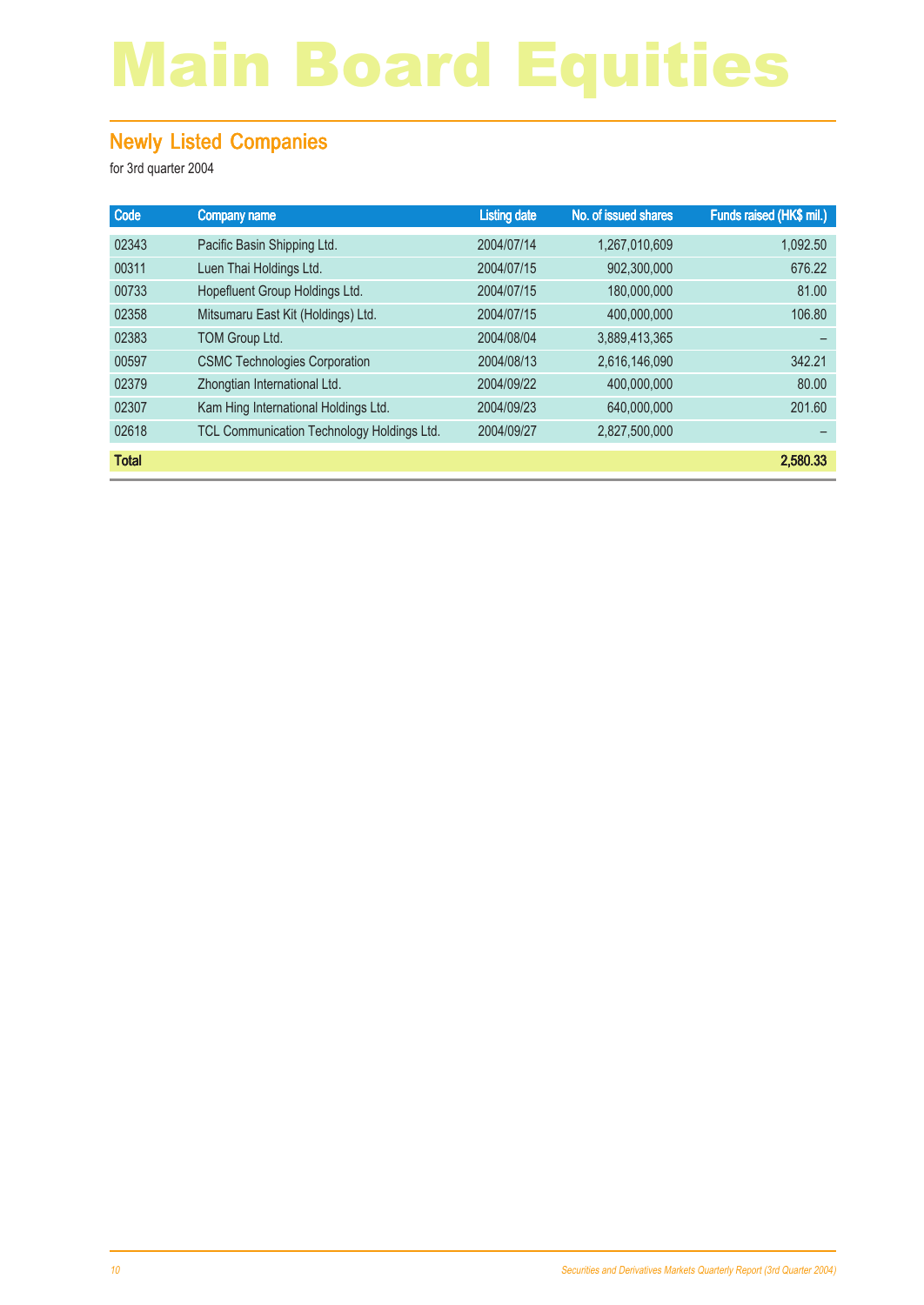#### Company Name Changes

for 3rd quarter 2004

| Code  | Old name                            | New name                                      | <b>Effective date</b> | <b>Adoption date</b> |
|-------|-------------------------------------|-----------------------------------------------|-----------------------|----------------------|
| 00370 | E-LIFE International Ltd #          | E-LIFE International Ltd                      | 2004/07/09            | 2004/07/09           |
| 00162 | I-Wood International Holdings Ltd   | China Golden Development Holdings Ltd         | 2004/06/15            | 2004/07/20           |
| 00124 | Guangdong Brewery Holdings Ltd      | Kingway Brewery Holdings Ltd                  | 2004/07/01            | 2004/07/26           |
| 00307 | Sun Media Group Holdings Ltd #      | Sun Media Group Holdings Ltd                  | 2004/07/19            | 2004/07/26           |
| 00755 | Shanghai Century Holdings Ltd       | Shanghai Zendai Property Ltd                  | 2004/07/07            | 2004/07/28           |
| 00862 | Asia Logistics Technologies Ltd     | New World Mobile Holdings Ltd                 | 2004/07/06            | 2004/08/18           |
| 00376 | <b>Mansion House Group Ltd</b>      | Asia TeleMedia Ltd                            | 2004/08/02            | 2004/08/18           |
| 00240 | I-China Holdings Ltd                | <b>Build King Holdings Ltd</b>                | 2004/07/23            | 2004/09/06           |
| 00049 | New Asia Realty and Trust Co Ltd    | <b>Wheelock Properties Ltd</b>                | 2004/09/01            | 2004/09/08           |
| 00493 | China Eagle Group Co Ltd            | <b>GOME Electrical Appliances Holding Ltd</b> | 2004/08/11            | 2004/09/10           |
| 00970 | Jade Dynasty Food Culture Group Ltd | Jade Dynasty Group Ltd                        | 2004/08/13            | 2004/09/13           |
| 00850 | Wing Shing Chemical Holdings Ltd    | Wing Shing International Holdings Ltd         | 2004/08/26            | 2004/09/13           |
| 00185 | Heng Fung Holdings Ltd              | China Credit Holdings Ltd                     | 2004/09/06            | 2004/09/20           |
| 00567 | Suwa International Holdings Ltd     | Daisho Microline Holdings Ltd                 | 2004/09/08            | 2004/09/27           |

# Change of Chinese name only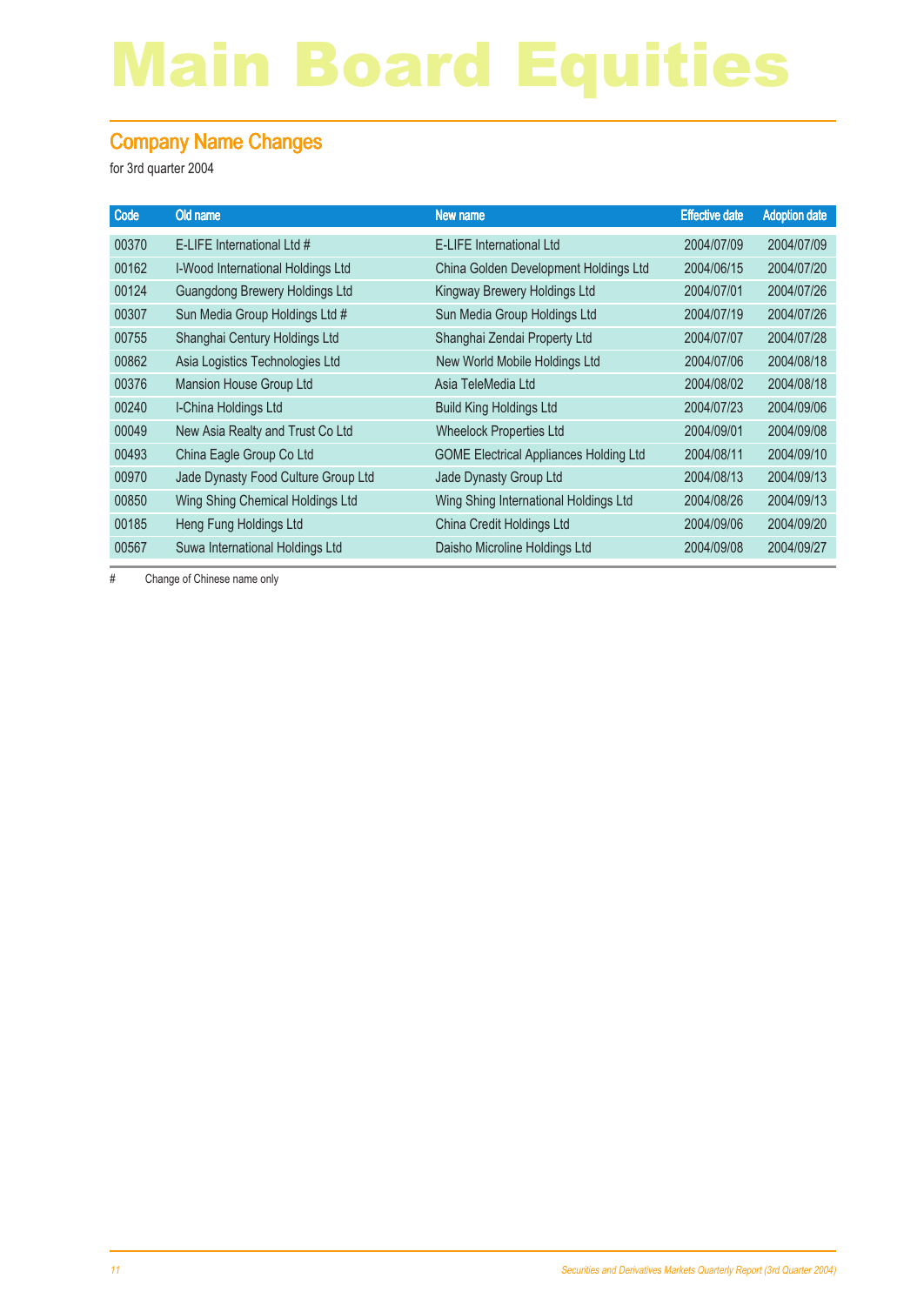#### Bonus Issues / Bonus Warrants

for 3rd quarter 2004

| <b>Company</b>                                  | <b>Particulars</b> | Ex-date    |
|-------------------------------------------------|--------------------|------------|
| Regal Hotels International Holdings Ltd         | 1 2007 wt for 10   | 2004/07/13 |
| Man Sang International Ltd                      | 1 for $10$         | 2004/07/27 |
| Bossini International Holdings Ltd              | 1 for 1            | 2004/08/19 |
| Dickson Concepts (International) Ltd            | 1 for 10           | 2004/08/20 |
| A-Max Holdings Ltd                              | 1 for $1$          | 2004/09/02 |
| Great Wall Automobile Holding Co Ltd - H Shares | Bonus 10 for 10    | 2004/09/22 |
| Kingboard Chemical Holdings Ltd                 | 1 2006 wt for 10   | 2004/09/22 |
|                                                 |                    |            |

#### Share Split / Consolidation

| Code  | <b>Company</b>                                | <b>Particulars</b>       | <b>Effective date</b> |
|-------|-----------------------------------------------|--------------------------|-----------------------|
| 00021 | <b>Beauforte Investors Corporation Ltd</b>    | Split 1 into 10          | 2004/07/02            |
| 00862 | New World Mobile Holdings Ltd                 | Consolidation 100 into 1 | 2004/07/07            |
| 00373 | Allied Group Ltd                              | Consolidation 10 into 1  | 2004/07/23            |
| 00240 | <b>Build King Holdings Ltd</b>                | Consolidation 10 into 1  | 2004/07/26            |
| 00371 | Shang Hua Holdings Ltd                        | Consolidation 20 into 1  | 2004/07/26            |
| 00493 | <b>GOME Electrical Appliances Holding Ltd</b> | Consolidation 40 into 1  | 2004/07/29            |
| 00276 | New World CyberBase Ltd                       | Consolidation 20 into 1  | 2004/08/24            |
| 00497 | Capital Strategic Investment Ltd              | Consolidation 4 into 1   | 2004/08/31            |
| 00650 | Shun Cheong Holdings Ltd                      | Consolidation 4 into 1   | 2004/09/17            |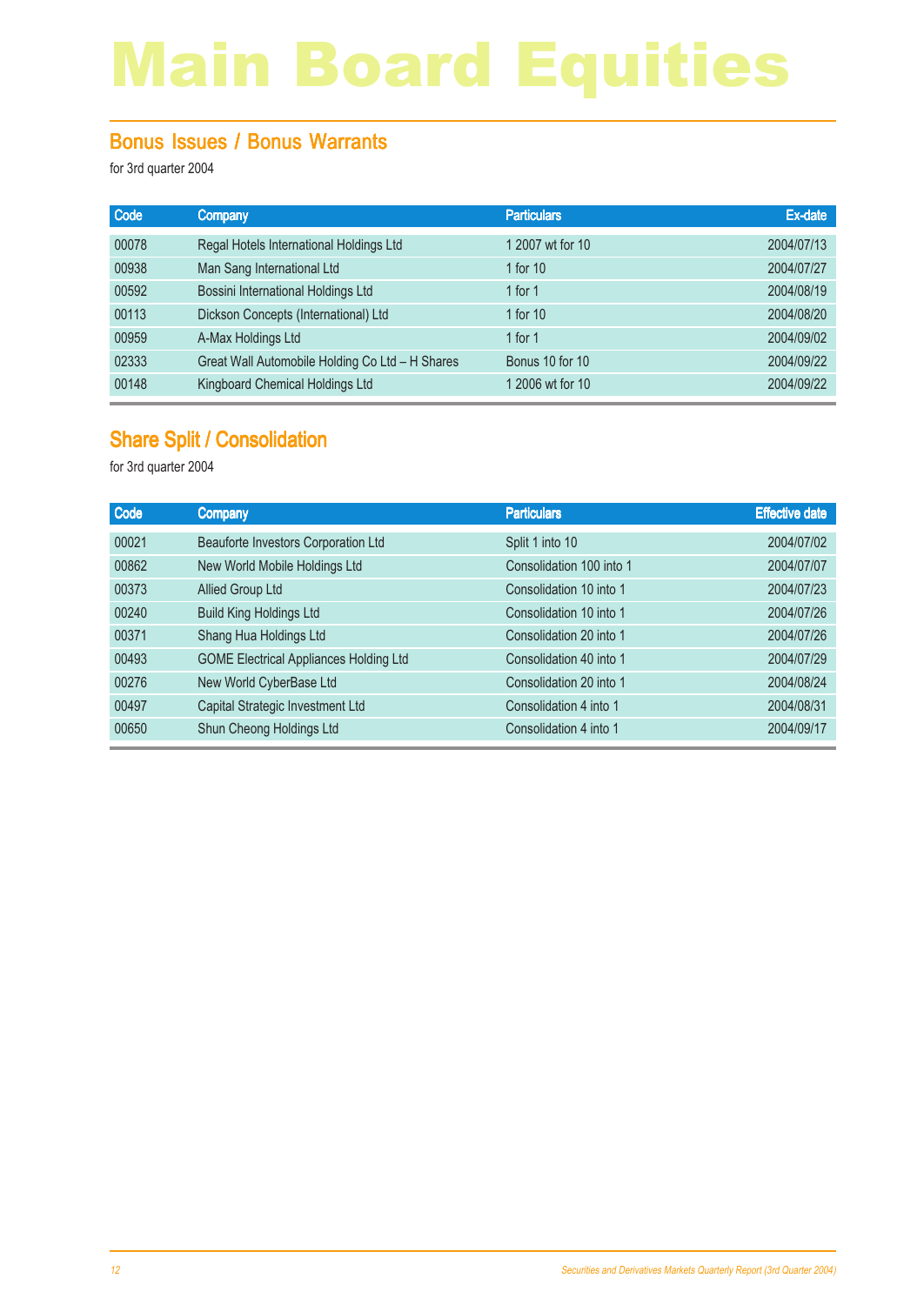### Rights Issues & Open Offers

| Month Code   |       | Company                                 | <b>Ratio</b>               | Funds raised (HK\$ mil.) |
|--------------|-------|-----------------------------------------|----------------------------|--------------------------|
| Jul          | 01125 | Lai Fung Holdings Ltd                   | Rts 1 for 4 $@$0.10$       | 117.46                   |
|              | 00855 | China Silver Dragon Group Ltd           | Open offer 1 for 2 @\$0.20 | 29.20                    |
| Sep          | 00362 | Daging Petroleum and Chemical Group Ltd | Rts 1 for 2 @\$0.30        | 144.96                   |
|              | 01037 | Daiwa Associate Holdings Ltd            | Rts 2 for 3 @\$0.45        | 47.64                    |
|              | 00996 | Pricerite Group Ltd                     | Rts 1 for 4 @\$0.35        | 46.65                    |
| <b>Total</b> |       |                                         |                            | 385.92                   |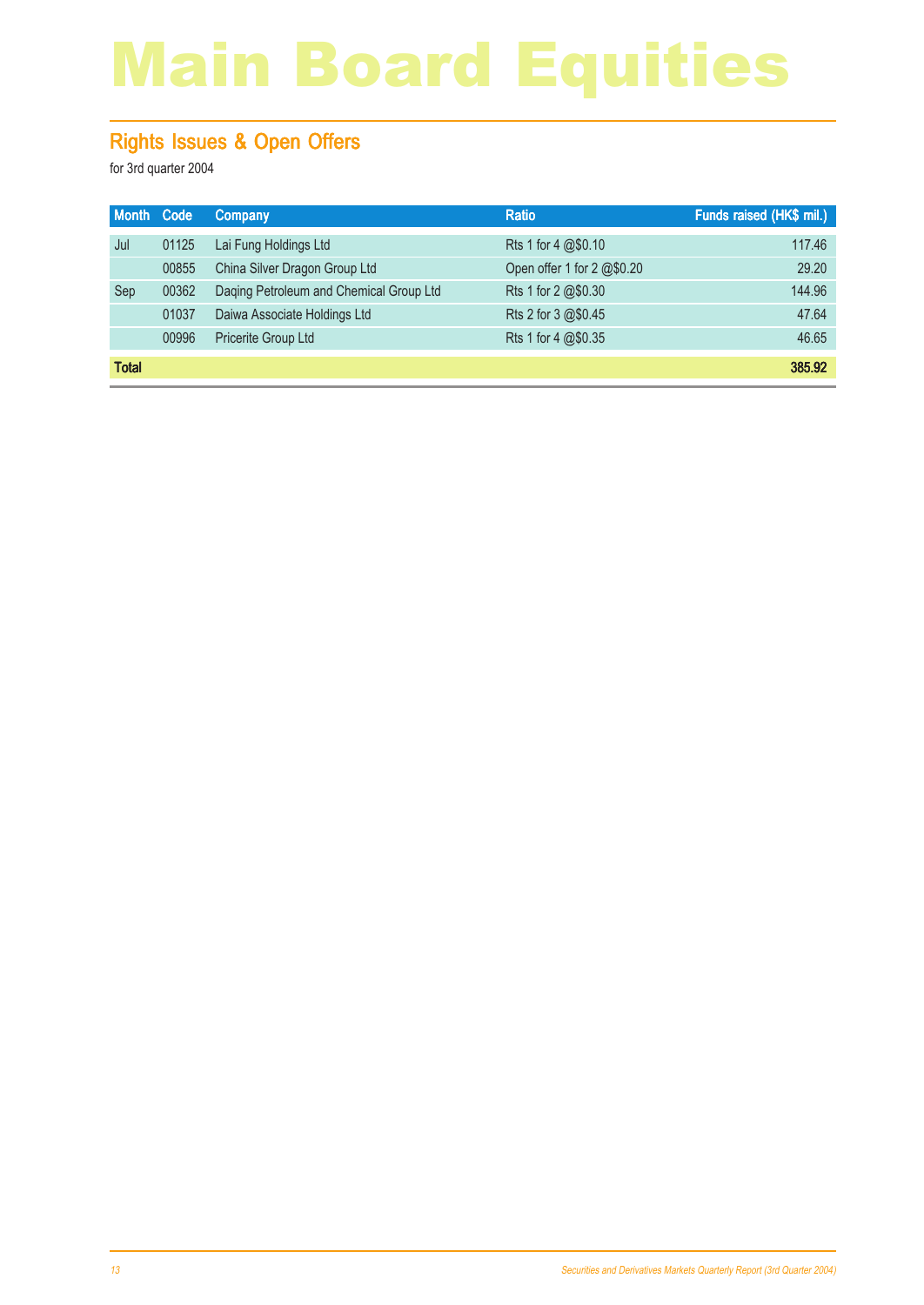## Placing\*

|              |       |                        | No. of            | <b>Placing price</b> | <b>Funds raised</b> |
|--------------|-------|------------------------|-------------------|----------------------|---------------------|
| <b>Month</b> | Code  | <b>Company</b>         | new shares placed | (HK\$)               | (HK\$ mil.)         |
| 2004         |       |                        |                   |                      |                     |
| Jun **       | 00572 | <b>SPREADPROSPECTS</b> | 40,000,000        | 0.650                | 26.00               |
|              | 00899 | <b>ASIA RESOURCES</b>  | 175,000,000       | 2.000                | 350.00              |
|              | 00412 | <b>HERITAGE INT'L</b>  | 448,000,000       | 0.037                | 16.58               |
|              | 00970 | <b>JADE DYNASTY</b>    | 70,000,000        | 0.310                | 21.70               |
|              | 00901 | RADFORD CAPITAL        | 218,300,000       | 0.030                | 6.55                |
|              | 01166 | SOLARTECH INT'L        | 54,000,000        | 0.270                | 14.58               |
| Jul          | 00862 | <b>NW MOBILE</b>       | 41,666,666        | 1.200                | 50.00               |
|              | 01178 | <b>VITOP BIOENERGY</b> | 1,938,000         | 0.310                | 0.60                |
|              | 00500 | DVN (HOLDINGS)         | 58,500,000        | 1.000                | 58.50               |
|              | 01171 | YANZHOU COAL           | 204,000,000       | 8.300                | 1,693.20            |
|              | 00617 | PALIBURG HOLD          | 300,000,000       | 0.146                | 43.80               |
|              | 00530 | <b>FORTUNA INT'L</b>   | 1,000,000,000     | 0.011                | 11.00               |
| Aug          | 00412 | <b>HERITAGE INT'L</b>  | 600,000,000       | 0.037                | 22.20               |
|              | 01132 | <b>GOLDEN HARVEST</b>  | 155,000,000       | 0.250                | 38.75               |
|              | 00905 | HAYWOOD INV            | 27,200,000        | 0.100                | 2.72                |
|              | 00585 | <b>IMAGI INT'L</b>     | 26,120,000        | 1.580                | 41.27               |
| <b>Total</b> |       |                        |                   |                      | 2,397.45            |

\* Due to the reporting time-lag, placing figures for the quarter are provisional.

\*\* Supplementary information update for previous quarters.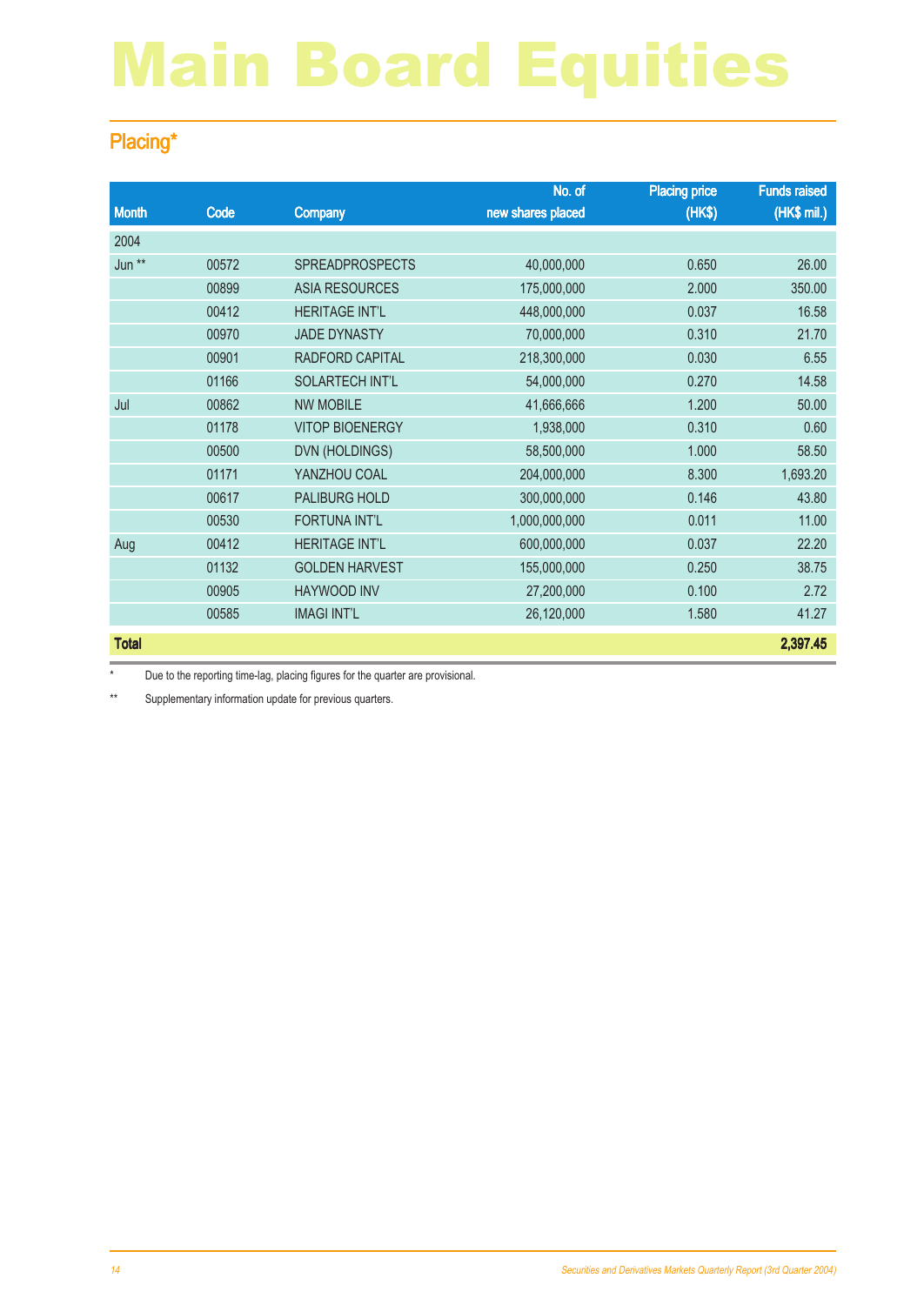### Warrant Trading Statistics

|      |                | <b>Equity wts</b> | <b>Derivative wts</b> | <b>Total</b> |
|------|----------------|-------------------|-----------------------|--------------|
|      |                | (HK\$ mil.)       | (HK\$ mil.)           | (HK\$ mil.)  |
| 2003 | Q <sub>3</sub> | 572.61            | 71,869.98             | 72,442.59    |
|      | Q <sub>4</sub> | 387.38            | 117,157.20            | 117,544.58   |
| 2004 | Q <sub>1</sub> | 954.64            | 142,192.65            | 143, 147. 28 |
|      | Q <sub>2</sub> | 197.32            | 103,610.37            | 103,807.69   |
|      | Q3             | 624.18            | 108,500.64            | 109,124.82   |

#### Warrant Market Value

|      |                |               | <b>Equity wts</b> | <b>Derivative wts</b> |             | <b>Total</b> |             |  |
|------|----------------|---------------|-------------------|-----------------------|-------------|--------------|-------------|--|
|      |                | <b>Number</b> | (HK\$ mil.)       | <b>Number</b>         | (HK\$ mil.) | Total no.    | (HK\$ mil.) |  |
| 2003 | Q3             | 46            | 1.511.71          | 369                   | 48,167.28   | 415          | 49,678.98   |  |
|      | Q <sub>4</sub> | 45            | 1.316.40          | 530                   | 78.691.90   | 575          | 80,008.30   |  |
| 2004 | Q1             | 38            | 1.288.41          | 721                   | 69.410.66   | 759          | 70,699.08   |  |
|      | Q <sub>2</sub> | 36            | 1.216.62          | 803                   | 55.126.06   | 839          | 56,342.68   |  |
|      | Q <sub>3</sub> | 33            | 1.558.01          | 789                   | 61,674.64   | 822          | 63,232.65   |  |

### New Listing Statistics – Warrants

|      |                | No. of newly listed<br>equity wts | No. of newly listed<br>derivative wts | <b>Amount raised</b><br>(HK\$ mil.) |
|------|----------------|-----------------------------------|---------------------------------------|-------------------------------------|
| 2003 | Q <sub>3</sub> | 4                                 | 186                                   | 16,656.60                           |
|      | Q4             | 5                                 | 276                                   | 28,203.43                           |
| 2004 | Q1             | 3                                 | 311                                   | 37,795.35                           |
|      | Q <sub>2</sub> | 6                                 | 284                                   | 32,343.47                           |
|      | Q <sub>3</sub> |                                   | 274                                   | 27,666.69                           |

#### Newly Listed Equity Warrants

|              |                                                       | <b>Initial issued</b> |                     |               | <b>Amount raised</b> |
|--------------|-------------------------------------------------------|-----------------------|---------------------|---------------|----------------------|
| Code         | <b>Equity warrants</b>                                | amount (HK\$)         | <b>Listing date</b> | <b>Expiry</b> | (HK\$ mil.)          |
| 01011        | Regal Hotels International Holdings Ltd Warrants 2007 | 203.635.979           | 2004/08/04          | 2007/07/26    |                      |
| <b>Total</b> |                                                       |                       |                     |               | -                    |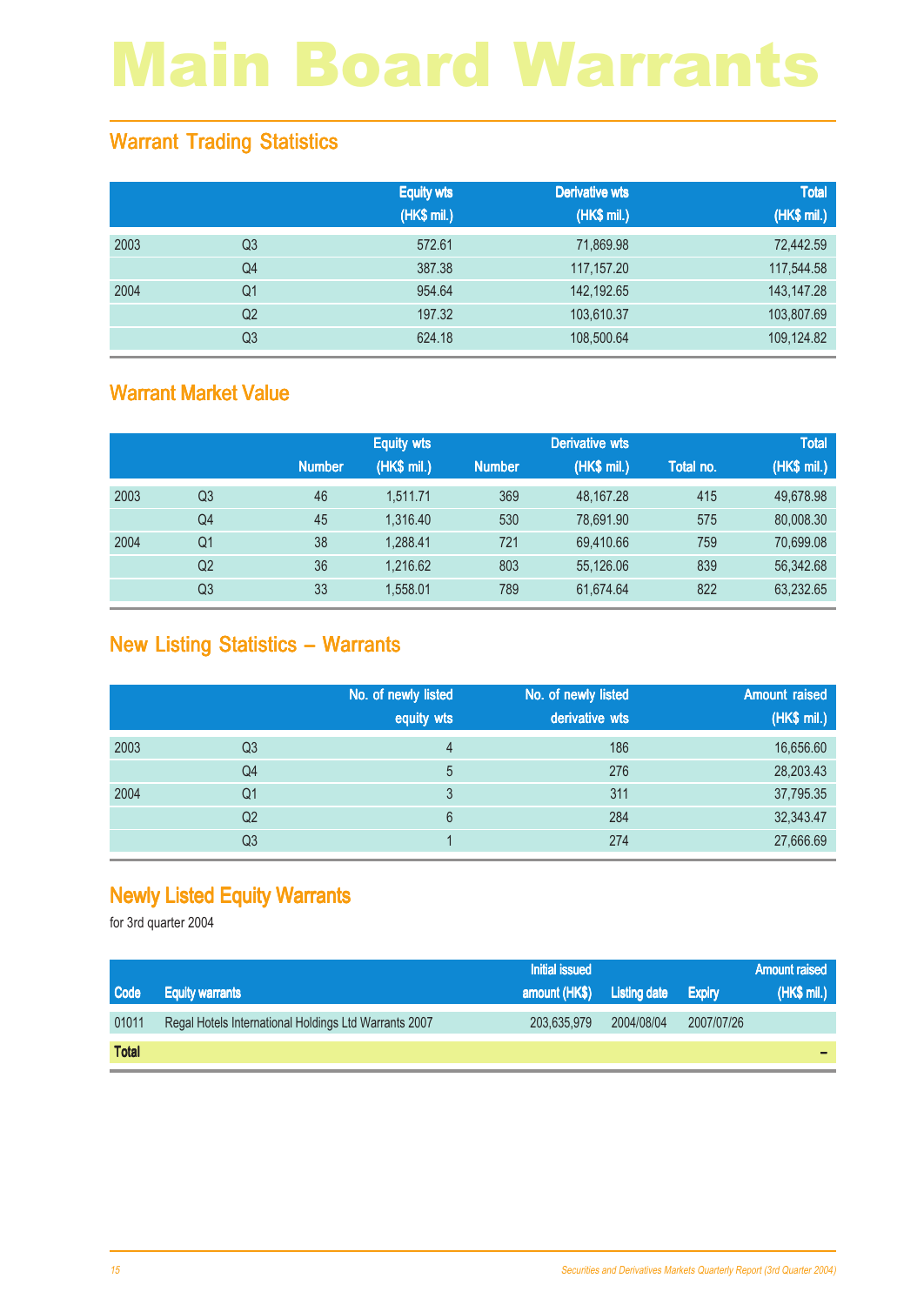#### Newly Listed Derivative Warrants

|        |                                                               |               |                     |               | <b>Amount</b> |
|--------|---------------------------------------------------------------|---------------|---------------------|---------------|---------------|
|        |                                                               | No. of        |                     |               | raised        |
| Code   | <b>Derivative warrants</b>                                    | issue (units) | <b>Listing date</b> | <b>Expiry</b> | (HK\$ mil.)   |
| 02143  | KBC Fin Products Int'l Ltd. - China Life Euro Wts Jan 2005    | 248,000,000   | 2004/07/02          | 2005/01/03    | 99.70         |
| 02144  | KBC Fin Products Int'l Ltd. - PetroChina Euro Wts Jan 2005 B  | 318,000,000   | 2004/07/02          | 2005/01/03    | 98.58         |
| 02141  | BNP Paribas Arbit Issu B.V. - HSBC European Wts Jan 2005      | 330,000,000   | 2004/07/02          | 2005/01/17    | 99.00         |
| 02145  | SGA Societe Generale Acceptance N.V. - CK(H) Eur Wt Feb 05 A  | 182,000,000   | 2004/07/06          | 2005/02/21    | 100.10        |
| 02147  | SGA Societe Generale Acceptance N.V. - HSBC Euro Wt Apr 2005  | 98,000,000    | 2004/07/06          | 2005/04/18    | 99.96         |
| 02146  | SGA Societe Generale Acceptance N.V. - HSBC Eur Wt Jan 2005 A | 154,000,000   | 2004/07/06          | 2005/01/31    | 100.10        |
| 02148  | SGA Societe Generale Acceptance N.V. - HWL Euro Wts Jan 2005  | 228,000,000   | 2004/07/06          | 2005/01/31    | 100.32        |
| 09407# | Credit Suisse First Boston - HSBC European (AR) Wts Dec 2004  | 5,000,000,000 | 2004/07/06          | 2004/12/23    | 420.00        |
| 02152  | BNP Paribas Arbit Issu B.V. - HSI European Wts Jan 2005 A     | 400,000,000   | 2004/07/07          | 2005/01/28    | 100.40        |
| 02153  | BNP Paribas Arbit Issu B.V. - HSI European Wts Jan 2005 B     | 400,000,000   | 2004/07/07          | 2005/01/28    | 101.20        |
| 02156  | BNP Paribas Arbit Issu B.V. - HSI European Put Wts Jan 2005   | 400,000,000   | 2004/07/07          | 2005/01/28    | 100.80        |
| 02149  | SGA Societe Generale Acceptance N.V. - ChTel Eur Wt Jan 2005  | 228,000,000   | 2004/07/07          | 2005/01/31    | 100.32        |
| 02151  | SGA Societe Generale Acceptance N.V. - SHK Ppt Eur Wt Jan 05  | 204,000,000   | 2004/07/07          | 2005/01/31    | 99.96         |
| 02150  | SGA Societe Generale Acceptance N.V. - HSI Eu Put Wt Jan 05 A | 400,000,000   | 2004/07/07          | 2005/01/28    | 100.00        |
| 02155  | KBC Fin Products Int'l Ltd. - HSBC European Wts Apr 2005 C    | 88,000,000    | 2004/07/07          | 2005/04/01    | 100.58        |
| 02154  | KBC Fin Products Int'l Ltd. - HSBC European Wts Jan 2005 B    | 148,000,000   | 2004/07/07          | 2005/01/31    | 96.20         |
| 02157  | KBC Fin Products Int'l Ltd. - Hutchison Euro Wts Jan 2005     | 248,000,000   | 2004/07/07          | 2005/01/14    | 95.98         |
| 09762# | KBC Fin Products Int'l Ltd. - PCCW Euro (LR) Wts Oct 2004     | 400,000,000   | 2004/07/07          | 2004/10/04    | 76.00         |
| 02158  | BNP Paribas Arbit Issu B.V. - BOC HK European Wts Feb 2005    | 120,000,000   | 2004/07/08          | 2005/02/25    | 106.80        |
| 02159  | BNP Paribas Arbit Issu B.V. - China Tel Euro Wts Feb 2005 A   | 350,000,000   | 2004/07/08          | 2005/02/25    | 90.65         |
| 02161  | SGA Societe Generale Acceptance N.V. - HSBC Eur Wt Jan 2005 B | 97,000,000    | 2004/07/08          | 2005/01/10    | 99.91         |
| 02162  | SGA Societe Generale Acceptance N.V. - HSBC Eur Wt Jan 2005 C | 152,000,000   | 2004/07/08          | 2005/01/10    | 100.32        |
| 02160  | SGA Societe Generale Acceptance N.V. - HSCEI Eur Wt Jan 2005  | 400,000,000   | 2004/07/08          | 2005/01/28    | 100.00        |
| 02163  | DBS Bank Ltd. - PetroChina European Warrants Jan 2005         | 100,000,000   | 2004/07/09          | 2005/01/28    | 35.30         |
| 02164  | KBC Fin Products Int'l Ltd. - HSBC European Wts Jan 2005 C    | 100,000,000   | 2004/07/09          | 2005/01/10    | 98.80         |
| 02165  | BNP Paribas Arbit Issu B.V. - SHK Ppt European Wts Jan 2005   | 200,000,000   | 2004/07/12          | 2005/01/28    | 101.20        |
| 02166  | BNP Paribas Arbit Issu B.V. - HSCEI Euro Put Wts Jan 2005     | 400,000,000   | 2004/07/13          | 2005/01/28    | 101.20        |
| 02167  | BNP Paribas Arbit Issu B.V. - CHALCO European Wts Jan 2005    | 150,000,000   | 2004/07/13          | 2005/01/28    | 96.75         |
| 09976# | SGA Societe Generale Acceptance N.V. - HSBC Eur Wts Nov 2004  | 200,000,000   | 2004/07/14          | 2004/11/08    | 93.00         |
| 09891# | Fortis Bank S.A./N.V. - HSBC European Warrants Apr 2005       | 120,000,000   | 2004/07/15          | 2005/04/08    | 97.20         |
| 02170  | Fortis Bank S.A./N.V. - HSBC European Warrants Mar 2005       | 68,000,000    | 2004/07/16          | 2005/03/08    | 31.28         |
| 02171  | Fortis Bank S.A./N.V. - HSBC European Warrants May 2005       | 68,000,000    | 2004/07/16          | 2005/05/18    | 29.92         |
| 02172  | Fortis Bank S.A./N.V. - HSBC European Warrants Jun 2005 B     | 68,000,000    | 2004/07/16          | 2005/06/08    | 27.54         |
| 02168  | Fortis Bank S.A./N.V. - China Mobile European Wts Apr 2005    | 338,000,000   | 2004/07/16          | 2005/04/18    | 84.84         |
| 02169  | Fortis Bank S.A./N.V. - China Mobile European Wts Aug 2005    | 338,000,000   | 2004/07/16          | 2005/08/08    | 87.54         |
| 02173  | KBC Fin Products Int'l Ltd. - HSCEI Euro Put Wts Jan 2005     | 400,000,000   | 2004/07/16          | 2005/01/28    | 100.00        |
| 02177  | J P Morgan Int'l Der. Ltd. - HSI European Warrants Apr 2005   | 400,000,000   | 2004/07/19          | 2005/04/28    | 100.00        |
| 02176  | J P Morgan Int'l Der. Ltd. - HSCEI European Wts Jan 2005      | 300,000,000   | 2004/07/19          | 2005/01/28    | 99.00         |
| 02175  | J P Morgan Int'l Der. Ltd. - Datang European Wts Feb 2005     | 110,000,000   | 2004/07/19          | 2005/02/08    | 96.80         |
| 02178  | J P Morgan Int'l Der. Ltd. - HKEx European Warrants Jun 2005  | 380,000,000   | 2004/07/19          | 2005/06/15    | 98.80         |
| 02174  | J P Morgan Int'l Der. Ltd. - China Mobile Euro Wts Mar 2005   | 260,000,000   | 2004/07/19          | 2005/03/22    | 98.80         |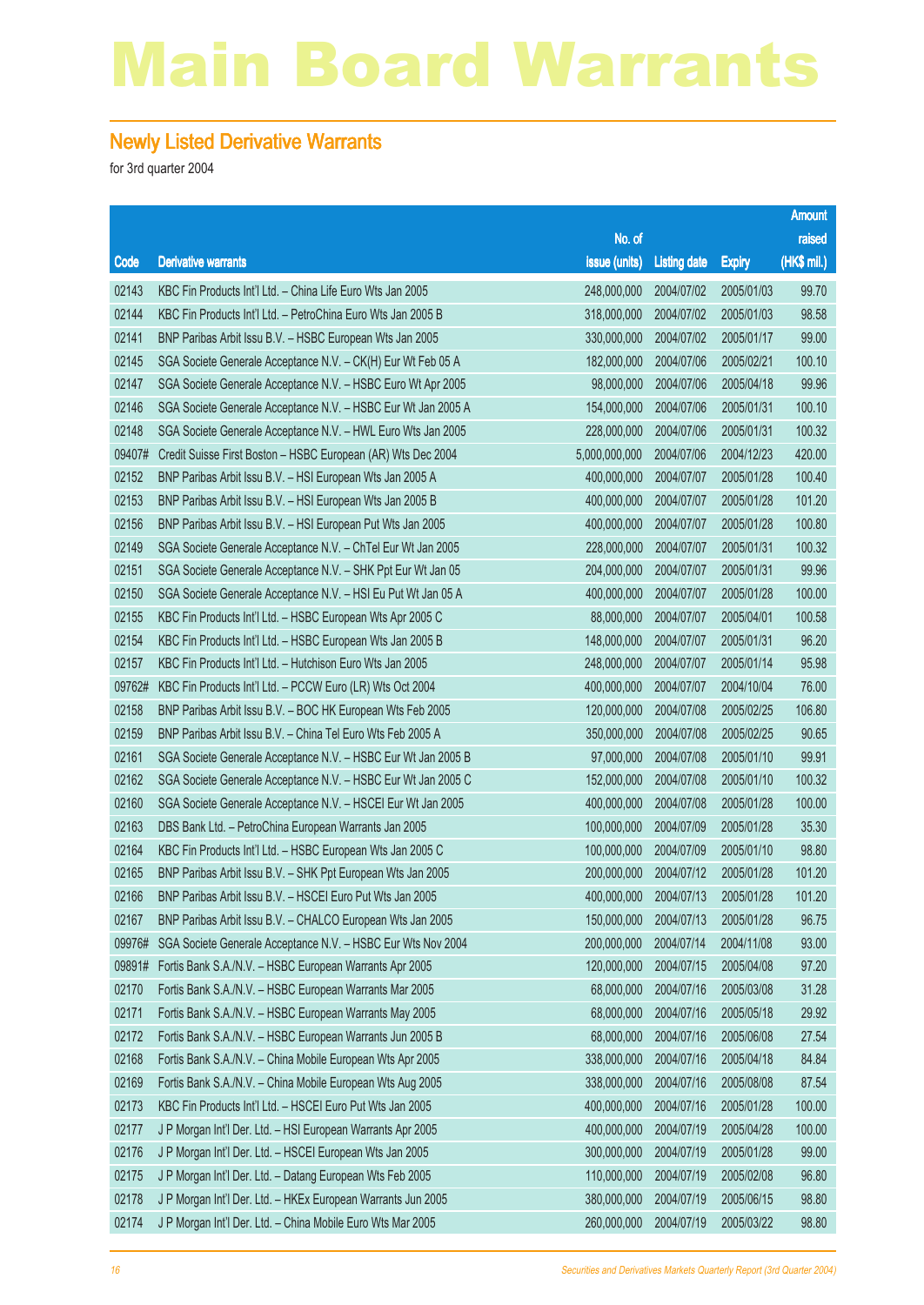|        |                                                               |                        |                            |            | <b>Amount</b> |
|--------|---------------------------------------------------------------|------------------------|----------------------------|------------|---------------|
|        |                                                               | No. of                 |                            |            | raised        |
| Code   | <b>Derivative warrants</b>                                    | issue (units)          | <b>Listing date Expiry</b> |            | (HK\$ mil.)   |
| 02179  | J P Morgan Int'l Der. Ltd. - Shanghai Ind Euro Wts Jan 2005   | 380,000,000            | 2004/07/19                 | 2005/01/28 | 98.80         |
| 02180  | Macquarie Bank Ltd. - HSI European Warrants Jan 2005          | 888,000,000            | 2004/07/21                 | 2005/01/28 | 225.55        |
| 02184  | Macquarie Bank Ltd. - HSI European Put Warrants Jan 2005      | 888,000,000            | 2004/07/21                 | 2005/01/28 | 222.89        |
| 02181  | Macquarie Bank Ltd. - Ch Mobile European Warrants Jan 2005    | 388,000,000            | 2004/07/21                 | 2005/01/21 | 97.78         |
| 02182  | Macquarie Bank Ltd. - SHK Ppt European Warrants May 2005      | 138,000,000            | 2004/07/21                 | 2005/05/03 | 85.84         |
| 02183  | Macquarie Bank Ltd. - SHK Ppt European Put Warrants Feb 2005  | 168,000,000            | 2004/07/21                 | 2005/02/28 | 68.71         |
| 02187  | Macquarie Bank Ltd. - Bri China European (AR) Wts Aug 2005    | 188,000,000            | 2004/07/22                 | 2005/08/09 | 66.36         |
| 02188  | Macquarie Bank Ltd. - Denway European (AR) Warrants Jul 2005  | 203,000,000            | 2004/07/22                 | 2005/07/15 | 70.64         |
| 02186  | Macquarie Bank Ltd. - CHALCO European (AR) Warrants Jun 2005  | 188,000,000            | 2004/07/22                 | 2005/06/27 | 104.34        |
| 02185  | Macquarie Bank Ltd. - HSCEI European Warrants Jan 2005 A      | 388,000,000            | 2004/07/22                 | 2005/01/28 | 97.39         |
| 02189  | Macquarie Bank Ltd. - HSCEI European Put Warrants Jan 2005    | 388,000,000            | 2004/07/22                 | 2005/01/28 | 97.78         |
| 02192  | BNP Paribas Arbit Issu B.V. - Sinopec European Wts Jan 2005   | 400,000,000            | 2004/07/26                 | 2005/01/28 | 101.20        |
| 02193  | BNP Paribas Arbit Issu B.V. - Hutchison Euro Wts Jan 2005     | 230,000,000            | 2004/07/26                 | 2005/01/28 | 94.76         |
| 02191  | Deutsche Bank AG - HSI European Warrants Jan 2005             | 400,000,000            | 2004/07/26                 | 2005/01/28 | 100.00        |
| 02195  | Deutsche Bank AG - HSI European Put Warrants Jan 2005         | 400,000,000            | 2004/07/26                 | 2005/01/28 | 100.00        |
| 02190  | Deutsche Bank AG - HSBC European Warrants Jan 2005            | 150,000,000            | 2004/07/26                 | 2005/01/31 | 39.60         |
| 02194  | Deutsche Bank AG - HSBC European Put Warrants Jan 2005        | 150,000,000            | 2004/07/26                 | 2005/01/31 | 49.35         |
| 02198  | Deutsche Bank AG - HSI European Warrants Feb 2005 C           | 400,000,000            | 2004/07/27                 | 2005/02/25 | 100.00        |
| 02196  | Deutsche Bank AG - BOC HK European Warrants Jan 2005          | 250,000,000            | 2004/07/27                 | 2005/01/31 | 117.50        |
| 02197  | Deutsche Bank AG - Cheung Kong European Warrants Jan 2005     | 250,000,000            | 2004/07/27                 | 2005/01/31 | 72.00         |
| 02199  | Deutsche Bank AG - PCCW European Warrants Jan 2005            | 250,000,000            | 2004/07/27                 | 2005/01/31 | 112.50        |
| 02200  | Macquarie Bank Ltd. - Chi Mobile European (AR) Wts Jul 2005   | 388,000,000            | 2004/07/27                 | 2005/07/04 | 102.43        |
| 02203  | Macquarie Bank Ltd. - HS Bank European (AR) Wts May 2005      | 250,000,000            | 2004/07/27                 | 2005/05/03 | 99.75         |
| 02201  | Macquarie Bank Ltd. - China Res European Warrants Mar 2006    | 388,000,000            | 2004/07/27                 | 2006/03/01 | 98.55         |
| 02202  | Macquarie Bank Ltd. - HKEx European Warrants May 2005         | 188,000,000            | 2004/07/27                 | 2005/05/17 | 48.88         |
| 02204  | Macquarie Bank Ltd. - HSCEI European Warrants Jan 2005 B      | 388,000,000            | 2004/07/27                 | 2005/01/28 | 98.16         |
| 02205  | SGA Societe Generale Acceptance N.V. - HSI Eu Put Wt Jan 05 B | 400,000,000 2004/07/27 |                            | 2005/01/28 | 100.00        |
| 02208  | KBC Fin Products Int'l Ltd. - PetroChina Euro Wts Feb 2005    | 128,000,000            | 2004/07/28                 | 2005/02/14 | 84.74         |
| 02207  | KBC Fin Products Int'l Ltd. - HSBC European Wts Feb 2005 A    | 148,000,000            | 2004/07/28                 | 2005/02/14 | 96.20         |
| 02206  | KBC Fin Products Int'l Ltd. - China Mobile Euro Wts Jan 2005  | 388,000,000            | 2004/07/28                 | 2005/01/28 | 98.55         |
| 02210  | KBC Fin Products Int'l Ltd. - Ch Mobile Euro Put Wt Jan 2005  | 228,000,000            | 2004/07/28                 | 2005/01/28 | 96.67         |
| 02209  | Macquarie Bank Ltd. - Cheung Kong European Warrants Jan 2005  | 188,000,000            | 2004/07/29                 | 2005/01/31 | 111.48        |
| 02211  | Macquarie Bank Ltd. - China Telecom Euro (AR) Wts Feb 2005    | 388,000,000            | 2004/07/29                 | 2004/02/14 | 103.21        |
| 02212  | Macquarie Bank Ltd. - Hutchison European (AR) Wts Feb 2005 A  | 288,000,000            | 2004/07/29                 | 2005/02/14 | 103.39        |
| 02213  | Macquarie Bank Ltd. - PetroChina European (AR) Wts Mar 2005   | 388,000,000            | 2004/07/29                 | 2005/03/15 | 98.16         |
| 09772# | Fortis Bank S.A./N.V. - HSBC European Warrants Dec 2004 A     | 112,000,000            | 2004/07/29                 | 2004/12/17 | 58.24         |
| 02214  | BNP Paribas Arbit Issu B.V. - HSBC European Wts Feb 2005      | 80,000,000             | 2004/08/03                 | 2005/02/25 | 58.08         |
| 02215  | SGA Societe Generale Acceptance N.V. - Sinopec Eur Wt Feb 05  | 250,000,000            | 2004/08/03                 | 2005/02/03 | 100.00        |
| 02216  | SGA Societe Generale Acceptance N.V. - CNOOC Eur Wt Feb 05 A  | 154,000,000            | 2004/08/03                 | 2005/02/03 | 100.10        |
| 02217  | SGA Societe Generale Acceptance N.V. - CNOOC Eur Wt Feb 05 B  | 227,000,000            | 2004/08/03                 | 2005/02/03 | 99.88         |
| 02218  | SGA Societe Generale Acceptance N.V. - PetCh Eur Wt Feb 2005  | 250,000,000            | 2004/08/03                 | 2005/02/28 | 100.00        |
| 02219  | BNP Paribas Arbit Issu B.V. - China Tel Euro Wts Feb 2005 B   | 120,000,000            | 2004/08/04                 | 2005/02/25 | 38.40         |
| 02220  | Macquarie Bank Ltd. - HSBC European (Barrier) Wts Jul 2005    | 200,000,000            | 2004/08/05                 | 2005/07/11 | 122.80        |
| 02221  | Macquarie Bank Ltd. - Huaneng European (AR) Wts Jun 2006      | 100,000,000            | 2004/08/05                 | 2006/05/29 | 85.30         |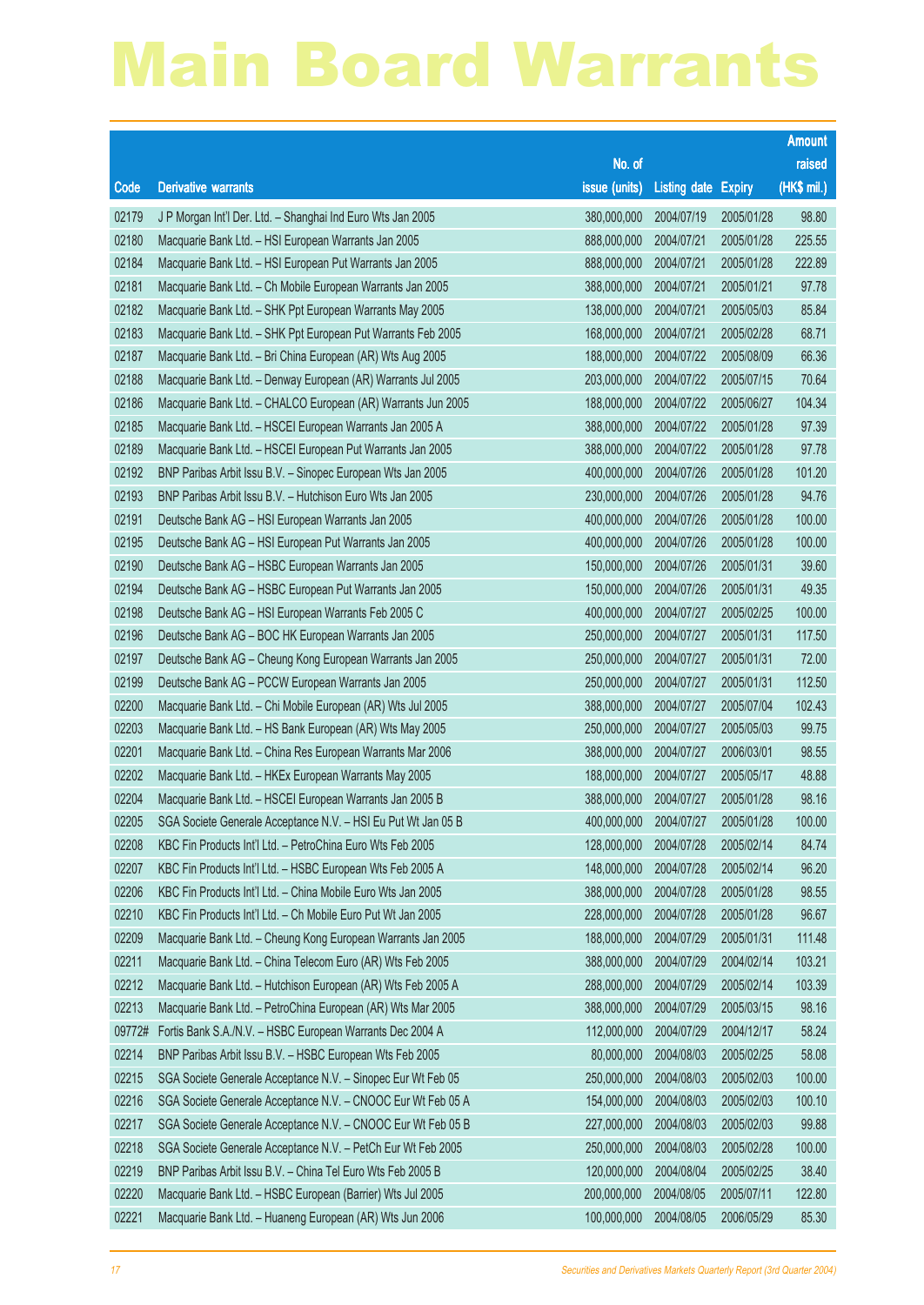|        |                                                               |                        |                     |               | <b>Amount</b> |
|--------|---------------------------------------------------------------|------------------------|---------------------|---------------|---------------|
|        |                                                               | No. of                 |                     |               | raised        |
| Code   | <b>Derivative warrants</b>                                    | issue (units)          | <b>Listing date</b> | <b>Expiry</b> | (HK\$ mil.)   |
| 02223  | SGA Societe Generale Acceptance N.V. - CPAir Eur Wt Feb 2005  | 74,000,000             | 2004/08/05          | 2005/02/28    | 100.64        |
| 02227  | SGA Societe Generale Acceptance N.V. - CPAir Eu Put Wt Feb 05 | 91,000,000             | 2004/08/05          | 2005/02/28    | 100.10        |
| 02224  | SGA Societe Generale Acceptance N.V. - HLand Eu Wt Feb 2005   | 233,000,000            | 2004/08/05          | 2005/02/28    | 100.19        |
| 02225  | SGA Societe Generale Acceptance N.V. - J Ele Euro Wts Feb 05  | 86,000,000             | 2004/08/05          | 2005/02/28    | 100.62        |
| 02222  | DBS Bank Ltd. - HSBC European Warrants Apr 2005               | 50,000,000             | 2004/08/05          | 2005/04/29    | 22.45         |
| 09774# | Macquarie Bank Ltd. - HSI European Warrants Sep 2004 D        | 600,000,000            | 2004/08/05          | 2004/09/28    | 25.80         |
| 02226  | J P Morgan Int'l Der. Ltd. - Ping An European Wts Jul 2005    | 399,000,000            | 2004/08/09          | 2005/07/29    | 99.75         |
| 02228  | J P Morgan Int'l Der. Ltd. - Yangzhou Coal Euro Wts Jun 2005  | 380,000,000            | 2004/08/09          | 2005/06/29    | 98.80         |
| 02229  | Macquarie Bank Ltd. - Ping An European Warrants Aug 2005      | 388,000,000            | 2004/08/09          | 2005/08/01    | 97.39         |
| 02232  | SGA Societe Generale Acceptance N.V. - PingAn Eur Wt Feb 05 A | 73,000,000             | 2004/08/09          | 2005/02/14    | 100.74        |
| 02233  | SGA Societe Generale Acceptance N.V. - PingAn Eur Wt Feb 05 B | 106,000,000            | 2004/08/09          | 2005/02/14    | 99.64         |
| 02230  | SGA Societe Generale Acceptance N.V. - HSI Eur Wt Feb 2005 A  | 370,000,000            | 2004/08/09          | 2005/02/25    | 99.90         |
| 02231  | SGA Societe Generale Acceptance N.V. - HSI Eur Wt Feb 2005 B  | 400,000,000            | 2004/08/09          | 2005/02/25    | 100.00        |
| 02234  | SGA Societe Generale Acceptance N.V. - HSI Eur Put Wt Feb 05  | 323,000,000            | 2004/08/09          | 2005/02/25    | 100.13        |
| 02236  | KBC Fin Products Int'l Ltd. - HSBC Euro Put Wts Feb 2005 B    | 128,000,000            | 2004/08/09          | 2005/02/14    | 94.72         |
| 02237  | KBC Fin Products Int'l Ltd. - HWL European Put Wts Feb 2005   | 148,000,000            | 2004/08/09          | 2005/02/14    | 94.87         |
| 02239  | KBC Fin Products Int'l Ltd. - HS Bank Euro Put Wts Apr 2005   | 108,000,000            | 2004/08/09          | 2005/04/01    | 94.82         |
| 02235  | KBC Fin Products Int'l Ltd. - HS Bank European Wts Apr 2005   | 148,000,000            | 2004/08/09          | 2005/04/01    | 82.58         |
| 02238  | BNP Paribas Arbit Issu B.V. - Ping An European Wts Feb 2005   | 50,000,000             | 2004/08/10          | 2005/02/14    | 50.00         |
| 02240  | Credit Suisse First Boston - Sinopec European Wts Apr 2005    | 350,000,000            | 2004/08/11          | 2005/04/18    | 138.25        |
| 02241  | Credit Suisse First Boston - Sinopec European Wts Jun 2005    | 350,000,000            | 2004/08/11          | 2005/06/27    | 93.80         |
| 02242  | Credit Suisse First Boston - PetroChina Euro Wts Mar 2005     | 350,000,000            | 2004/08/11          | 2005/03/10    | 96.60         |
| 02243  | Credit Suisse First Boston - PetroChina Euro Wts Jul 2005     | 350,000,000            | 2004/08/11          | 2005/07/15    | 91.35         |
| 02245  | SGA Societe Generale Acceptance N.V. - HSBC Eu Put Wt Feb 05  | 156,000,000            | 2004/08/13          | 2005/02/14    | 99.84         |
| 02246  | SGA Societe Generale Acceptance N.V. - SHK P Eu Put Wt Feb 05 | 189,000,000            | 2004/08/13          | 2005/02/14    | 100.17        |
| 02244  | SGA Societe Generale Acceptance N.V. - HSI Eur Wt Feb 2005 C  | 400,000,000            | 2004/08/13          | 2005/02/25    | 100.00        |
| 02248  | Macquarie Bank Ltd. - NWD European (WB) Warrants Sep 2005     | 388,000,000 2004/08/17 |                     | 2005/09/26    | 97.78         |
| 02249  | SGA Societe Generale Acceptance N.V. - CK(H) Eur Wt Feb 05 B  | 227,000,000            | 2004/08/17          | 2005/02/17    | 99.88         |
| 02250  | SGA Societe Generale Acceptance N.V. - HSBC Euro Wt Feb 2005  | 263,000,000            | 2004/08/17          | 2005/02/17    | 99.94         |
| 02251  | SGA Societe Generale Acceptance N.V. - HWL Euro Wts Feb 2005  | 244,000,000            | 2004/08/17          | 2005/02/17    | 100.04        |
| 02252  | SGA Societe Generale Acceptance N.V. - SHK P Eur Wt Feb 2005  | 244,000,000            | 2004/08/17          | 2005/02/17    | 100.04        |
| 02247  | Calyon Fin P (G) Ltd. - Ping An European Warrants Aug 2005    | 300,000,000            | 2004/08/18          | 2005/08/17    | 81.00         |
| 02254  | KBC Fin Products Int'l Ltd. - PetChina Euro Put Wts Mar 2005  | 100,000,000            | 2004/08/19          | 2005/03/30    | 47.10         |
| 02257  | KBC Fin Products Int'l Ltd. - HSBC Euro Put Wts Feb 2005 D    | 108,000,000            | 2004/08/19          | 2005/02/17    | 95.69         |
| 02253  | KBC Fin Products Int'l Ltd. - HSBC European Wts Feb 2005 C    | 288,000,000            | 2004/08/19          | 2005/02/17    | 110.88        |
| 02256  | KBC Fin Products Int'l Ltd. - HSBC European Wts Mar 2005      | 128,000,000            | 2004/08/20          | 2005/03/30    | 94.08         |
| 02255  | SGA Societe Generale Acceptance N.V. - HSCEI Eur Wt Feb 2005  | 400,000,000            | 2004/08/20          | 2005/02/25    | 100.00        |
| 02259  | SGA Societe Generale Acceptance N.V. - HSCEI Eu Put Wt Feb 05 | 400,000,000            | 2004/08/20          | 2005/02/25    | 100.00        |
| 02261  | KBC Fin Products Int'l Ltd. - HSI Euro Put Wts Feb 2005 A     | 400,000,000            | 2004/08/23          | 2005/02/25    | 100.00        |
| 02260  | KBC Fin Products Int'l Ltd. - HSCEI Euro Put Wts Feb 2005     | 400,000,000            | 2004/08/23          | 2005/02/25    | 100.00        |
| 02258  | KBC Fin Products Int'l Ltd. - CK(H) European Wts Feb 2005     | 208,000,000            | 2004/08/23          | 2005/02/23    | 80.70         |
| 09911# | SGA Societe Generale Acceptance N.V. - HSI Eur Wt Dec 2004 D  | 600,000,000            | 2004/08/23          | 2004/12/30    | 61.80         |
| 09907# | KBC Fin Products Int'l Ltd. - China Mobile Euro Wts Nov 2004  | 500,000,000            | 2004/08/23          | 2004/11/01    | 55.50         |
| 02267  | Deutsche Bank AG - HSI European Warrants Feb 2005 D           | 400,000,000            | 2004/08/24          | 2005/02/25    | 100.00        |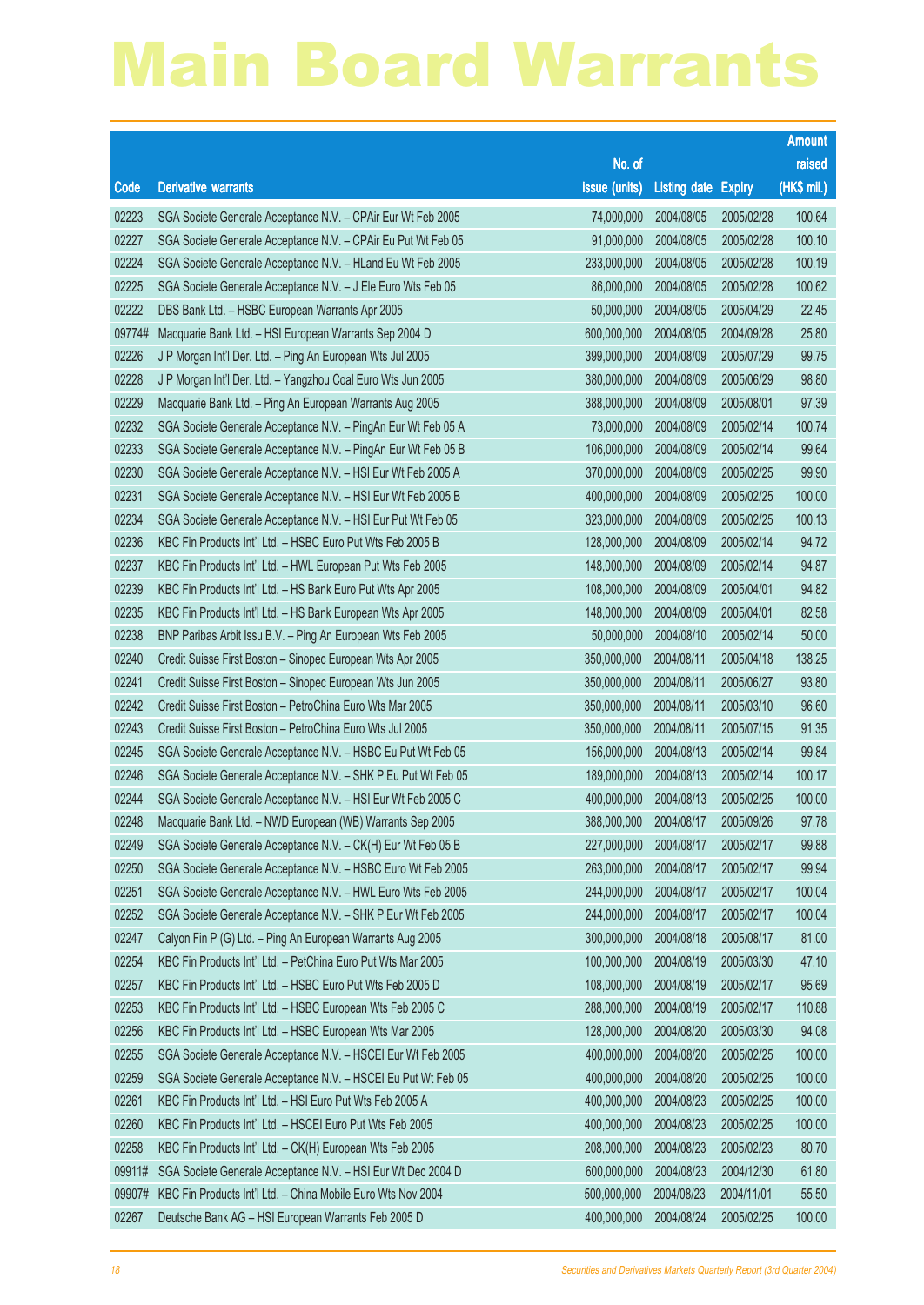|        |                                                               |                        |                            |            | <b>Amount</b> |
|--------|---------------------------------------------------------------|------------------------|----------------------------|------------|---------------|
|        |                                                               | No. of                 |                            |            | raised        |
| Code   | <b>Derivative warrants</b>                                    | issue (units)          | <b>Listing date Expiry</b> |            | (HK\$ mil.)   |
| 02263  | Deutsche Bank AG - HSI European Put Warrants Feb 2005 A       | 400,000,000            | 2004/08/24                 | 2005/02/25 | 100.00        |
| 02264  | Deutsche Bank AG - HSI European Put Warrants Feb 2005 B       | 400,000,000            | 2004/08/24                 | 2005/02/25 | 100.00        |
| 02262  | Deutsche Bank AG - HSCEI European Warrants Feb 2005           | 400,000,000            | 2004/08/24                 | 2005/02/25 | 100.00        |
| 02266  | Deutsche Bank AG - HSCEI European Put Warrants Feb 2005       | 400,000,000            | 2004/08/24                 | 2005/02/25 | 100.00        |
| 02265  | SGA Societe Generale Acceptance N.V. - Ch Mob Eur Wt Feb 05   | 400,000,000            | 2004/08/24                 | 2005/02/28 | 100.00        |
| 02269  | SGA Societe Generale Acceptance N.V. - C Mob Eu Put Wt Feb 05 | 400,000,000            | 2004/08/24                 | 2005/02/24 | 100.00        |
| 02268  | Deutsche Bank AG - Cheung Kong European Warrants Mar 2005     | 250,000,000            | 2004/08/25                 | 2005/03/04 | 157.50        |
| 02270  | Deutsche Bank AG - China Mobile European Warrants Mar 2005 A  | 250,000,000            | 2004/08/25                 | 2005/03/11 | 80.00         |
| 02271  | Deutsche Bank AG - HSBC European Warrants Feb 2005            | 150,000,000            | 2004/08/25                 | 2005/02/25 | 87.00         |
| 02273  | Deutsche Bank AG - Hutchison European Warrants Mar 2005 A     | 250,000,000            | 2004/08/25                 | 2005/03/04 | 97.00         |
| 02276  | Deutsche Bank AG - SHK Ppt European Warrants Mar 2005         | 250,000,000            | 2004/08/25                 | 2005/03/11 | 85.00         |
| 02272  | Deutsche Bank AG - Cheung Kong European Put Wts Mar 2005      | 250,000,000            | 2004/08/25                 | 2005/03/04 | 112.50        |
| 02274  | Deutsche Bank AG - China Mobile European Put Wts Mar 2005 B   | 250,000,000            | 2004/08/25                 | 2005/03/11 | 85.00         |
| 02275  | Deutsche Bank AG - HSBC European Put Warrants Feb 2005        | 150,000,000            | 2004/08/25                 | 2005/02/25 | 88.50         |
| 02277  | Deutsche Bank AG - Hutchison European Put Wts Mar 2005 B      | 250,000,000            | 2004/08/25                 | 2005/03/04 | 65.00         |
| 02280  | Deutsche Bank AG - SHK Ppt European Put Warrants Mar 2005     | 250,000,000            | 2004/08/25                 | 2005/03/11 | 135.00        |
| 02281  | KBC Fin Products Int'l Ltd. - HSI Euro Put Wts Feb 2005 C     | 400,000,000            | 2004/08/25                 | 2005/02/25 | 100.00        |
| 02279  | KBC Fin Products Int'l Ltd. - HSI Euro Put Wts Feb 2005 B     | 400,000,000            | 2004/08/25                 | 2005/02/25 | 100.00        |
| 02278  | KBC Fin Products Int'l Ltd. - HSCEI European Wts Feb 2005     | 400,000,000            | 2004/08/25                 | 2005/02/25 | 100.00        |
| 02282  | Macquarie Bank Ltd. - CK(H) European (AR) Warrants Jun 2005   | 238,000,000            | 2004/08/26                 | 2005/06/06 | 98.29         |
| 02283  | Macquarie Bank Ltd. - Hutchison European Warrants Feb 2005 B  | 238,000,000            | 2004/08/26                 | 2005/02/28 | 93.53         |
| 02284  | Macquarie Bank Ltd. - Li & Fung European Warrants Sep 2005    | 300,000,000            | 2004/08/26                 | 2005/09/26 | 75.30         |
| 02285  | Macquarie Bank Ltd. - SHK Ppt European Warrants Mar 2005      | 188,000,000            | 2004/08/26                 | 2005/03/03 | 91.37         |
| 02286  | SGA Societe Generale Acceptance N.V. - CK(H) Eu Put Wt Feb 05 | 204,000,000            | 2004/08/26                 | 2005/02/28 | 99.96         |
| 02287  | SGA Societe Generale Acceptance N.V. - HWL Eur Put Wt Feb 05  | 208,000,000            | 2004/08/26                 | 2005/02/28 | 99.84         |
| 02288  | KBC Fin Products Int'l Ltd. - Ping An European Wts Jul 2005   | 388,000,000            | 2004/08/26                 | 2005/07/04 | 98.55         |
| 09581# | SGA Societe Generale Acceptance N.V. - HSI Eu Put Wt Nov 04 C | 600,000,000 2004/08/26 |                            | 2004/11/29 | 64.20         |
| 02289  | SGA Societe Generale Acceptance N.V. - Denway Euro Wt Mar 05  | 196,000,000            | 2004/08/30                 | 2005/03/07 | 99.96         |
| 02290  | SGA Societe Generale Acceptance N.V. - Huaneng Eur Wt Mar 05  | 147,000,000            | 2004/08/30                 | 2005/03/07 | 99.96         |
| 02291  | KBC Fin Products Int'l Ltd. - HWL European Wts Mar 2005       | 188,000,000            | 2004/08/30                 | 2005/03/01 | 82.53         |
| 02292  | Macquarie Bank Ltd. - HSCEI European Warrants Mar 2005 A      | 388,000,000            | 2004/08/31                 | 2005/03/30 | 97.39         |
| 02294  | Macquarie Bank Ltd. - HSCEI European Put Warrants Mar 2005 B  | 388,000,000            | 2004/08/31                 | 2005/03/30 | 97.78         |
| 02293  | Macquarie Bank Ltd. - HSI European Warrants Mar 2005 A        | 888,000,000            | 2004/08/31                 | 2005/03/30 | 222.89        |
| 02295  | Macquarie Bank Ltd. - HSI European Put Warrants Mar 2005 B    | 888,000,000            | 2004/08/31                 | 2005/03/30 | 222.00        |
| 04431  | BNP Paribas Arbit Issu B.V. - HSI European Warrants Mar 2005  | 400,000,000            | 2004/09/01                 | 2005/03/30 | 103.20        |
| 04435  | BNP Paribas Arbit Issu B.V. - HSI European Put Wts Mar 2005   | 400,000,000            | 2004/09/01                 | 2005/03/30 | 102.00        |
| 04434  | SGA Societe Generale Acceptance N.V. - SHK P Eu Put Wt Mar 05 | 164,000,000            | 2004/09/01                 | 2005/03/08 | 100.04        |
| 04433  | SGA Societe Generale Acceptance N.V. - HSI Eu Put Wt Mar 05 A | 334,000,000            | 2004/09/01                 | 2005/03/30 | 100.20        |
| 04432  | SGA Societe Generale Acceptance N.V. - HSCEI Eur Wt Mar 05 C  | 400,000,000            | 2004/09/01                 | 2005/03/30 | 100.00        |
| 04436  | SGA Societe Generale Acceptance N.V.-HSCEI Eu Put Wt Mar 05 A | 400,000,000            | 2004/09/01                 | 2005/03/30 | 100.00        |
| 09988# | Macquarie Bank Ltd. - HSBC European Warrants Dec 2004 A       | 350,000,000            | 2004/09/01                 | 2004/12/31 | 148.75        |
| 09956# | Macquarie Bank Ltd. - HSI European Put Warrants Oct 2004      | 1,000,000,000          | 2004/09/01                 | 2004/10/28 | 43.00         |
| 09777# | Macquarie Bank Ltd. - HSI European Put Warrants Sep 2004 E    | 1,000,000,000          | 2004/09/01                 | 2004/09/28 | 59.00         |
| 02296  | Macquarie Bank Ltd. - MTRC European (WB) Warrants Jun 2005    | 388,000,000            | 2004/09/02                 | 2005/06/27 | 100.49        |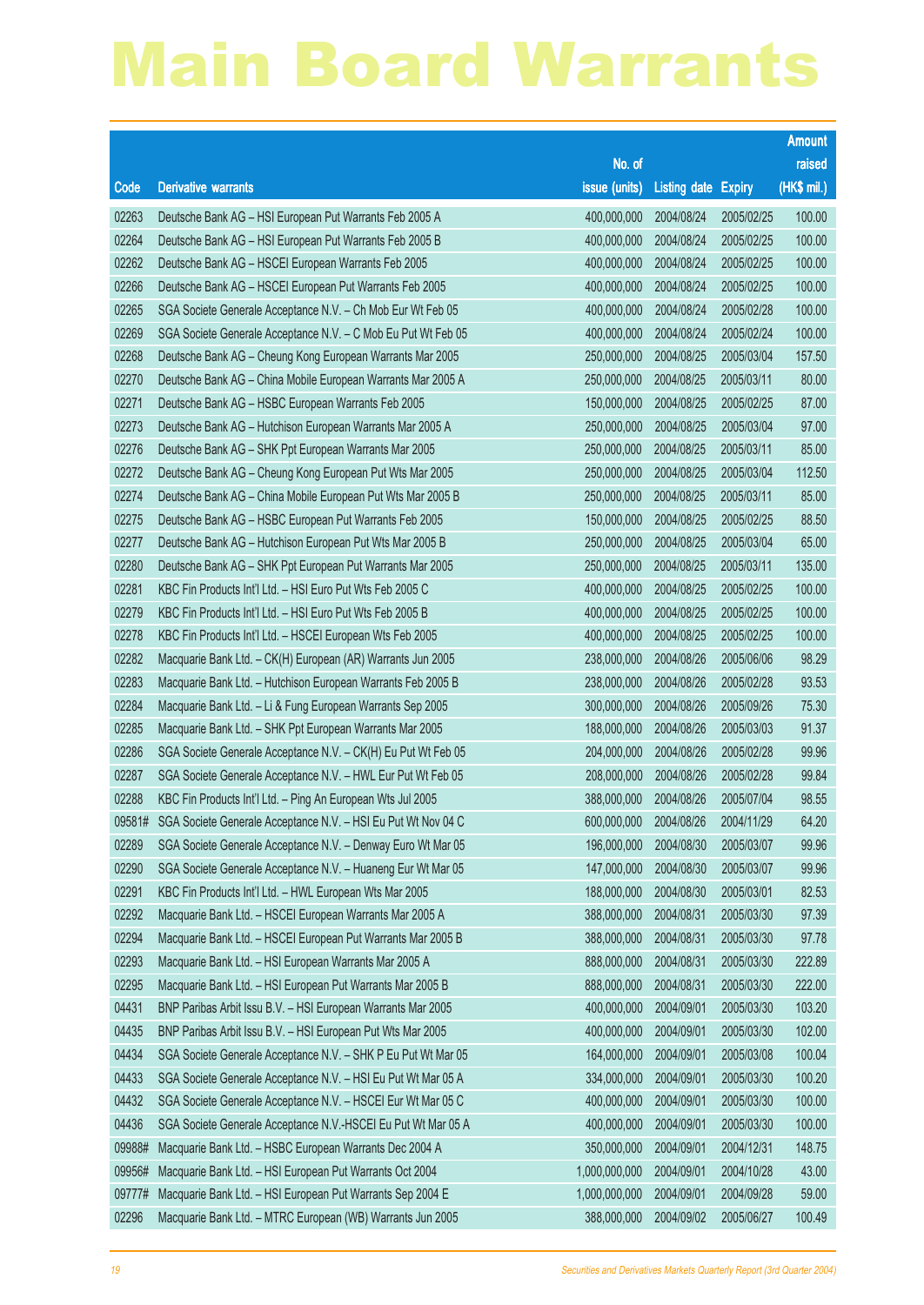|        |                                                               |                        |                     |               | <b>Amount</b> |
|--------|---------------------------------------------------------------|------------------------|---------------------|---------------|---------------|
|        |                                                               | No. of                 |                     |               | raised        |
| Code   | <b>Derivative warrants</b>                                    | issue (units)          | <b>Listing date</b> | <b>Expiry</b> | (HK\$ mil.)   |
| 04437  | SGA Societe Generale Acceptance N.V. - CK(H) Eur Wt Mar 2005  | 208,000,000            | 2004/09/02          | 2005/03/07    | 99.84         |
| 04438  | SGA Societe Generale Acceptance N.V. - HWL Euro Wts Mar 2005  | 263,000,000            | 2004/09/02          | 2005/03/07    | 99.94         |
| 04439  | SGA Societe Generale Acceptance N.V. - SHK P Eur Wt Mar 2005  | 233,000,000            | 2004/09/02          | 2005/03/07    | 100.19        |
| 04443  | BNP Paribas Arbit Issu B.V. - Denway European Wts Mar 2005    | 150,000,000            | 2004/09/06          | 2005/03/21    | 38.10         |
| 04440  | Credit Suisse First Boston - HSBC European Wts Mar 2005 B     | 100,000,000            | 2004/09/06          | 2005/03/08    | 43.60         |
| 04441  | Credit Suisse First Boston - HSBC European Wts Jun 2005 B     | 100,000,000            | 2004/09/06          | 2005/06/28    | 46.20         |
| 04442  | Macquarie Bank Ltd. - HSI European Warrants Mar 2005 C        | 888,000,000            | 2004/09/06          | 2005/03/30    | 224.66        |
| 04446  | Macquarie Bank Ltd. - HSI European Put Warrants Mar 2005 D    | 888,000,000            | 2004/09/06          | 2005/03/30    | 225.55        |
| 04444  | KBC Fin Products Int'l Ltd. - HSI European Wts Mar 2005 C     | 400,000,000            | 2004/09/06          | 2005/03/30    | 100.00        |
| 04448  | KBC Fin Products Int'l Ltd. - HSI Euro Put Wts Mar 2005 G     | 400,000,000            | 2004/09/06          | 2005/03/30    | 100.00        |
| 04445  | KBC Fin Products Int'l Ltd. - HSBC European Wts Jun 2005      | 168,000,000            | 2004/09/06          | 2005/06/01    | 89.71         |
| 04447  | KBC Fin Products Int'l Ltd. - HSBC Euro (LR) Wts Oct 2005     | 208,000,000            | 2004/09/06          | 2005/10/03    | 91.52         |
| 09848# | KBC Fin Products Int'l Ltd. - HSBC European Wts Dec 2004      | 300,000,000            | 2004/09/06          | 2004/12/14    | 73.50         |
| 04449  | Macquarie Bank Ltd. - CK(H) European Warrants Mar 2005        | 188,000,000            | 2004/09/07          | 2005/03/08    | 98.70         |
| 04450  | Macquarie Bank Ltd. - HWL European (AR) Warrants Jun 2005     | 333,000,000            | 2004/09/07          | 2005/06/06    | 90.91         |
| 04451  | Macquarie Bank Ltd. - SHK P European (AR) Warrants Apr 2005   | 288,000,000            | 2004/09/07          | 2005/04/20    | 92.16         |
| 04452  | Macquarie Bank Ltd. - SHK P European (AR) Put Wts Mar 2005    | 288,000,000            | 2004/09/07          | 2005/03/08    | 93.02         |
| 04458  | BNP Paribas Arbit Issu B.V. - HSCEI European Wts Mar 2005 A   | 200,000,000            | 2004/09/07          | 2005/03/30    | 50.80         |
| 04459  | BNP Paribas Arbit Issu B.V. - HSCEI European Wts Mar 2005 B   | 200,000,000            | 2004/09/07          | 2005/03/30    | 52.00         |
| 04462  | BNP Paribas Arbit Issu B.V. - HSCEI Euro Put Wts Mar 2005     | 200,000,000            | 2004/09/07          | 2005/03/30    | 51.40         |
| 04453  | Deutsche Bank AG - HSI European Warrants Mar 2005 A           | 400,000,000            | 2004/09/07          | 2005/03/30    | 100.00        |
| 04457  | Deutsche Bank AG - HSI European Put Warrants Mar 2005         | 400,000,000            | 2004/09/07          | 2005/03/30    | 100.00        |
| 04456  | J P Morgan Int'l Der. Ltd. - ZJ Expressway Euro Wts Apr 2005  | 152,000,000            | 2004/09/07          | 2005/04/08    | 100.32        |
| 04455  | J P Morgan Int'l Der. Ltd. - Cathay Pac Euro Wts Apr 2005     | 72,000,000             | 2004/09/07          | 2005/04/29    | 99.36         |
| 04454  | J P Morgan Int'l Der. Ltd. - BOC HK European Wts Apr 2005     | 112,000,000            | 2004/09/07          | 2005/04/15    | 98.56         |
| 04463  | KBC Fin Products Int'l Ltd. - HSI European Wts Mar 2005 E     | 400,000,000            | 2004/09/10          | 2005/03/30    | 100.00        |
| 04461  | KBC Fin Products Int'l Ltd. - HSI European Wts Mar 2005 D     | 300,000,000 2004/09/10 |                     | 2005/03/30    | 93.30         |
| 04460  | KBC Fin Products Int'l Ltd. - CK(H) European Wts Mar 2005     | 208,000,000            | 2004/09/10          | 2005/03/10    | 97.97         |
| 04474  | SGA Societe Generale Acceptance N.V. - BOCHK Eur Wt Mar 2005  | 116,000,000            | 2004/09/13          | 2005/03/14    | 99.76         |
| 04475  | SGA Societe Generale Acceptance N.V. - ChLife Eur Wt Mar 05 A | 218,000,000            | 2004/09/13          | 2005/03/14    | 100.28        |
| 04476  | SGA Societe Generale Acceptance N.V. - Ch Mob Eur Wt Mar 05   | 385,000,000            | 2004/09/13          | 2005/03/14    | 100.10        |
| 04477  | SGA Societe Generale Acceptance N.V. - PCCW Eur Wt Mar 2005   | 213,000,000            | 2004/09/13          | 2005/03/14    | 100.11        |
| 04478  | SGA Societe Generale Acceptance N.V. - HSI Euro Wts Mar 2005  | 400,000,000            | 2004/09/13          | 2005/03/30    | 100.00        |
| 04472  | Credit Suisse First Boston - Hutchison European Wts Apr 2005  | 100,000,000            | 2004/09/13          | 2005/04/28    | 50.40         |
| 04473  | Credit Suisse First Boston - Hutchison European Wts Aug 2005  | 100,000,000            | 2004/09/13          | 2005/08/08    | 35.90         |
| 04471  | Credit Suisse First Boston - Cheung Kong Euro Wts Aug 2005    | 100,000,000            | 2004/09/13          | 2005/08/08    | 48.60         |
| 04467  | Credit Suisse First Boston - Cheung Kong Euro Wts Apr 2005    | 100,000,000            | 2004/09/13          | 2005/04/28    | 51.50         |
| 04465  | Deutsche Bank AG - HSCEI European Warrants Mar 2005           | 400,000,000            | 2004/09/13          | 2005/03/30    | 100.00        |
| 04469  | Deutsche Bank AG - HSCEI European Put Warrants Mar 2005       | 400,000,000            | 2004/09/13          | 2005/03/30    | 108.00        |
| 04464  | Deutsche Bank AG - China Mobile European Warrants Mar 2005 C  | 250,000,000            | 2004/09/13          | 2005/03/14    | 66.25         |
| 04468  | Deutsche Bank AG - China Mobile European Put Wts Mar 2005 D   | 250,000,000            | 2004/09/13          | 2005/03/14    | 62.75         |
| 04466  | Deutsche Bank AG - Hutchison European Warrants Mar 2005 C     | 250,000,000            | 2004/09/13          | 2005/03/14    | 63.50         |
| 04470  | Deutsche Bank AG - Hutchison European Put Wts Mar 2005 D      | 250,000,000            | 2004/09/13          | 2005/03/14    | 92.25         |
| 04479  | Calyon Fin P (G) Ltd. - HSBC European Warrants Apr 2005       | 300,000,000            | 2004/09/14          | 2005/04/04    | 153.00        |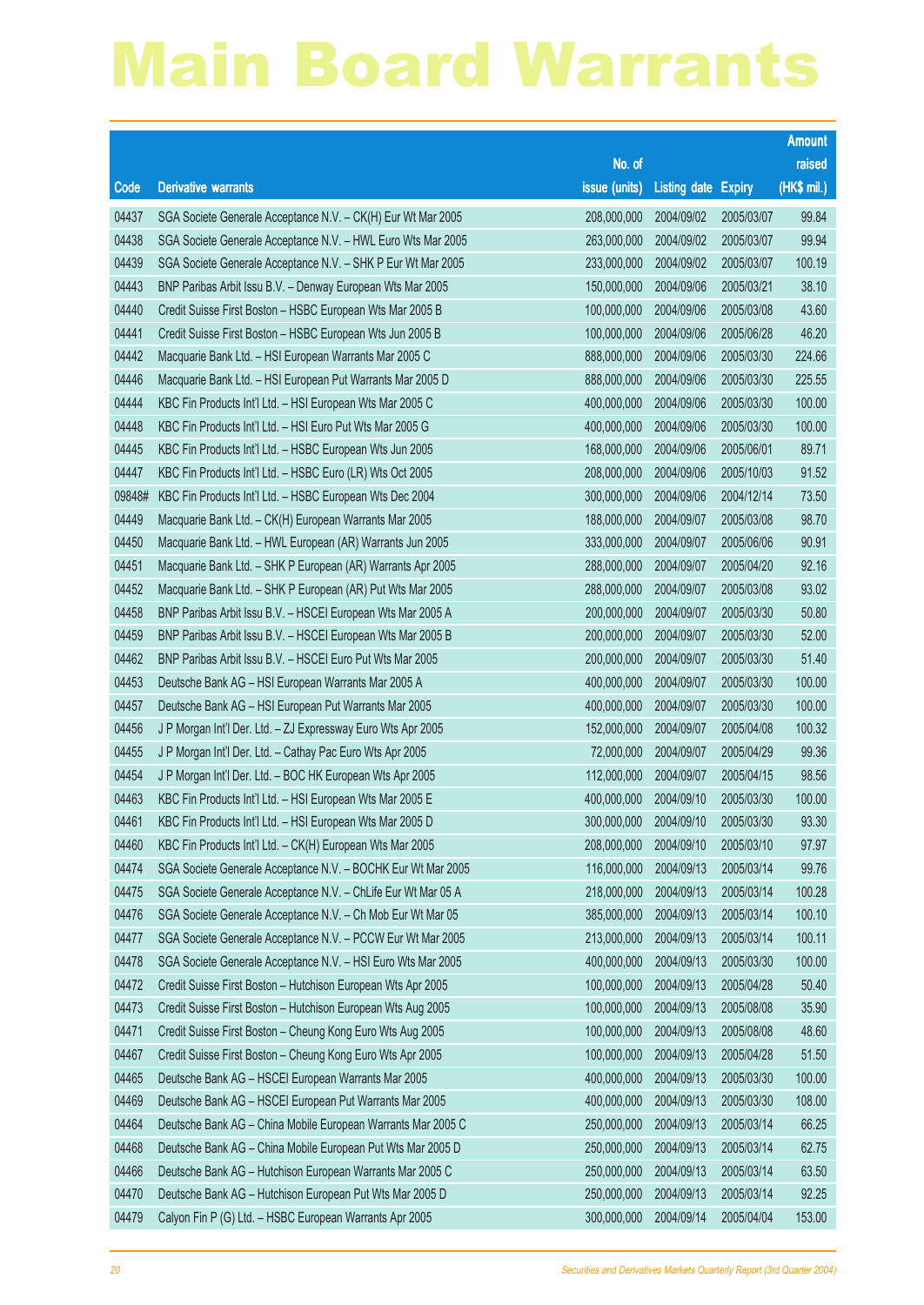|       |                                                               |                        |                     |               | <b>Amount</b> |
|-------|---------------------------------------------------------------|------------------------|---------------------|---------------|---------------|
|       |                                                               | No. of                 |                     |               | raised        |
| Code  | <b>Derivative warrants</b>                                    | issue (units)          | <b>Listing date</b> | <b>Expiry</b> | (HK\$ mil.)   |
| 04480 | KBC Fin Products Int'l Ltd. - HSI European Wts Mar 2005 F     | 400,000,000            | 2004/09/14          | 2005/03/30    | 100.00        |
| 04486 | BNP Paribas Arbit Issu B.V. - Sinopec European Wts Mar 2005   | 200,000,000            | 2004/09/15          | 2005/03/30    | 51.20         |
| 04487 | BNP Paribas Arbit Issu B.V. - PetroChina Euro Wts Mar 2005    | 200,000,000            | 2004/09/15          | 2005/03/30    | 60.00         |
| 04482 | Macquarie Bank Ltd. - CP Air European Warrants Jun 2006       | 388,000,000            | 2004/09/15          | 2006/06/08    | 98.94         |
| 04483 | Macquarie Bank Ltd. - CITIC Pac European Warrants Oct 2005    | 338,000,000            | 2004/09/15          | 2005/10/18    | 97.01         |
| 04481 | Macquarie Bank Ltd. - Ch Mobile European Warrants Mar 2005    | 388,000,000            | 2004/09/15          | 2005/03/15    | 108.64        |
| 04485 | Macquarie Bank Ltd. - Ch Mobile European Put Wts Mar 2005     | 388,000,000            | 2004/09/15          | 2005/03/15    | 97.39         |
| 04484 | Macquarie Bank Ltd. - J Elec European (WB) Warrants Sep 2005  | 388,000,000            | 2004/09/15          | 2005/09/20    | 97.00         |
| 04488 | KBC Fin Products Int'l Ltd. - HSI Euro Put Wts Mar 2005 H     | 400,000,000            | 2004/09/15          | 2005/03/30    | 100.80        |
| 04489 | KBC Fin Products Int'l Ltd. - HSBC European Wts Sep 2006      | 388,000,000            | 2004/09/15          | 2006/09/15    | 97.00         |
| 04490 | BNP Paribas Arbit Issu B.V. - HLand Dev Euro Wts Mar 2005     | 190,000,000            | 2004/09/16          | 2005/03/30    | 49.59         |
| 04491 | BNP Paribas Arbit Issu B.V. - SHK Ppt European Wts Mar 2005   | 100,000,000            | 2004/09/16          | 2005/03/30    | 57.00         |
| 04496 | BNP Paribas Arbit Issu B.V. - Cheung Kong Euro Wts Mar 2005   | 120,000,000            | 2004/09/17          | 2005/03/30    | 51.00         |
| 04497 | BNP Paribas Arbit Issu B.V. - China Mobile Euro Wts Mar 2005  | 200,000,000            | 2004/09/17          | 2005/03/30    | 51.00         |
| 04498 | BNP Paribas Arbit Issu B.V. - HSBC European Wts Mar 2005      | 135,000,000            | 2004/09/17          | 2005/03/30    | 49.95         |
| 04492 | Macquarie Bank Ltd. - China Life European Wts Mar 2005 B      | 300,000,000            | 2004/09/17          | 2005/03/17    | 100.50        |
| 04493 | Macquarie Bank Ltd. - HSBC European (Barrier) Wts Jul 2005    | 166,000,000            | 2004/09/17          | 2005/07/11    | 99.43         |
| 04494 | Macquarie Bank Ltd. - PICC European (AR) Warrants Mar 2005    | 388,000,000            | 2004/09/17          | 2005/03/29    | 128.82        |
| 04495 | Macquarie Bank Ltd. - Ping An European (WB) Wts Mar 2005      | 388,000,000            | 2004/09/17          | 2005/03/17    | 97.00         |
| 04504 | BNP Paribas Arbit Issu B.V. - Cathay Pac Euro Wts Mar 2005    | 30,000,000             | 2004/09/20          | 2005/03/30    | 35.40         |
| 04505 | BNP Paribas Arbit Issu B.V. - China Unicom Euro Wts Mar 2005  | 50,000,000             | 2004/09/20          | 2005/03/30    | 31.50         |
| 04506 | BNP Paribas Arbit Issu B.V. - Swire Pac A Euro Wts Mar 2005   | 50,000,000             | 2004/09/20          | 2005/03/30    | 30.50         |
| 04503 | Calyon Fin P (G) Ltd. - China Mobile European Wts Mar 2005    | 400,000,000            | 2004/09/20          | 2005/03/31    | 112.00        |
| 04499 | Credit Suisse First Boston - China Tel Euro Wts Jun 2005 B    | 300,000,000            | 2004/09/20          | 2005/06/28    | 106.50        |
| 04500 | Credit Suisse First Boston - China Tel European Wts Oct 2005  | 300,000,000            | 2004/09/20          | 2005/10/28    | 84.90         |
| 04502 | Credit Suisse First Boston - Huaneng Power Euro Wts Oct 2005  | 300,000,000            | 2004/09/20          | 2005/10/28    | 196.80        |
| 04501 | Credit Suisse First Boston - Huaneng Power Euro Wts Jun 2005  | 300,000,000 2004/09/20 |                     | 2005/06/28    | 178.50        |
| 04512 | BNP Paribas Arbit Issu B.V. - CHALCO European Wts May 2005    | 80,000,000             | 2004/09/21          | 2005/05/30    | 51.84         |
| 04513 | BNP Paribas Arbit Issu B.V. - China Tel Euro Wts May 2005     | 145,000,000            | 2004/09/21          | 2005/05/30    | 51.91         |
| 04514 | BNP Paribas Arbit Issu B.V. - PICC P&C European Wts Apr 2005  | 145,000,000            | 2004/09/21          | 2005/04/28    | 50.03         |
| 04507 | SGA Societe Generale Acceptance N.V. - HSBC Eur Wts Mar 2005  | 295,000,000            | 2004/09/21          | 2005/03/30    | 100.30        |
| 04508 | SGA Societe Generale Acceptance N.V. - CK(H) Eu Put Wt Mar 05 | 200,000,000            | 2004/09/21          | 2005/03/30    | 100.00        |
| 04509 | SGA Societe Generale Acceptance N.V. - C Mob Eu Put Wt Mar 05 | 400,000,000            | 2004/09/21          | 2005/03/30    | 100.00        |
| 04510 | SGA Societe Generale Acceptance N.V. - HWL Eur Put Wt Mar 05  | 223,000,000            | 2004/09/21          | 2005/03/30    | 100.35        |
| 04511 | SGA Societe Generale Acceptance N.V. - HSBC Eur Put Wt Mar 05 | 139,000,000            | 2004/09/21          | 2005/03/30    | 100.08        |
| 04517 | Calyon Fin P (G) Ltd. - Cathay Pacific European Wts Mar 2005  | 300,000,000            | 2004/09/22          | 2005/03/31    | 219.00        |
| 04516 | SGA Societe Generale Acceptance N.V. - HSI Eu Put Wt Mar 05 B | 303,000,000            | 2004/09/22          | 2005/03/30    | 99.99         |
| 04515 | SGA Societe Generale Acceptance N.V.-HSCEI Eu Put Wt Mar 05 B | 400,000,000            | 2004/09/22          | 2005/03/30    | 100.00        |
| 04518 | SGA Societe Generale Acceptance N.V. - HSBC Eur Wts Sep 2006  | 400,000,000            | 2004/09/23          | 2006/09/15    | 100.00        |
| 04519 | J P Morgan Int'l Der. Ltd. - CR Power European Wts Apr 2005   | 113,000,000            | 2004/09/24          | 2005/04/18    | 99.44         |
| 04521 | KBC Fin Products Int'l Ltd. - HSCEI European Wts Mar 2005     | 400,000,000            | 2004/09/24          | 2005/03/30    | 100.00        |
| 04525 | KBC Fin Products Int'l Ltd. - HSCEI Euro Put Wts Mar 2005     | 388,000,000            | 2004/09/24          | 2005/03/30    | 97.00         |
| 04522 | KBC Fin Products Int'l Ltd. - CK(H) Euro Put Wts Mar 2005     | 208,000,000            | 2004/09/24          | 2005/03/24    | 69.26         |
| 04520 | SGA Societe Generale Acceptance N.V. - HSCEI Eur Wt Mar 05 D  | 400,000,000            | 2004/09/24          | 2005/03/30    | 100.00        |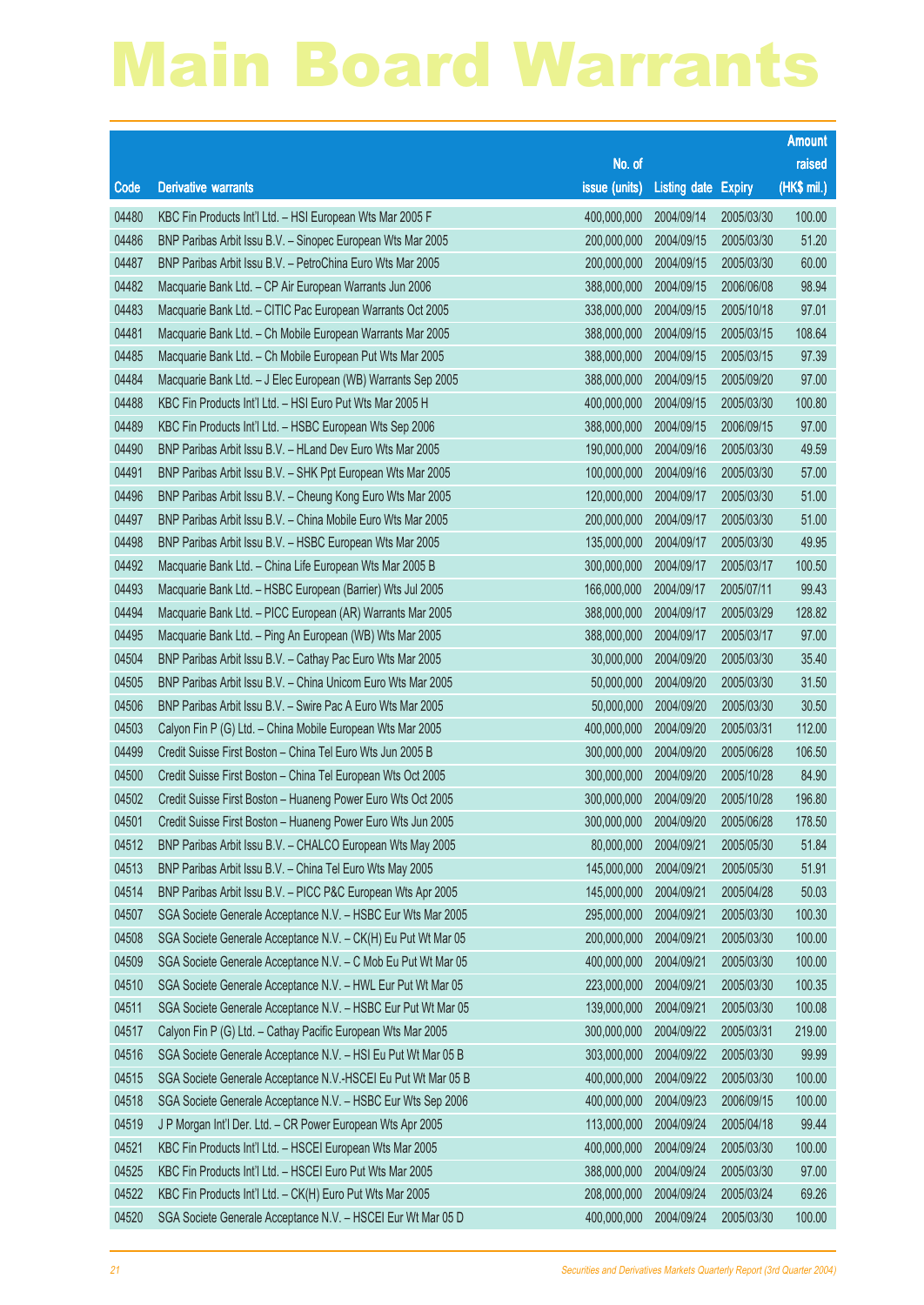|              |                                                               |               |                     |               | <b>Amount</b> |
|--------------|---------------------------------------------------------------|---------------|---------------------|---------------|---------------|
|              |                                                               | No. of        |                     |               | raised        |
| Code         | <b>Derivative warrants</b>                                    | issue (units) | <b>Listing date</b> | <b>Expiry</b> | (HK\$ mil.)   |
| 02150#       | SGA Societe Generale Acceptance N.V. - HSI Eu Put Wt Jan 05 A | 600,000,000   | 2004/09/24          | 2005/01/28    | 36.00         |
| 04526        | Deutsche Bank AG - Cheung Kong European Warrants Apr 2005     | 250,000,000   | 2004/09/27          | 2005/04/04    | 137.50        |
| 04523        | J P Morgan Int'l Der. Ltd. - Denway Motors Euro Wts Apr 2005  | 355,000,000   | 2004/09/27          | 2005/04/08    | 99.40         |
| 04532        | KBC Fin Products Int'l Ltd. - HWL European Put Wts Mar 2005   | 148,000,000   | 2004/09/27          | 2005/03/29    | 72.96         |
| 04524        | KBC Fin Products Int'l Ltd. - China Life Euro Wts Mar 2005 A  | 208,000,000   | 2004/09/27          | 2005/03/29    | 83.20         |
| 04531        | KBC Fin Products Int'l Ltd. – China Life Euro Wts Mar 2005 B  | 108,000,000   | 2004/09/27          | 2005/03/29    | 79.92         |
| 04527        | SGA Societe Generale Acceptance N.V. - ChLife Eur Wt Mar 05 B | 238,000,000   | 2004/09/27          | 2005/03/29    | 99.96         |
| 04528        | SGA Societe Generale Acceptance N.V. - PetCh Eur Wt Mar 2005  | 345,000,000   | 2004/09/27          | 2005/03/29    | 100.05        |
| 04529        | SGA Societe Generale Acceptance N.V. - PingAn Eur Wt Mar 05 A | 71,000,000    | 2004/09/27          | 2005/03/29    | 100.11        |
| 04530        | SGA Societe Generale Acceptance N.V. - PingAn Eur Wt Mar 05 B | 100,000,000   | 2004/09/27          | 2005/03/29    | 100.00        |
| 04533        | Calyon Fin P (G) Ltd. - CHALCO European Warrants Jun 2005     | 100,000,000   | 2004/09/28          | 2005/06/01    | 54.00         |
| 04534        | Calyon Fin P (G) Ltd. - China Life European Wts Apr 2005      | 200,000,000   | 2004/09/28          | 2005/04/01    | 84.00         |
| 04535        | KBC Fin Products Int'l Ltd. - Ping An European Wts Mar 2005   | 100,000,000   | 2004/09/28          | 2005/03/30    | 95.30         |
| 02117#       | KBC Fin Products Int'l Ltd. - HSI Euro Put Wts Dec 2004 A     | 612,000,000   | 2004/09/28          | 2004/12/30    | 43.45         |
| 04548        | Deutsche Bank AG - HSI European Warrants Mar 2005 B           | 400,000,000   | 2004/09/30          | 2005/03/30    | 100.00        |
| 04547        | Deutsche Bank AG - China Tel European Warrants Apr 2005       | 250,000,000   | 2004/09/30          | 2005/04/18    | 62.50         |
| 04545        | BNP Paribas Arbit Issu B.V. - HSCEI European Wts Apr 2005 A   | 200,000,000   | 2004/09/30          | 2005/04/28    | 51.20         |
| 04546        | BNP Paribas Arbit Issu B.V. - HSCEI European Wts Apr 2005 B   | 200,000,000   | 2004/09/30          | 2005/04/28    | 52.00         |
| 04549        | BNP Paribas Arbit Issu B.V. – HSCEI Euro Put Wts Apr 2005     | 200,000,000   | 2004/09/30          | 2005/04/28    | 50.60         |
| 04543        | Credit Suisse First Boston - PetroChina Euro Wts Sep 2005     | 300,000,000   | 2004/09/30          | 2005/09/28    | 114.90        |
| 04544        | Credit Suisse First Boston - PetroChina Euro Wts Feb 2006     | 300,000,000   | 2004/09/30          | 2006/02/08    | 111.30        |
| 04542        | Credit Suisse First Boston - CHALCO European Wts Sep 2005     | 300,000,000   | 2004/09/30          | 2005/09/28    | 196.20        |
| 04539        | Macquarie Bank Ltd. - HSI European Warrants Mar 2005 F        | 888,000,000   | 2004/09/30          | 2005/03/30    | 222.00        |
| 04538        | Macquarie Bank Ltd. - HSI European Warrants Mar 2005 E        | 888,000,000   | 2004/09/30          | 2005/03/30    | 222.00        |
| 04541        | Macquarie Bank Ltd. - HSI European Put Warrants Mar 2005 G    | 888,000,000   | 2004/09/30          | 2005/03/30    | 222.00        |
| 04537        | Macquarie Bank Ltd. - HSCEI European Warrants Mar 2005 D      | 388,000,000   | 2004/09/30          | 2005/03/30    | 97.39         |
| 04536        | Macquarie Bank Ltd. - HSCEI European Warrants Mar 2005 C      | 388,000,000   | 2004/09/30          | 2005/03/30    | 97.39         |
| 04540        | Macquarie Bank Ltd. - HSCEI European Put Warrants Mar 2005 E  | 388,000,000   | 2004/09/30          | 2005/03/30    | 98.94         |
| <b>Total</b> |                                                               |               |                     |               | 27,666.69     |

# Further issue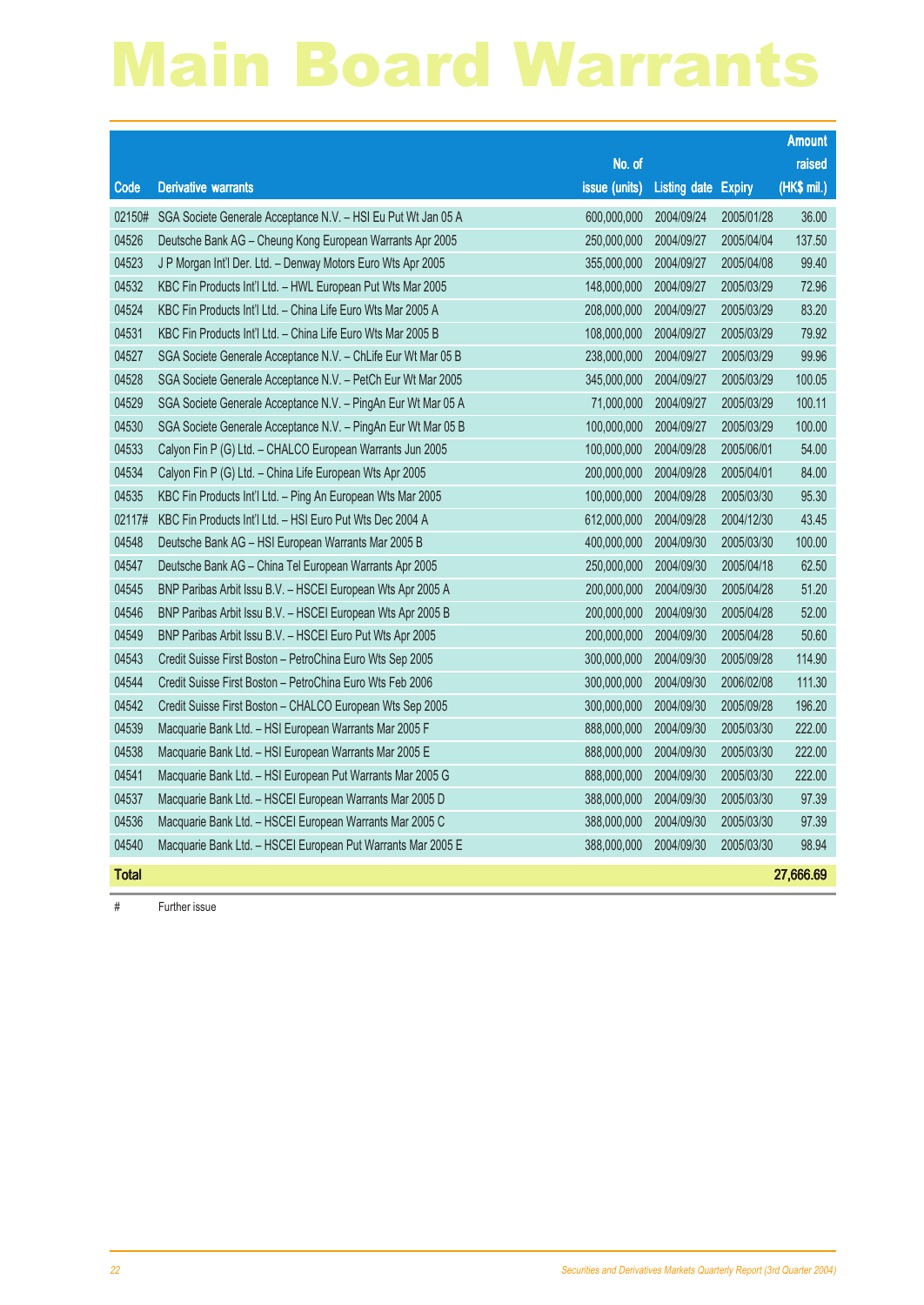# Main Board Equity Linked Instrument

## Equity Linked Instrument Trading Statistics

|      |                |               | <b>Market value</b> | <b>Turnover</b> |
|------|----------------|---------------|---------------------|-----------------|
|      |                | <b>Number</b> | (HK\$mil)           | (HK\$mil)       |
| 2003 | Q <sub>3</sub> |               | 268.56              | 70.22           |
|      | Q4             |               | 292.10              | 46.78           |
| 2004 | Q <sub>1</sub> | 33            | 1,310.70            | 93.52           |
|      | Q <sub>2</sub> | 33            | 1,049.46            | 75.15           |
|      | Q3             | 19            | 539.59              | 62.17           |

## New Listing Statistics – Equity Linked Instrument (ELI)

|      |                |                         | <b>Amount raised</b> |
|------|----------------|-------------------------|----------------------|
|      |                | No. of newly listed ELI | (HK\$ mil.)          |
| 2003 | Q <sub>3</sub> | っ                       | 129.04               |
|      | Q <sub>4</sub> | $\overline{2}$          | 99.99                |
| 2004 | Q <sub>1</sub> | 28                      | 1,102.58             |
|      | Q2             | 9                       | 149.87               |
|      | Q <sub>3</sub> | 9                       | 270.01               |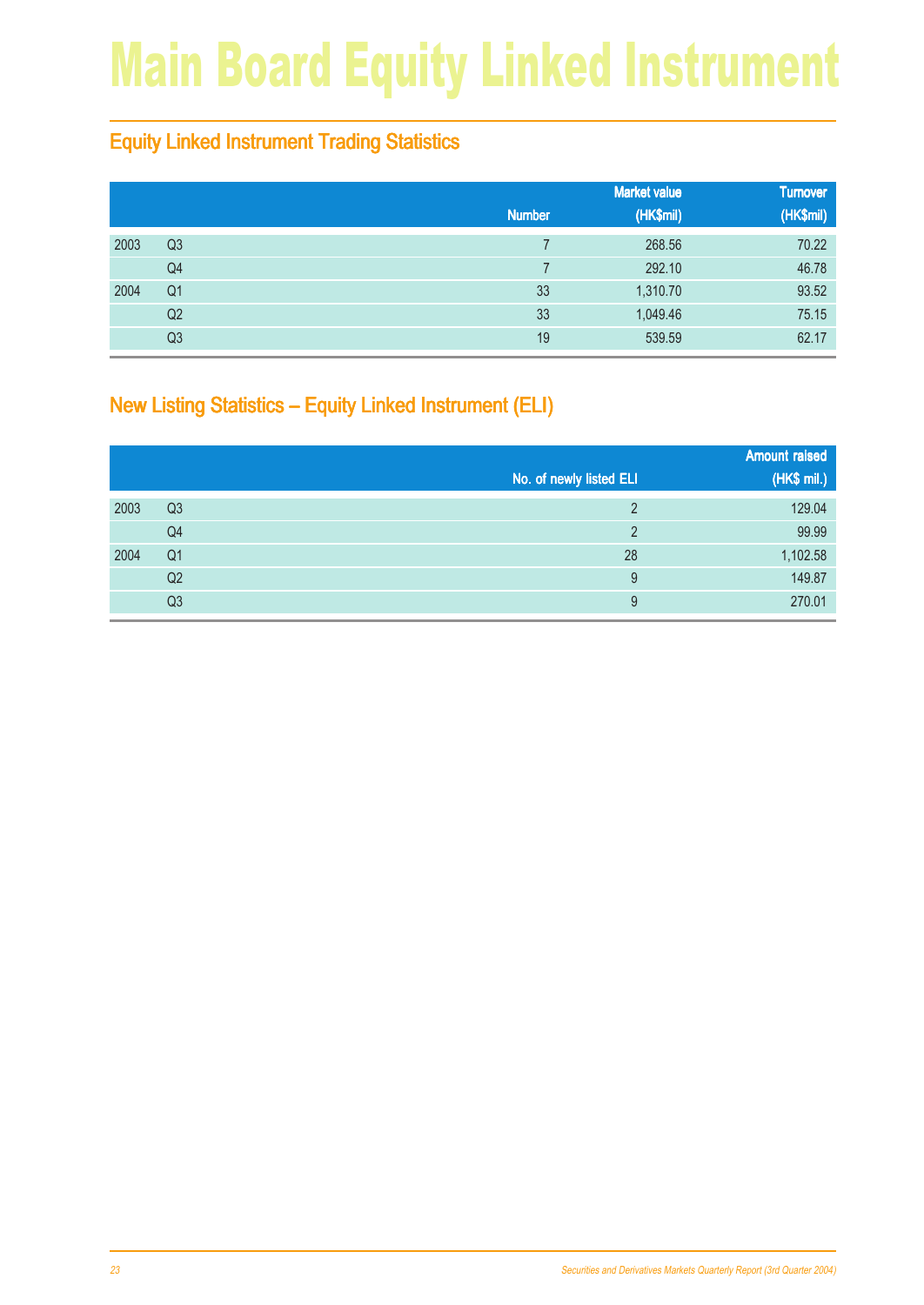# Main Board Equity Linked Instrument

#### Newly Listed Equity Linked Instrument (ELI)

|              |                                                                         | <b>Initial issued</b> |                     |               | <b>Amount raised</b> |
|--------------|-------------------------------------------------------------------------|-----------------------|---------------------|---------------|----------------------|
| Code         | <b>Equity Linked Instrument (ELI)</b>                                   | (units)               | <b>Listing date</b> | <b>Expiry</b> | (HK\$ mil.)          |
| 01879        | SGA Societe Generale Acceptance N.V. - HSBC Bull ELI Mar 2005 A         | 270,400               | 2004/08/12          | 2005/03/08    | 30.01                |
| 01880        | SGA Societe Generale Acceptance N.V. - CK(H) Bull ELI Feb 2005 C        | 544,000               | 2004/08/26          | 2005/02/01    | 30.00                |
| 01881        | SGA Societe Generale Acceptance N.V. - CK(H) Bull ELI May 2005 A        | 541,000               | 2004/08/26          | 2005/05/04    | 29.98                |
| 01882        | SGA Societe Generale Acceptance N.V. - HWL Bull ELI Feb 2005 A          | 585,000               | 2004/08/26          | 2005/02/01    | 29.99                |
| 01883        | SGA Societe Generale Acceptance N.V. - HWL Bull ELI May 2005 A          | 582,000               | 2004/08/26          | 2005/05/04    | 30.03                |
| 01884        | SGA Societe Generale Acceptance N.V. - SHK P Bull ELI Feb 2005 A        | 491,000               | 2004/08/26          | 2005/02/01    | 30.01                |
| 01885        | SGA Societe Generale Acceptance N.V. - SHK P Bull ELI May 2005 A        | 492,000               | 2004/08/26          | 2005/05/04    | 29.99                |
| 01886        | SGA Societe Generale Acceptance N.V. - China Mobile Bull ELI Mar 2005 A | 1,618,000             | 2004/08/27          | 2005/03/08    | 30.00                |
| 01887        | SGA Societe Generale Acceptance N.V. - China Mobile Bull ELI May 2005 A | .600,000              | 2004/08/27          | 2005/05/04    | 30.00                |
| <b>Total</b> |                                                                         |                       |                     |               | 270.01               |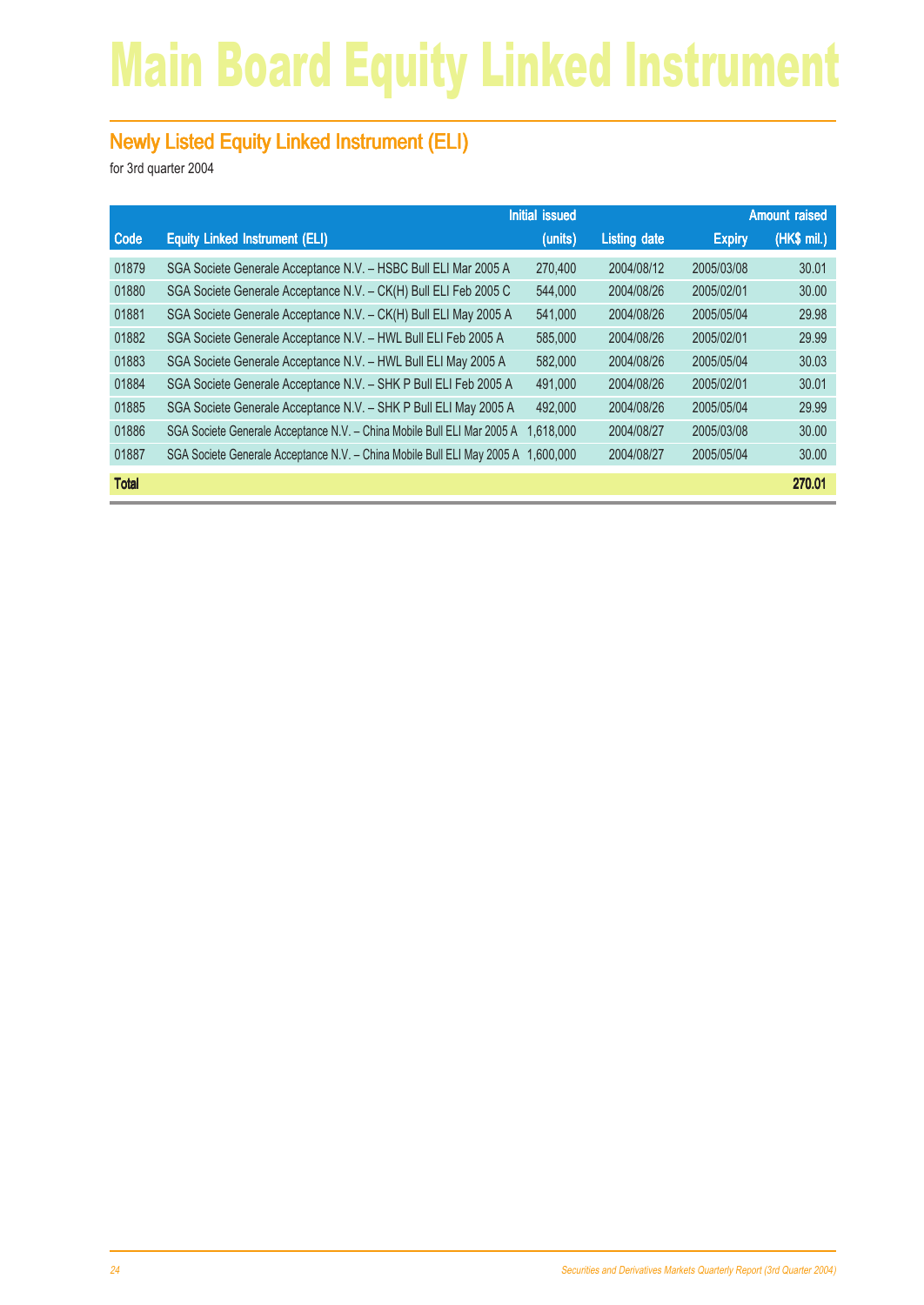# Main Board Debt Securities

#### Debt Securities Trading Statistics

|      |    |                                | <b>Turnover value</b>   |  |  |
|------|----|--------------------------------|-------------------------|--|--|
|      |    | Exchange fund notes (HK\$ mil) | Market total (HK\$ mil) |  |  |
| 2003 | Q3 | $\overline{\phantom{0}}$       | 4.02                    |  |  |
|      | Q4 | $\overline{\phantom{0}}$       | 5.32                    |  |  |
| 2004 | Q1 | 0.60                           | 2.68                    |  |  |
|      | Q2 | $\overline{\phantom{0}}$       | 20.91                   |  |  |
|      | Q3 |                                | 9.01                    |  |  |

#### Debt Securities Nominal Value

|      |    | No. of issues | Nominal value (HK\$ mil.) |
|------|----|---------------|---------------------------|
| 2003 | Q3 | 158           | 479,008.63                |
|      | Q4 | 152           | 438,919.92                |
| 2004 | Q1 | 148           | 413,054.42                |
|      | Q2 | 151           | 407,182.40                |
|      | Q3 | 151           | 416,344.33                |

#### New Listing Statistics – Debt Securities

|      |                | No. of newly listed debt securities | Amount raised (HK\$ mil.) |
|------|----------------|-------------------------------------|---------------------------|
| 2003 | Q3             | 5                                   | 7,512.73                  |
|      | Q <sub>4</sub> | 6                                   | 15,589.08                 |
| 2004 | Q1             | 6                                   | 13,470.44                 |
|      | Q2             | 14                                  | 14,209.82                 |
|      | Q3             | 11                                  | 32,353.32                 |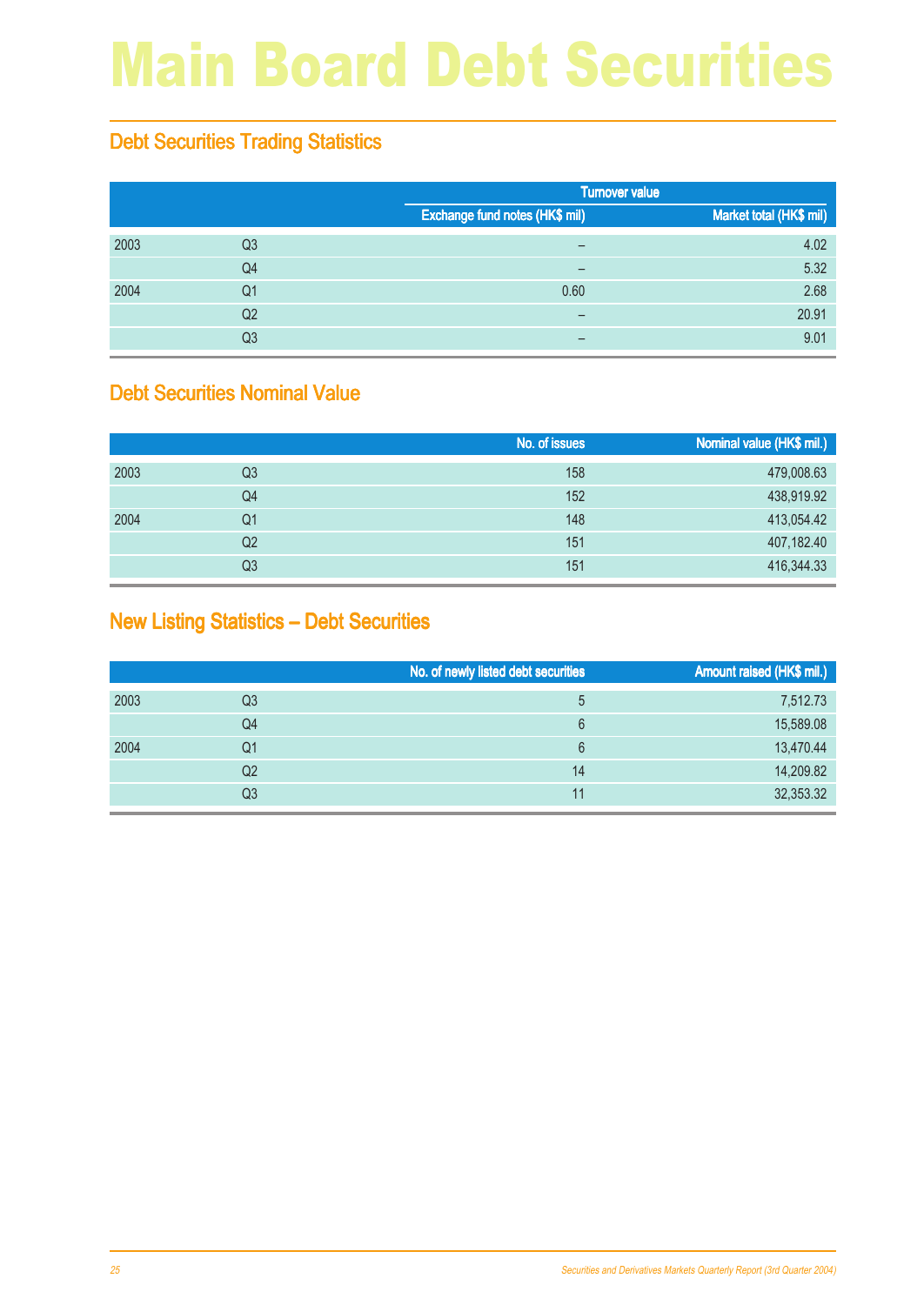## Main Board Debt Securities

#### Newly Listed Debt Securities

for 3rd quarter 2004

|              |                                            |                  |                     |                 | <b>Amount raised</b> |
|--------------|--------------------------------------------|------------------|---------------------|-----------------|----------------------|
| Code         | <b>Debt securities</b>                     | <b>Principal</b> | <b>Listing date</b> | <b>Maturity</b> | (HK\$ mil.)          |
| 02591        | Techtronic Industries Co. Ltd. Zero Coupon |                  |                     |                 |                      |
|              | Convertible Bonds due 2009                 | USD140,000,000   | 2004/07/09          | 2009/07/08      | 1,092.00             |
| 04100#       | Hong Kong Monetary Authority 3.07%         |                  |                     |                 |                      |
|              | Exchange Fund Notes due 2006               | HKD1,200,000,000 | 2004/07/23          | 2007/09/17      | 1,203.72             |
| 02584        | The Government of the HKSAR of the PRC     |                  |                     |                 |                      |
|              | 2.13% Retail Bonds due 2006                | HKD2,550,000,000 | 2004/07/27          | 2006/07/24      | 2,548.22             |
| 02585        | The Government of the HKSAR of the PRC     |                  |                     |                 |                      |
|              | 3.38% Retail Bonds due 2008                | HKD2,700,000,000 | 2004/07/27          | 2008/07/23      | 2,690.01             |
| 02589        | The Government of the HKSAR of the PRC     |                  |                     |                 |                      |
|              | 5.125% Notes due 2014                      | USD1,250,000,000 | 2004/07/27          | 2014/08/01      | 9,675.21             |
| 02580        | The Government of the HKSAR of the PRC     |                  |                     |                 |                      |
|              | 3.75% Notes due 2009                       | HKD3,500,000,000 | 2004/07/27          | 2009/07/23      | 3,494.79             |
| 02581        | The Government of the HKSAR of the PRC     |                  |                     |                 |                      |
|              | 5.125% Notes due 2019                      | HKD1,500,000,000 | 2004/07/27          | 2019/07/23      | 1,487.15             |
| 02592        | Export - Import Bank of China 5.25% Notes  |                  |                     |                 |                      |
|              | due 2014                                   | USD750,000,000   | 2004/07/30          | 2014/07/29      | 5,786.88             |
| 04126        | Hong Kong Monetary Authority 2.46%         |                  |                     |                 |                      |
|              | Exchange Fund Notes due 2006               | HKD1,200,000,000 | 2004/08/13          | 2006/08/14      | 1,204.08             |
| 04127        | Hong Kong Monetary Authority 3.93%         |                  |                     |                 |                      |
|              | Exchange Fund Notes due 2011               | HKD600,000,000   | 2004/08/27          | 2011/08/26      | 609.36               |
| 02592#       | Export - Import Bank of China 5.25%        |                  |                     |                 |                      |
|              | Notes due 2014                             | USD250,000,000   | 2004/09/02          | 2014/07/29      | 1,955.73             |
| 04128        | Hong Kong Monetary Authority 3.18%         |                  |                     |                 |                      |
|              | Exchange Fund Notes due 2009               | HKD600,000,000   | 2004/09/28          | 2009/09/28      | 606.18               |
| <b>Total</b> |                                            |                  |                     |                 | 32,353.32            |

# Further issue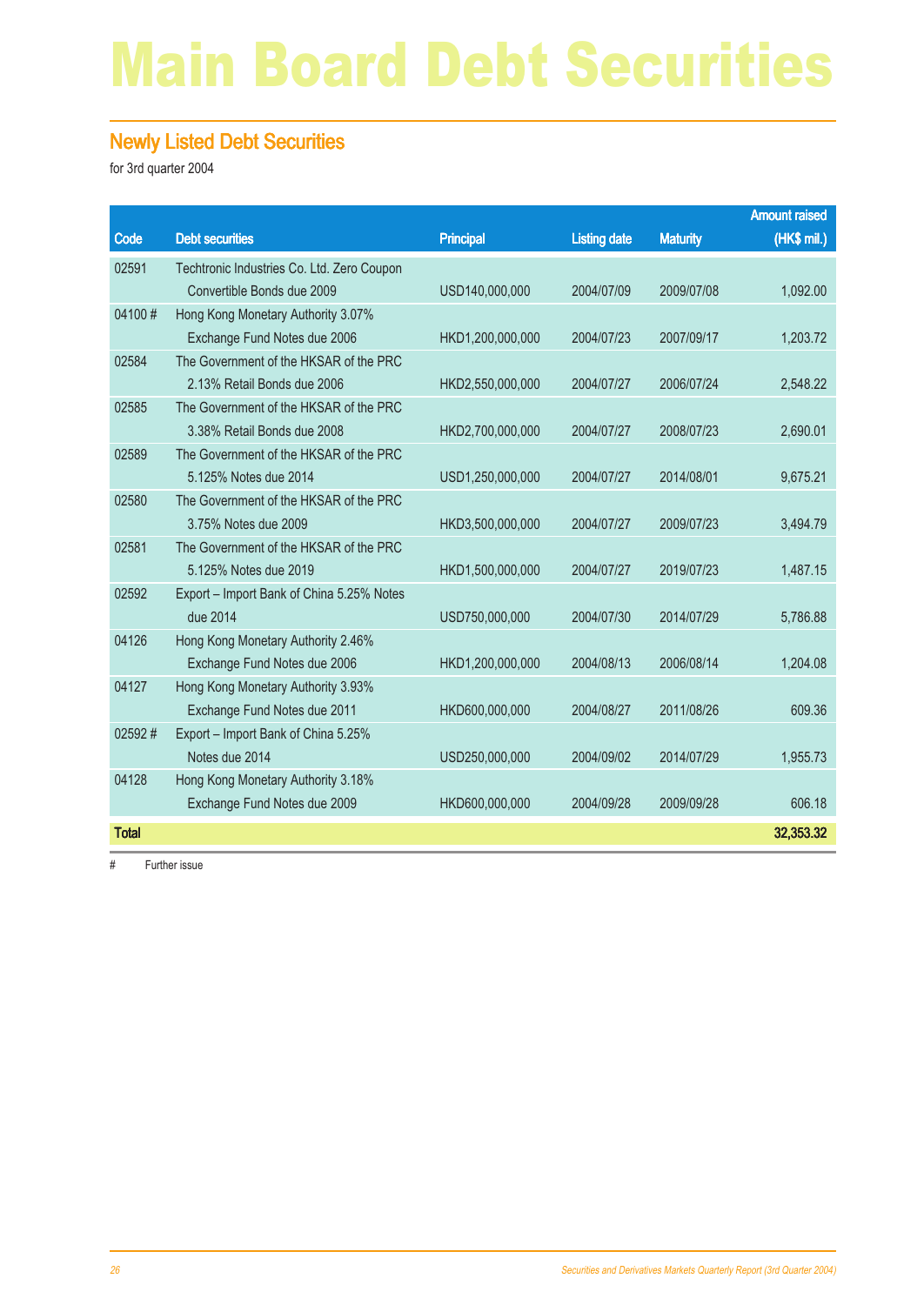# Main Board Unit Trusts and Mutual Funds

## Unit Trusts Trading Statistics

|                | No. of issues | Turnover value (HK\$ mil.) |
|----------------|---------------|----------------------------|
| Q3             |               | 3,809.21                   |
| Q4             | 8             | 4,893.20                   |
| Q1             | 8             | 7,881.70                   |
| Q <sub>2</sub> | 8             | 5,773.44                   |
| Q3             | 9             | 4,273.31                   |
|                |               |                            |

#### New Listing Unit Trust and Mutual Funds Statistics

|      |                | No. of newly listed<br>unit trust and mutual funds | <b>Funds raised</b><br>(HK\$ mil.) |
|------|----------------|----------------------------------------------------|------------------------------------|
| 2003 | Q <sub>3</sub> |                                                    |                                    |
|      | Q4             |                                                    |                                    |
| 2004 | Q1             |                                                    |                                    |
|      | Q2             | –                                                  |                                    |
|      | Q3             |                                                    |                                    |

#### Newly Listed Unit Trust and Mutual Funds

| <b>Code</b> | Unit trust and Mutual funds | <b>Fund manager</b>                 | <b>Issue price (HK\$)</b> | Listing date |
|-------------|-----------------------------|-------------------------------------|---------------------------|--------------|
| 02833       | Hang Seng Index ETF         | Hang Seng Investment Management Ltd |                           | 2004/09/21   |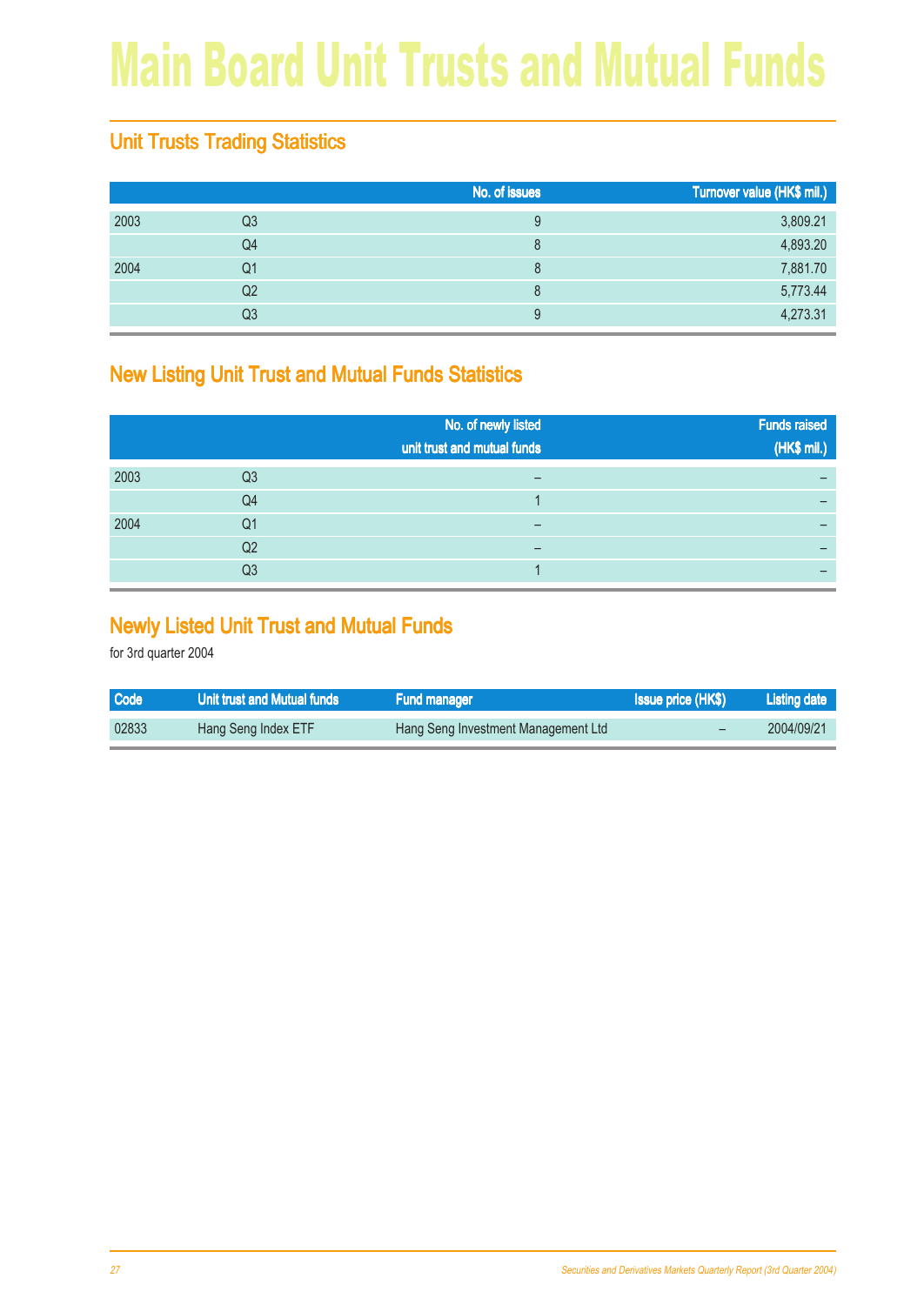# Trading Only Stocks Trading Statistics

## NASDAQ Stocks

|      |                | No. of issues | Turnover value (HK\$ mil.) |
|------|----------------|---------------|----------------------------|
| 2003 | Q <sub>3</sub> |               | 8.09                       |
|      | Q4             |               | 7.44                       |
| 2004 | Q1             |               | 5.80                       |
|      | Q2             |               | 2.07                       |
|      | Q <sub>3</sub> |               | 2.37                       |

#### iShares

|      |    | No. of issues | Turnover value (HK\$ mil.) |
|------|----|---------------|----------------------------|
| 2003 | Q3 |               | 15.23                      |
|      | Q4 |               | 9.57                       |
| 2004 | Q1 |               | 5.95                       |
|      | Q2 |               | 0.90                       |
|      | Q3 |               | -                          |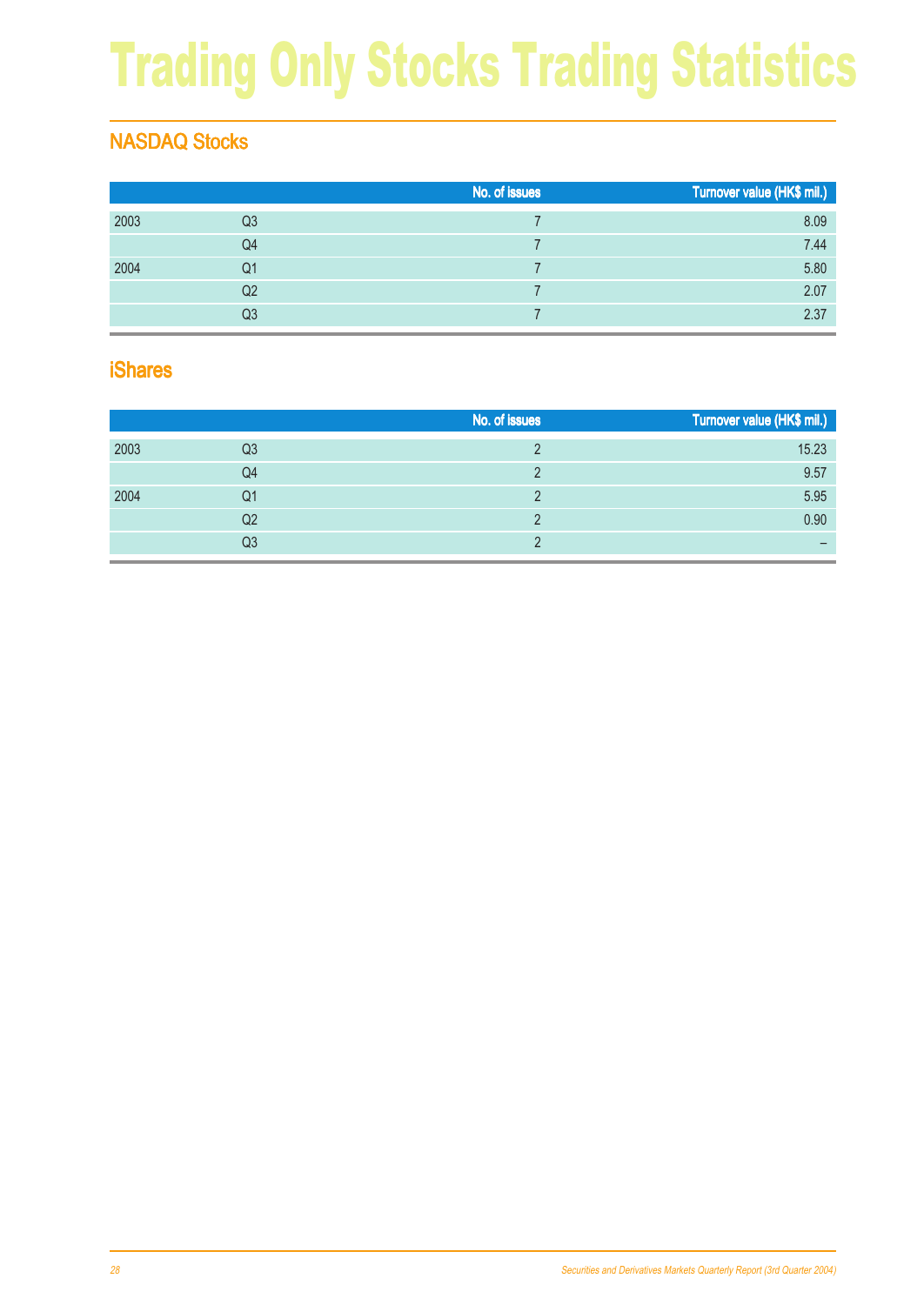# Stock Market Indices

### Hong Kong Stock Market Indices

|                                               | End of Sep 2004 | End of Jun 2004 |           |          |
|-----------------------------------------------|-----------------|-----------------|-----------|----------|
| Index                                         | <b>Close</b>    | <b>Close</b>    |           | Change % |
| S&P/HKEx LargeCap Index                       | 14566.57        | 13406.12        | $\ddot{}$ | 8.66%    |
|                                               |                 |                 |           |          |
| S&P/HKEx GEM Index                            | 982.31          | 1079.34         | $\equiv$  | 8.99%    |
|                                               |                 |                 |           |          |
| <b>HANG SENG INDEX</b>                        | 13120.03        | 12285.75        | $+$       | 6.79%    |
| <b>SECTORIAL INDICES</b>                      |                 |                 |           |          |
| Finance                                       | 26472.68        | 25129.01        | $+$       | 5.35%    |
| <b>Utilities</b>                              | 29580.68        | 27437.96        | $\ddot{}$ | 7.81%    |
| Properties                                    | 16524.36        | 14442.03        | $+$       | 14.42%   |
| Commerce & Industry                           | 5486.62         | 5174.81         | $+$       | 6.03%    |
|                                               |                 |                 |           |          |
| HANG SENG COMPOSITE INDEX                     | 1683.31         | 1569.91         | $+$       | 7.22%    |
| HANG SENG CHINA-AFFILIATED CORPORATIONS INDEX | 1429.67         | 1358.37         | $+$       | 5.25%    |
| HANG SENG CHINA ENTERPRISES INDEX             | 4649.66         | 4291.02         | $\ddot{}$ | 8.36%    |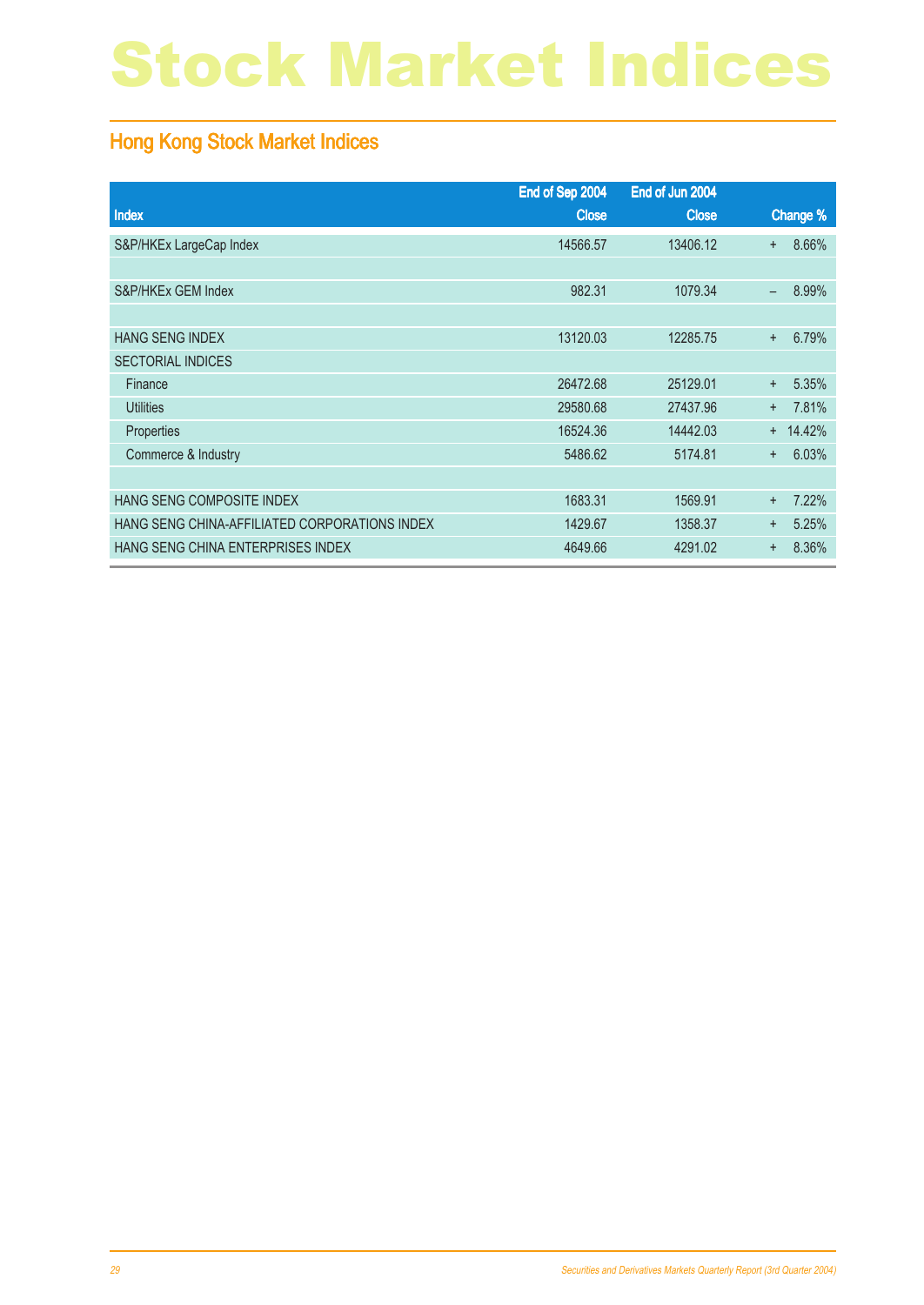# Stock Market Indices

#### Hang Seng Index (2003/07/02 - 2004/09/30)



#### S&P/HKEx Large Cap Index (2003/07/02 – 2004/09/30)



#### S&P/HKEx GEM Index (2003/07/02 – 2004/09/30)

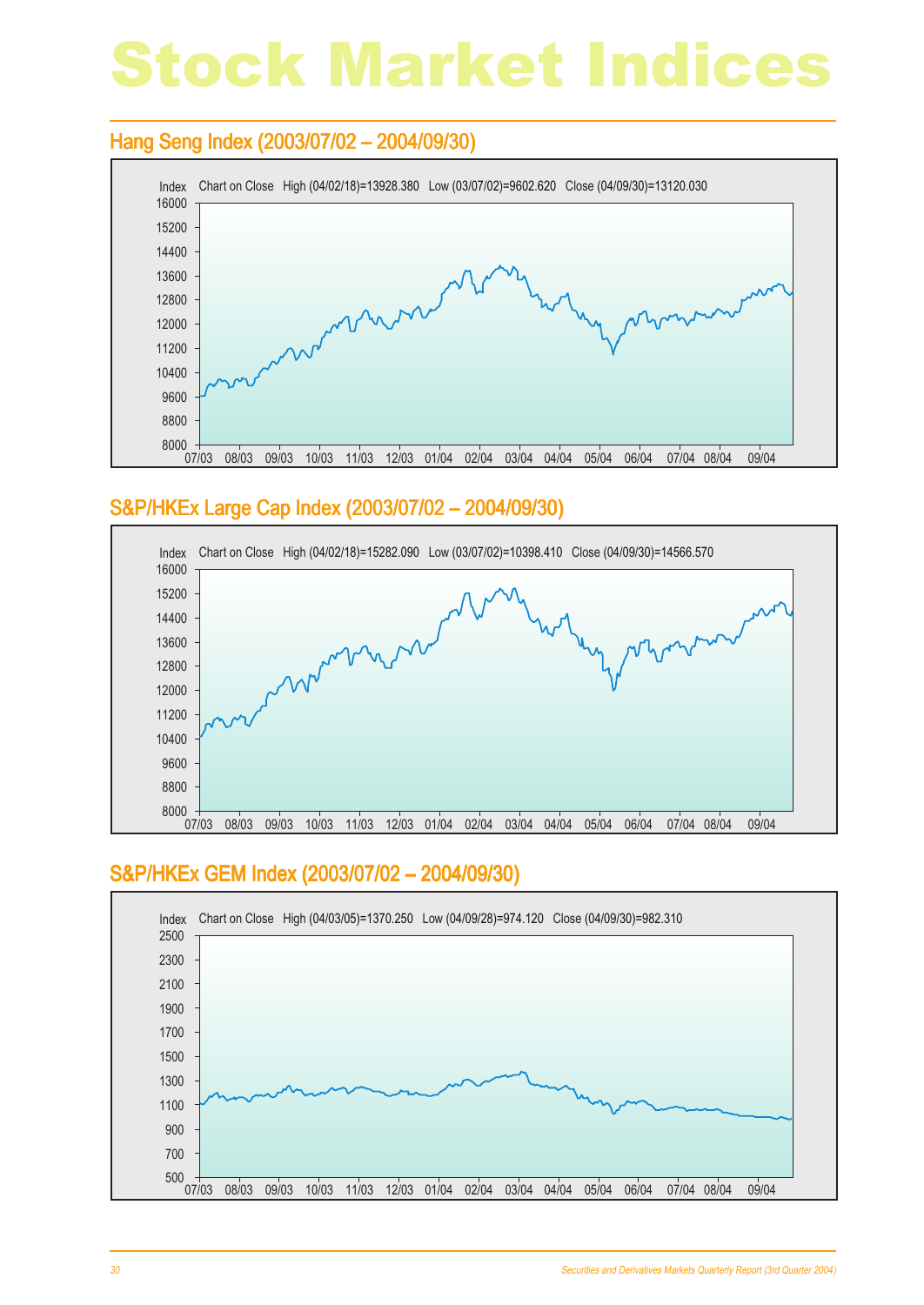# Stock Market Indices

## WORLD INDICES

|                             | End of Sep 2004 | End of Jun 2004 |            |            |
|-----------------------------|-----------------|-----------------|------------|------------|
| Index                       | <b>Close</b>    | <b>Close</b>    |            | Change %   |
| <b>HONG KONG</b>            |                 |                 |            |            |
| S&P/HKEx LargeCap Index     | 14566.57        | 13406.12        | $\ddot{}$  | 8.66%      |
| Hang Seng Index             | 13120.03        | 12285.75        | $\ddot{}$  | 6.79%      |
| <b>AUSTRALIA</b>            |                 |                 |            |            |
| All Ordinaries Index        | 3674.70         | 3530.30         | $\ddagger$ | 4.09%      |
| <b>JAKARTA</b>              |                 |                 |            |            |
| Composite Index             | 820.13          | 732.40          |            | + 11.98%   |
| <b>JAPAN</b>                |                 |                 |            |            |
| Nikkei (225)                | 10823.57        | 11858.87        | ٠          | 8.73%      |
| <b>KOREA</b>                |                 |                 |            |            |
| Composite Index             | 835.09          | 785.79          | $\ddot{}$  | 6.27%      |
| <b>KUALA LUMPUR</b>         |                 |                 |            |            |
| Composite Index             | 849.96          | 819.86          | $\ddot{}$  | 3.67%      |
| <b>MANILA</b>               |                 |                 |            |            |
| Composite Index             | 1761.57         | 1579.40         |            | $+ 11.53%$ |
| <b>NEW ZEALAND</b>          |                 |                 |            |            |
| <b>NZSE (40)</b>            | 2834.40         | 2696.07         | $\ddot{}$  | 5.13%      |
| <b>SHANGHAI</b>             |                 |                 |            |            |
| A Shares Index              | 1465.19         | 1468.84         | ٠          | 0.25%      |
| <b>B</b> Shares Index       | 91.96           | 86.85           | $\ddot{}$  | 5.88%      |
| <b>SHENZHEN</b>             |                 |                 |            |            |
| A Shares Index              | 369.88          | 368.82          | $\ddot{}$  | 0.29%      |
| <b>B</b> Shares Index       | 243.94          | 248.76          | ٠          | 1.94%      |
| SINGAPORE                   |                 |                 |            |            |
| <b>Straits Times Index</b>  | 1984.74         | 1838.00         | $\ddot{}$  | 7.98%      |
| <b>TAIWAN</b>               |                 |                 |            |            |
| Taipei Weighted Stock Index | 5845.69         | 5839.44         | $\ddagger$ | 0.11%      |
| <b>THAILAND</b>             |                 |                 |            |            |
| <b>SET Index</b>            | 644.67          | 646.64          | ٠          | 0.30%      |
| <b>NEW YORK</b>             |                 |                 |            |            |
| <b>DJIA</b>                 | 10080.27        | 10435.48        | ٠          | 3.40%      |
| Nasdaq Composite Index      | 1896.84         | 2047.79         | ÷          | 7.37%      |
| <b>TORONTO</b>              |                 |                 |            |            |
| S&P/TSX Composite Index     | 8668.29         | 8545.58         | $\ddot{}$  | 1.44%      |
| <b>GERMANY</b>              |                 |                 |            |            |
| DAX Capital Value Index     | 2748.25         | 2861.10         | ÷          | 3.94%      |
| <b>LONDON</b>               |                 |                 |            |            |
| <b>FTSE (100)</b>           | 4570.80         | 4464.10         | $\ddot{}$  | 2.39%      |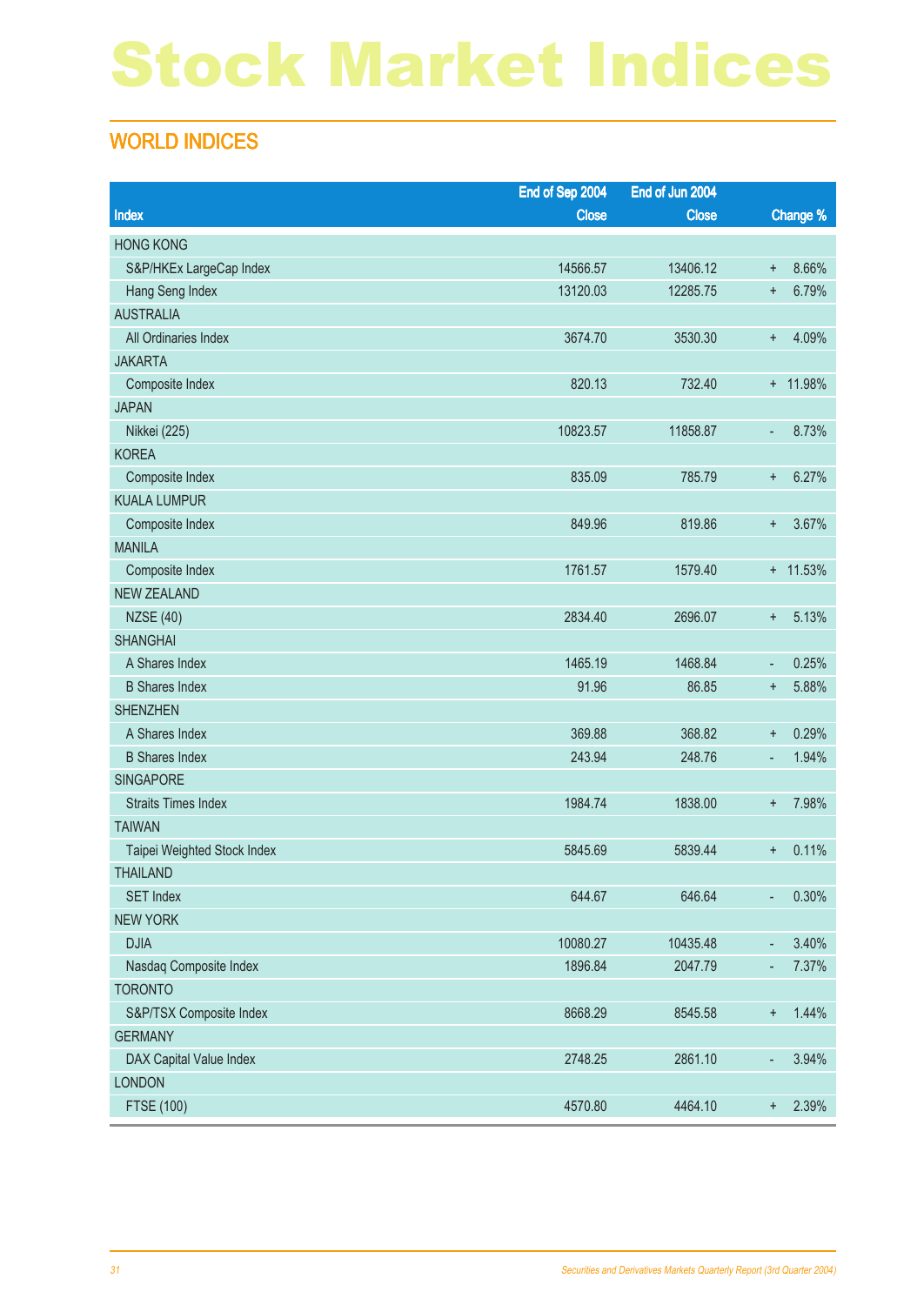## Equity Turnover – GEM

|      |                | Share (Mil. shs) | Value (HK\$ mil.) | No. of deals |
|------|----------------|------------------|-------------------|--------------|
| 2003 | Q3             | 18,191.94        | 14,170.05         | 283,400      |
|      | Q4             | 13,933.57        | 11,552.21         | 227,787      |
| 2004 | Q1             | 18,871.20        | 13,991.65         | 300,078      |
|      | Q <sub>2</sub> | 6,200.24         | 4,164.81          | 112,661      |
|      | Q3             | 5,233.37         | 3,063.85          | 86,209       |

## Equity Trading Statistics – GEM

|      |                | No. of<br>trading days | Average daily turnover<br>(HK\$ mil.) | Average value<br>per deal |
|------|----------------|------------------------|---------------------------------------|---------------------------|
| 2003 | Q <sub>3</sub> | 64                     | 221.41                                | 50,000                    |
|      | Q4             | 63                     | 183.37                                | 50,715                    |
| 2004 | Q <sub>1</sub> | 62                     | 225.67                                | 46,627                    |
|      | Q <sub>2</sub> | 60                     | 69.41                                 | 36,968                    |
|      | Q3             | 64                     | 47.87                                 | 35,540                    |

#### 20 Most Advanced GEM Stocks

|                 |       |                                   |                 | <b>Closing price</b> |        |
|-----------------|-------|-----------------------------------|-----------------|----------------------|--------|
| Rank            | Code  | <b>Stock</b>                      | End of Sep 2004 | End of Jun 2004      | % up   |
| 1               | 08206 | <b>HK6 HOLDINGS</b>               | 0.150           | 0.064                | 134.38 |
| $\overline{2}$  | 08263 | <b>SUPERDATA</b>                  | 1.000           | 0.500                | 100.00 |
| 3               | 08007 | <b>DIGITALHONGKONG</b>            | 0.280           | 0.161                | 73.91  |
| $\overline{4}$  | 08119 | THIZ TECHNOLOGY                   | 0.025           | 0.016                | 56.25  |
| $\overline{5}$  | 08155 | <b>CAPITAL</b>                    | 0.142           | 0.093                | 52.69  |
| $6\phantom{.}6$ | 08043 | <b>ERA INFO&amp;ENTER</b>         | 0.035           | 0.025                | 40.00  |
| $\overline{7}$  | 08290 | <b>TIANJINTIANLIAN - H SHS</b>    | 0.490           | 0.365                | 34.25  |
| 8               | 08203 | <b>ULTRA GROUP</b>                | 0.053           | 0.040                | 32.50  |
| 9               | 08101 | <b>VC HOLDINGS</b>                | 0.570           | 0.440                | 29.55  |
| 10              | 08200 | <b>SAU SAN TONG</b>               | 0.600           | 0.470                | 27.66  |
| 11              | 08156 | <b>B&amp;B NATURAL</b>            | 0.680           | 0.550                | 23.64  |
| 12              | 08235 | <b>CCID CONSULTING - H SHARES</b> | 0.240           | 0.197                | 21.83  |
| 13              | 08212 | APTUS HOLDINGS                    | 0.145           | 0.120                | 20.83  |
| 14              | 08272 | <b>BYFORD INT'L</b>               | 0.550           | 0.460                | 19.57  |
| 15              | 08196 | <b>LAUNCH TECH - H SHARES</b>     | 2.075           | 1.760                | 17.90  |
| 16              | 08276 | <b>SUNSHINE</b>                   | 0.660           | 0.560                | 17.86  |
| 17              | 08070 | <b>ZHONGYU GAS</b>                | 0.190           | 0.165                | 15.15  |
| 18              | 08126 | <b>G.A. HOLDINGS</b>              | 0.109           | 0.095                | 14.74  |
| 19              | 08226 | SONAVOX INT'L                     | 0.395           | 0.350                | 12.86  |
| 20              | 08128 | <b>IIN INT'L</b>                  | 0.056           | 0.050                | 12.00  |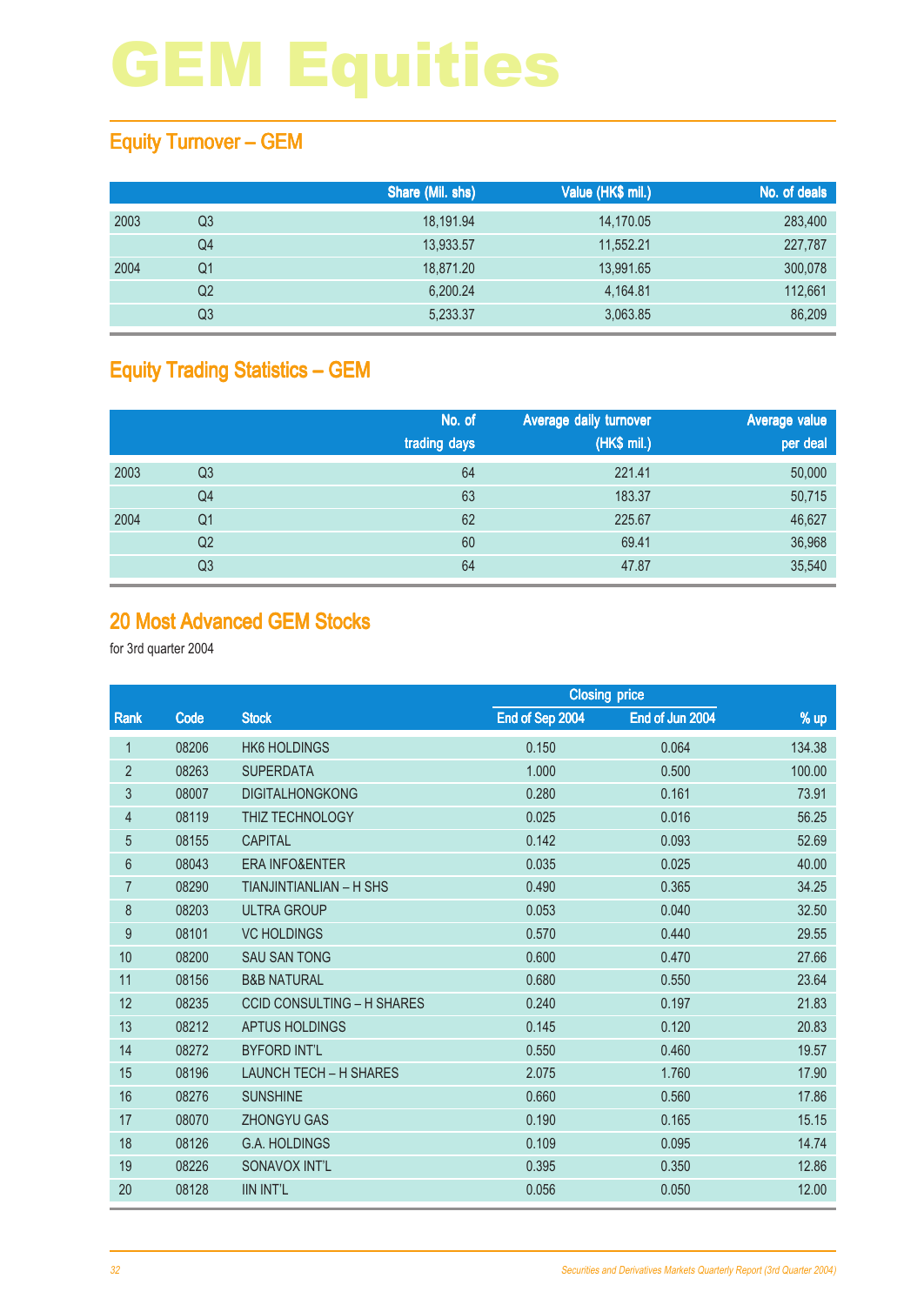### 20 Most Declined GEM Stocks

for 3rd quarter 2004

|       |                        |                 | <b>Closing price</b>    |          |  |
|-------|------------------------|-----------------|-------------------------|----------|--|
| Code  | <b>Stock</b>           | End of Sep 2004 | End of Jun 2004         | % down   |  |
| 08167 | <b>B&amp;S ENT</b>     | 0.047           | 0.780                   | $-93.97$ |  |
| 08175 | <b>KANHAN TECH</b>     | 0.058           | 0.242                   | $-76.03$ |  |
| 08071 | <b>GLORY FUTURE GP</b> | 0.013           | 0.042                   | $-69.05$ |  |
| 08271 | <b>GDC</b>             | 0.128           | 0.360                   | $-64.44$ |  |
| 08192 | <b>AGL MEDIATECH</b>   | 0.110           | 0.300                   | $-63.33$ |  |
| 08143 | <b>GRANDY CORP</b>     | 0.035           | 0.085                   | $-58.82$ |  |
| 08116 | <b>NEOLINK CYBER</b>   | 0.085           | 0.168                   | $-49.40$ |  |
| 08060 | <b>GLOBAL LINK</b>     | 0.030           | 0.057                   | $-47.37$ |  |
| 08228 | <b>VERTEX GROUP</b>    | 0.125           | 0.237                   | $-47.26$ |  |
| 08229 | <b>TUNGDA LIGHTING</b> | 0.180           | 0.325                   | $-44.62$ |  |
| 08019 | <b>EVERPRIDE PHAR</b>  | 0.089           | 0.160                   | $-44.38$ |  |
| 08025 | <b>AIR HOLDINGS</b>    | 0.043           | 0.075                   | $-42.67$ |  |
| 08028 | <b>TIMELESS</b>        | 0.090           | 0.156                   | $-42.31$ |  |
| 08050 | <b>FLEXSYSTEM</b>      | 0.080           | 0.135                   | $-40.74$ |  |
| 08080 | <b>ISTEELASIA HOLD</b> | 0.032           | 0.054                   | $-40.74$ |  |
| 08122 | <b>CASH FIN SER GP</b> | 0.170           | 0.285                   | $-40.35$ |  |
| 08010 | <b>LEADERSHIP PGL</b>  | 0.030           | 0.050<br>$\overline{A}$ | $-40.00$ |  |
| 08182 | <b>SYS SOLUTIONS</b>   | 0.138           | 0.230                   | $-40.00$ |  |
| 08210 | ADVANCED CARD          | 0.110           | 0.180                   | $-38.89$ |  |
| 08047 | IA INT'L               | 0.300           | 0.490                   | $-38.78$ |  |
|       |                        |                 |                         |          |  |

A Adjusted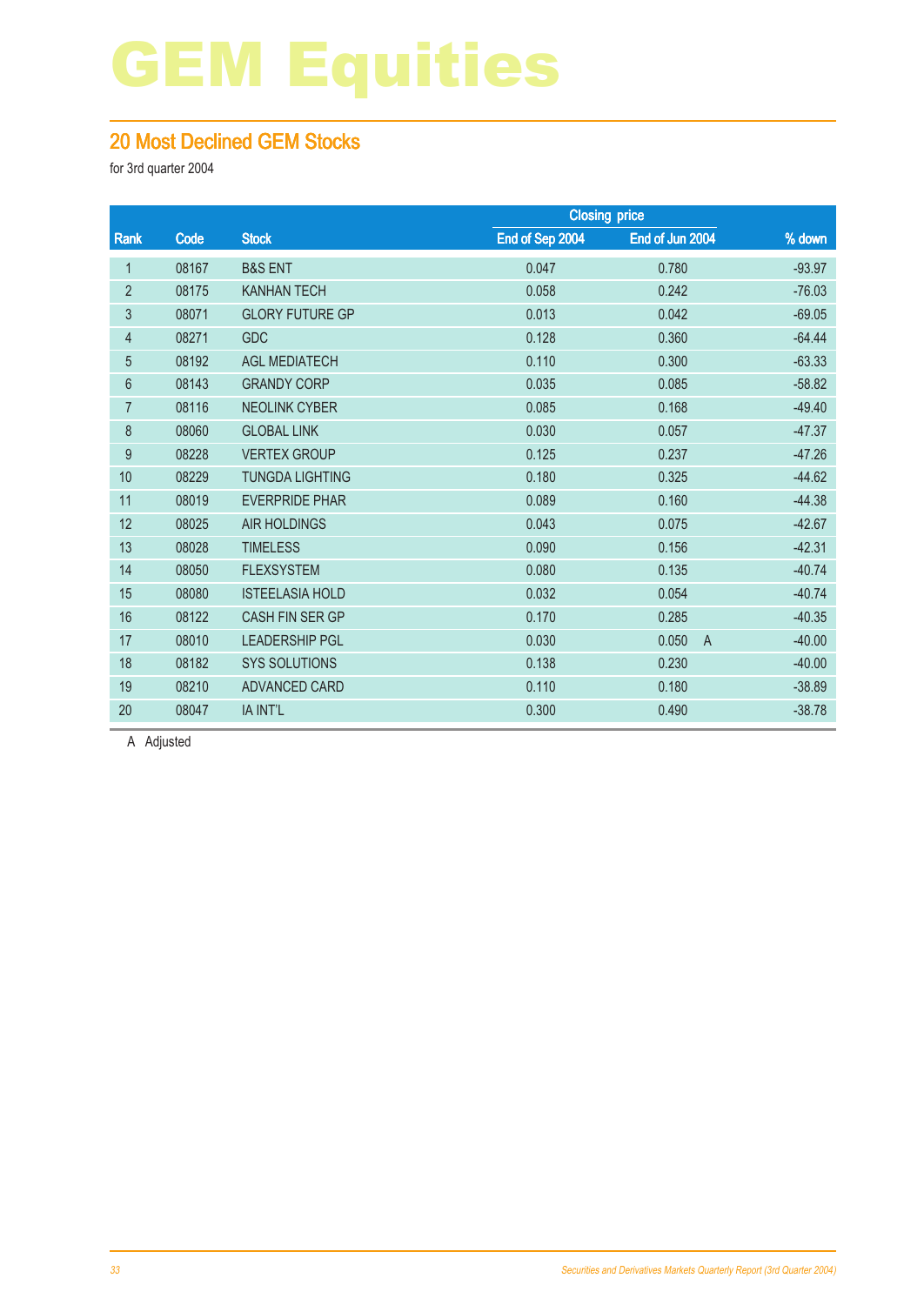## 20 Most Active GEM Stocks by Value

| Rank           | Code  | <b>Stock</b>                   | Turnover (HK\$ mil.) | % of total |
|----------------|-------|--------------------------------|----------------------|------------|
| $\mathbf{1}$   | 08282 | <b>TOM ONLINE</b>              | 281.38               | 9.18       |
| $\overline{2}$ | 08277 | <b>WUMART - H SHS</b>          | 258.20               | 8.43       |
| 3              | 08259 | ANDRE JUICE - H SHARES         | 198.43               | 6.48       |
| $\overline{4}$ | 08001 | <b>TOM GROUP</b>               | 186.84               | 6.10       |
| $\overline{5}$ | 08132 | <b>PANVA GAS HOLD</b>          | 183.14               | 5.98       |
| $6\phantom{a}$ | 08239 | <b>MP LOGISTICS</b>            | 154.53               | 5.04       |
| $\overline{7}$ | 08287 | SAMPLE TECH - H SHS            | 122.34               | 3.99       |
| $\bf 8$        | 08180 | <b>GOLDEN MEDITECH</b>         | 119.83               | 3.91       |
| 9              | 08011 | <b>KANSTAR ENPAPER</b>         | 114.87               | 3.75       |
| 10             | 08069 | TONG REN TANG - H SHARES       | 110.81               | 3.62       |
| 11             | 08196 | <b>LAUNCH TECH - H SHARES</b>  | 105.57               | 3.45       |
| 12             | 08002 | PHOENIX TV                     | 96.53                | 3.15       |
| 13             | 08006 | HONGKONG.COM                   | 81.43                | 2.66       |
| 14             | 08133 | KINGDEE INT'L                  | 71.73                | 2.34       |
| 15             | 08222 | <b>CKLIFE SCIENCES</b>         | 69.49                | 2.27       |
| 16             | 08167 | <b>B&amp;S ENT</b>             | 63.90                | 2.09       |
| 17             | 08216 | <b>CHINASOFT</b>               | 53.93                | 1.76       |
| 18             | 08200 | <b>SAU SAN TONG</b>            | 51.73                | 1.69       |
| 19             | 08290 | <b>TIANJINTIANLIAN - H SHS</b> | 48.87                | 1.60       |
| 20             | 08253 | <b>TIANYUAN</b>                | 45.22                | 1.48       |
| <b>Total</b>   |       |                                | 2,418.79             | 78.95      |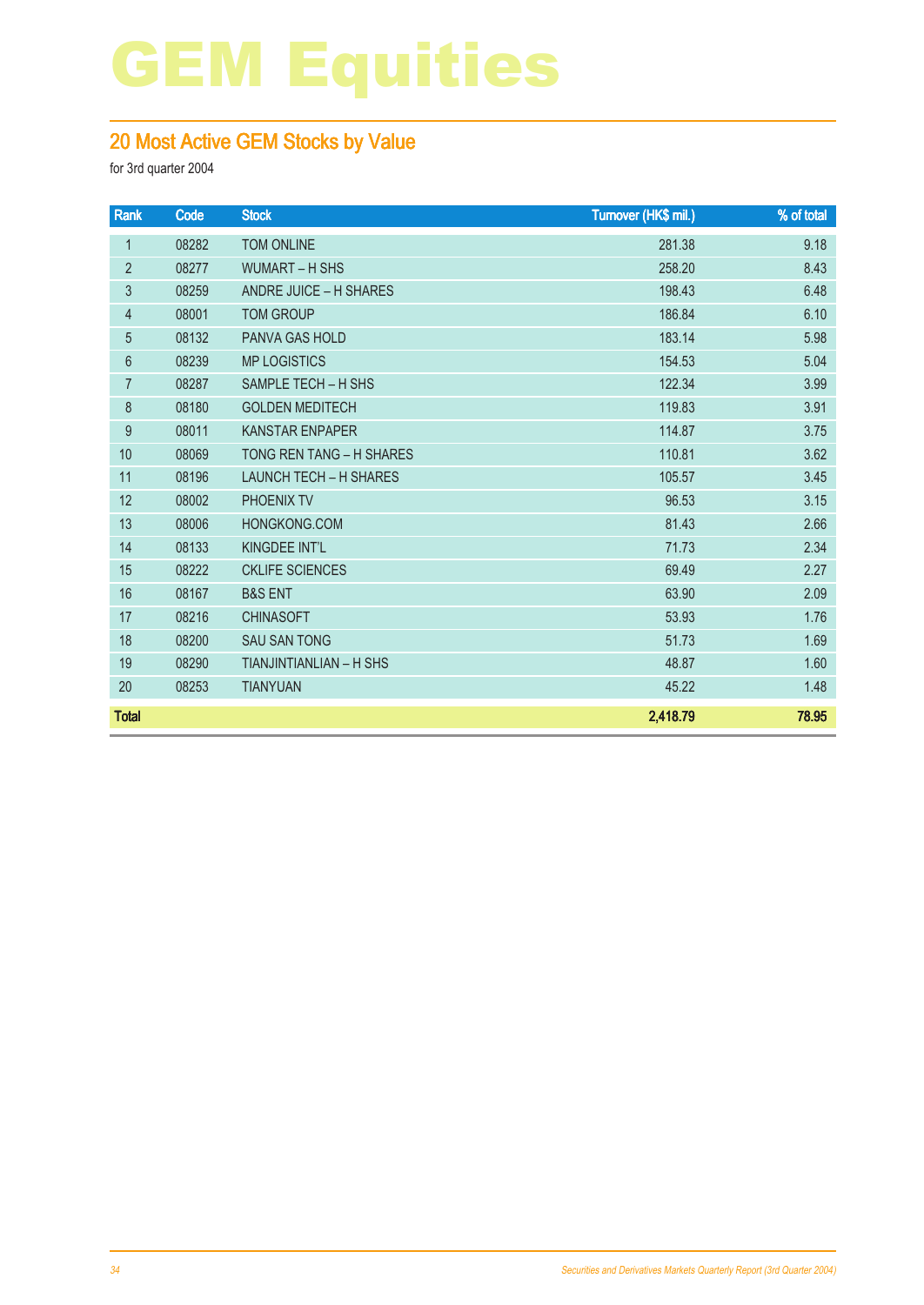## 20 Most Active GEM Stock by Shares

for 3rd quarter 2004

| Rank           | Code  | <b>Stock</b>                   | <b>Turnover (Mil. shs)</b> | % of total |
|----------------|-------|--------------------------------|----------------------------|------------|
| $\mathbf{1}$   | 08138 | <b>TOWN HEALTH</b>             | 325.42                     | 6.22       |
| $\overline{2}$ | 08100 | <b>M DREAM INWORLD</b>         | 307.16                     | 5.87       |
| 3              | 08011 | <b>KANSTAR ENPAPER</b>         | 299.98                     | 5.73       |
| $\overline{4}$ | 08167 | <b>B&amp;S ENT</b>             | 270.72                     | 5.17       |
| $\overline{5}$ | 08282 | <b>TOM ONLINE</b>              | 239.71                     | 4.58       |
| $6\,$          | 08259 | ANDRE JUICE - H SHARES         | 234.00                     | 4.47       |
| $\overline{7}$ | 08229 | <b>TUNGDA LIGHTING</b>         | 186.93                     | 3.57       |
| 8              | 08253 | <b>TIANYUAN</b>                | 166.79                     | 3.19       |
| 9              | 08006 | HONGKONG.COM                   | 145.22                     | 2.77       |
| 10             | 08290 | <b>TIANJINTIANLIAN - H SHS</b> | 121.47                     | 2.32       |
| 11             | 08239 | <b>MP LOGISTICS</b>            | 121.34                     | 2.32       |
| 12             | 08001 | <b>TOM GROUP</b>               | 105.38                     | 2.01       |
| 13             | 08053 | A & K EDUCATION                | 105.24                     | 2.01       |
| 14             | 08178 | <b>XTEAM SOFTWARE</b>          | 104.77                     | 2.00       |
| 15             | 08166 | <b>LINEFAN TECH</b>            | 96.41                      | 1.84       |
| 16             | 08200 | <b>SAU SAN TONG</b>            | 90.60                      | 1.73       |
| 17             | 08117 | <b>CHINA ADVANCE</b>           | 83.29                      | 1.59       |
| 18             | 08002 | PHOENIX TV                     | 72.08                      | 1.38       |
| 19             | 08216 | <b>CHINASOFT</b>               | 71.90                      | 1.37       |
| 20             | 08212 | APTUS HOLDINGS                 | 70.48                      | 1.35       |
| <b>Total</b>   |       |                                | 3,218.88                   | 61.51      |

## Market Capitalisation of Listed Companies for GEM

as at the quarter end

|      |                | HK\$ mil. |
|------|----------------|-----------|
| 2003 | Q <sub>3</sub> | 67,986.89 |
|      | Q4             | 70,177.23 |
| 2004 | Q <sub>1</sub> | 78,986.43 |
|      | Q2             | 72,670.33 |
|      | Q <sub>3</sub> | 62,163.75 |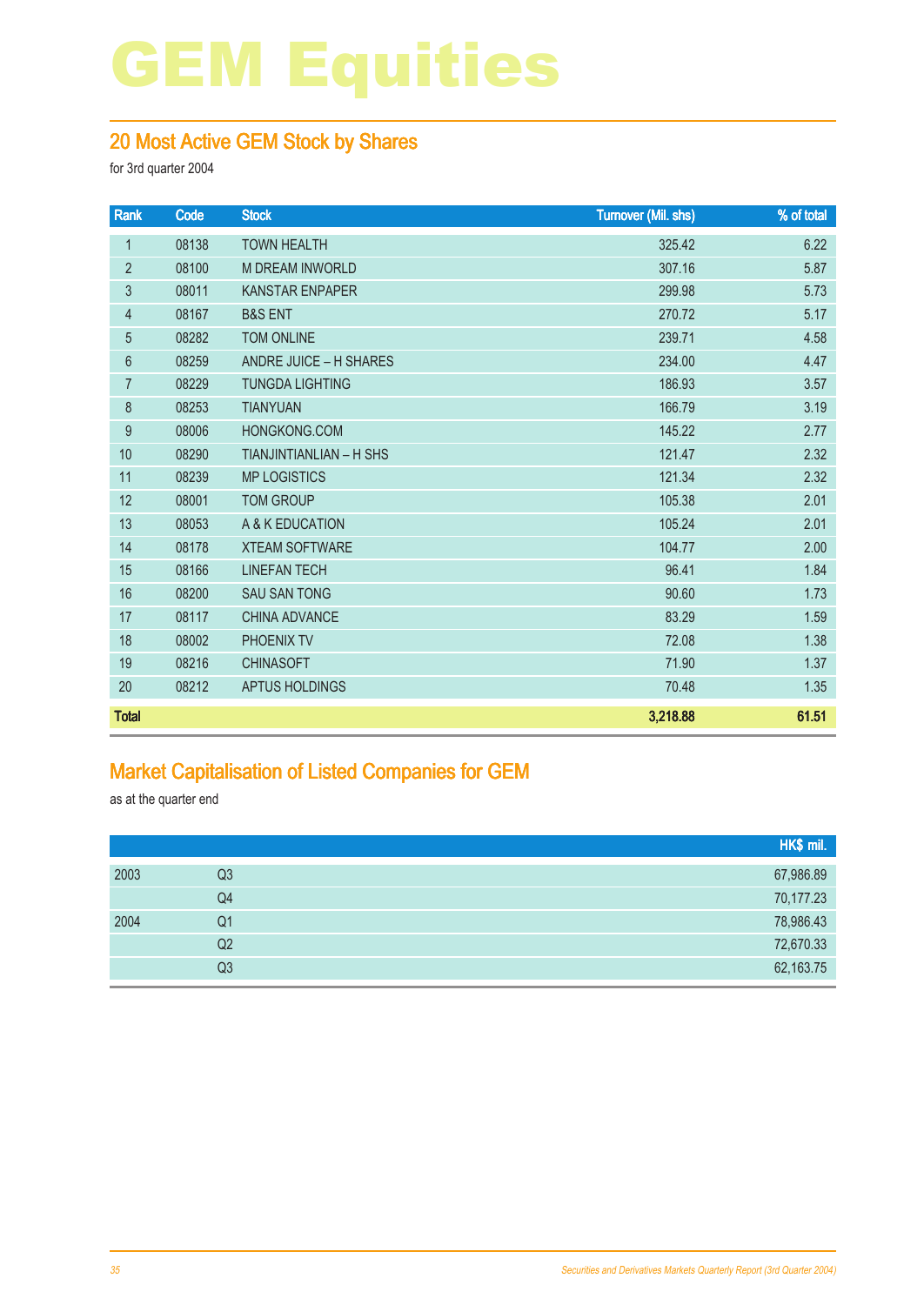## 50 Leading Companies in Market Capitalisation – GEM

#### as at the 3rd quarter end 2004

| Rank                | <b>Company</b>                        | Market capitalisation (HK\$ mil.) | % of market total |
|---------------------|---------------------------------------|-----------------------------------|-------------------|
| 1                   | CK Life Sciences Int'l (H) Inc        | 8,714.04                          | 14.02             |
| $\overline{2}$      | Phoenix Satellite TV Hldgs Ltd        | 6,219.46                          | 10.00             |
| 3                   | <b>TOM ONLINE</b>                     | 4,285.82                          | 6.89              |
| 4                   | Panva Gas Holdings Ltd                | 3,132.98                          | 5.04              |
| 5                   | <b>Sunevision Holdings Ltd</b>        | 2,796.15                          | 4.50              |
| 6                   | hongkong.com Corporation              | 2,068.63                          | 3.33              |
| $\overline{7}$      | Golden Meditech Co Ltd                | 1,956.09                          | 3.15              |
| 8                   | Convenience Retail Asia Ltd           | 1,710.67                          | 2.75              |
| 9                   | Wumart Store Inc - H Shs              | 1,625.35                          | 2.61              |
| 10                  | Kanstar En Paper Prod Hldg Ltd        | 1,440.00                          | 2.32              |
| 11                  | Wah Sang Gas Holdings Ltd             | 1,393.28                          | 2.24              |
| 12                  | Henderson Cyber Ltd                   | 1,300.00                          | 2.09              |
| 13                  | Tong Ren Tang Tech Co Ltd-H Sh        | 1,237.60                          | 1.99              |
| 14                  | AcrossAsia Ltd                        | 1,190.18                          | 1.91              |
| 15                  | China Fire Safety Ent Gp H Ltd        | 990.00                            | 1.59              |
| 16                  | Kingdee Int'l Software Group          | 941.24                            | 1.51              |
| 17                  | Greencool Technology Hidgs Ltd        | 830.00                            | 1.34              |
| 18                  | HC International, Inc                 | 684.75                            | 1.10              |
| 19                  | China Data Broadcasting H Ltd         | 636.00                            | 1.02              |
| 20                  | Far Eastern Polychem Ind Ltd          | 594.93                            | 0.96              |
| 21                  | Xteam Software Int'l Ltd              | 529.94                            | 0.85              |
| 22                  | Jian ePayment Systems Ltd             | 480.00                            | 0.77              |
| 23                  | Yantai N Andre Juice - H Shs          | 469.14                            | 0.75              |
| 24                  | Chinasoft International Ltd           | 460.80                            | 0.74              |
| 25                  | First Mobile Group HIdgs Ltd          | 431.94                            | 0.69              |
| 26                  | Netel Technology (HIdgs) Ltd          | 410.40                            | 0.66              |
| 27                  | Superdata Software Hidgs Ltd          | 402.84                            | 0.65              |
| 28                  | Launch Tech Co Ltd - H Shares         | 394.25                            | 0.63              |
| 29                  | MP Logistics Int'l Hldgs Ltd          | 384.00                            | 0.62              |
| 30                  | Sino Stride Tech (Hldgs) Ltd          | 368.59                            | 0.59              |
| 31                  | M21 Technology Ltd                    | 359.38                            | 0.58              |
| 32                  | Zhengzhou Gas Co Ltd - H Share        | 357.93                            | 0.58              |
| 33                  | Cyber On-Air Group Co Ltd             | 348.21                            | 0.56              |
| 34                  | <b>B &amp; B Natural Products Ltd</b> | 327.30                            | 0.53              |
| 35                  | Media Partners Int'l Hidgs Inc        | 324.44                            | 0.52              |
| 36                  | Sau San Tong Holdings Ltd             | 322.20                            | 0.52              |
| 37                  | Beijing Beida Jade Bird - H Sh        | 310.27                            | 0.50              |
| 38                  | <b>Emperor Entertainment Group</b>    | 301.60                            | 0.49              |
| 39                  | <b>EVI Education Asia Ltd</b>         | 280.00                            | 0.45              |
| 40                  | Longlife Group Holdings Ltd           | 230.00                            | 0.37              |
| 41                  | <b>Aptus Holdings Ltd</b>             | 224.29                            | 0.36              |
| 42                  | <b>AKM Industrial Co Ltd</b>          | 216.00                            | 0.35              |
| 43                  | <b>Century Sunshine Ecological</b>    | 211.20                            | 0.34              |
| 44                  | Pan Sino Int'l Holdings Ltd           | 204.00                            | 0.33              |
| 45                  | <b>Jessica Publications Ltd</b>       | 202.66                            | 0.33              |
| 46                  | Tungda Innovative Lighting            | 199.01                            | 0.32              |
| 47                  | A - S China Plumbing Products         | 196.34                            | 0.32              |
| 48                  | <b>MediaNation Inc</b>                | 189.37                            | 0.30              |
| 49                  | Venturepharm Laboratories Ltd         | 187.20                            | 0.30              |
| 50                  | Zhongyu Gas Holdings Ltd              | 182.55                            | 0.29              |
| <b>Total</b>        |                                       | 53,253.04                         | 85.67             |
| <b>Market total</b> |                                       | 62,163.75                         | 100.00            |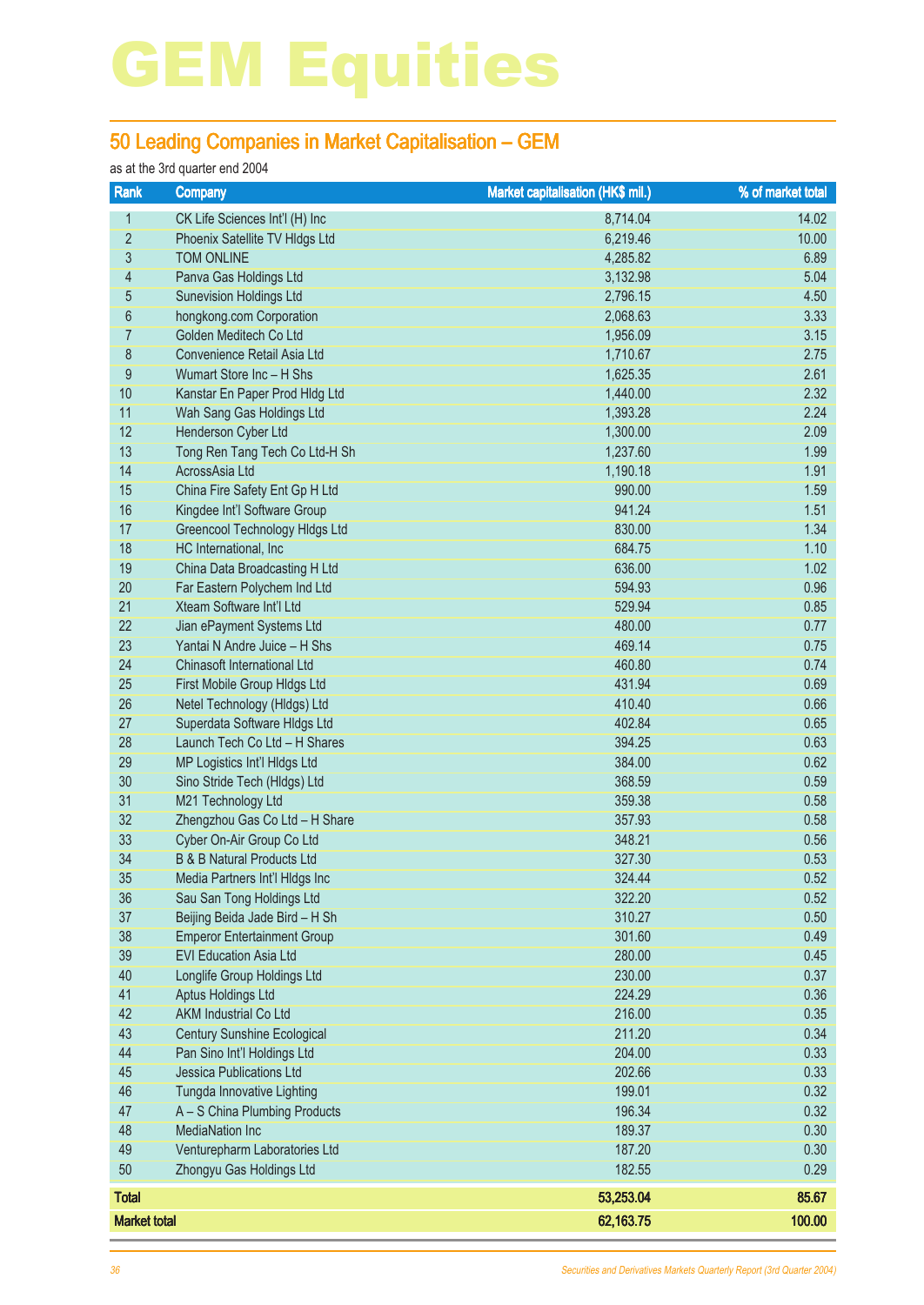## New Listing Companies Statistics for GEM

|      |    | No. of newly listed companies | Funds raised (HK\$ mil.) |
|------|----|-------------------------------|--------------------------|
| 2003 | Q3 | 6                             | 247.38                   |
|      | Q4 | 9                             | 1,250.99                 |
| 2004 | Q1 | 8                             | 1,920.85                 |
|      | Q2 |                               | 385.96                   |
|      | Q3 | 5                             | 274.06                   |

#### Newly Listed Companies for GEM

| Code         | <b>Company name</b>                           | Listing date | No. of issued shares | Funds raised (HK\$ mil.) |
|--------------|-----------------------------------------------|--------------|----------------------|--------------------------|
| 08301        | Shenzhen Mingwah Aohan High                   |              |                      |                          |
|              | Technology Corporation Ltd. - H Shares        | 2004/07/07   | 200,200,000          | 56.06                    |
| 08253        | Sanmenxia Tianyuan Aluminum Co Ltd - H Shares | 2004/07/13   | 350,020,000          | 105.01                   |
| 08053        | A & K Educational Software Holdings Ltd       | 2004/08/06   | 255,000,000          | 30.00                    |
| 08298        | AKM Industrials Co Ltd                        | 2004/08/18   | 540,000,000          | 56.00                    |
| 08299        | Espco Technology Holdings Ltd                 | 2004/09/23   | 357, 136, 200        | 27.00                    |
| <b>Total</b> |                                               |              |                      | 274.06                   |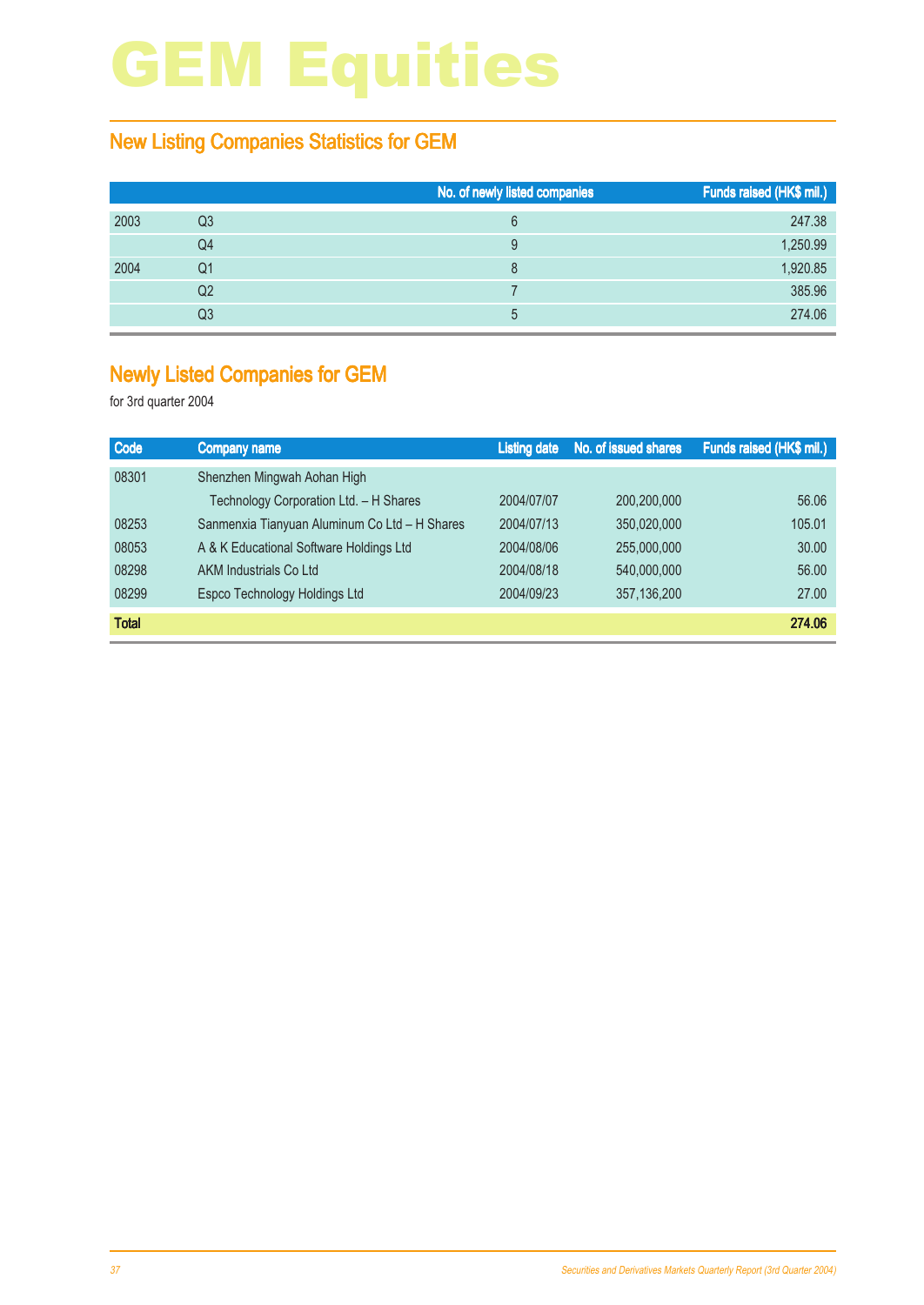## GEM Warrants

## Warrant Trading and Market Value Statistics – GEM

|    | Number | Turnover value (HK\$ mil.) | Market value (HK\$ mil.) |
|----|--------|----------------------------|--------------------------|
| Q3 |        | 7.11                       | 21.74                    |
| Q4 |        | 0.28                       | 14.56                    |
| Q1 |        | 0.47                       | 6.56                     |
| Q2 |        | 0.01                       | 5.62                     |
| Q3 |        | 0.01                       | 3.12                     |
|    |        |                            |                          |

## Newly Listed Equity GEM Warrants

|              |                        | <b>Initial issued</b> |                     |               | <b>Amount raised</b> |
|--------------|------------------------|-----------------------|---------------------|---------------|----------------------|
| Code         | <b>Equity warrants</b> | amount (HK)           | <b>Listing date</b> | <b>Expiry</b> | (HK\$ mil.)          |
|              | n.a.                   |                       |                     |               |                      |
| <b>Total</b> |                        |                       |                     |               | -                    |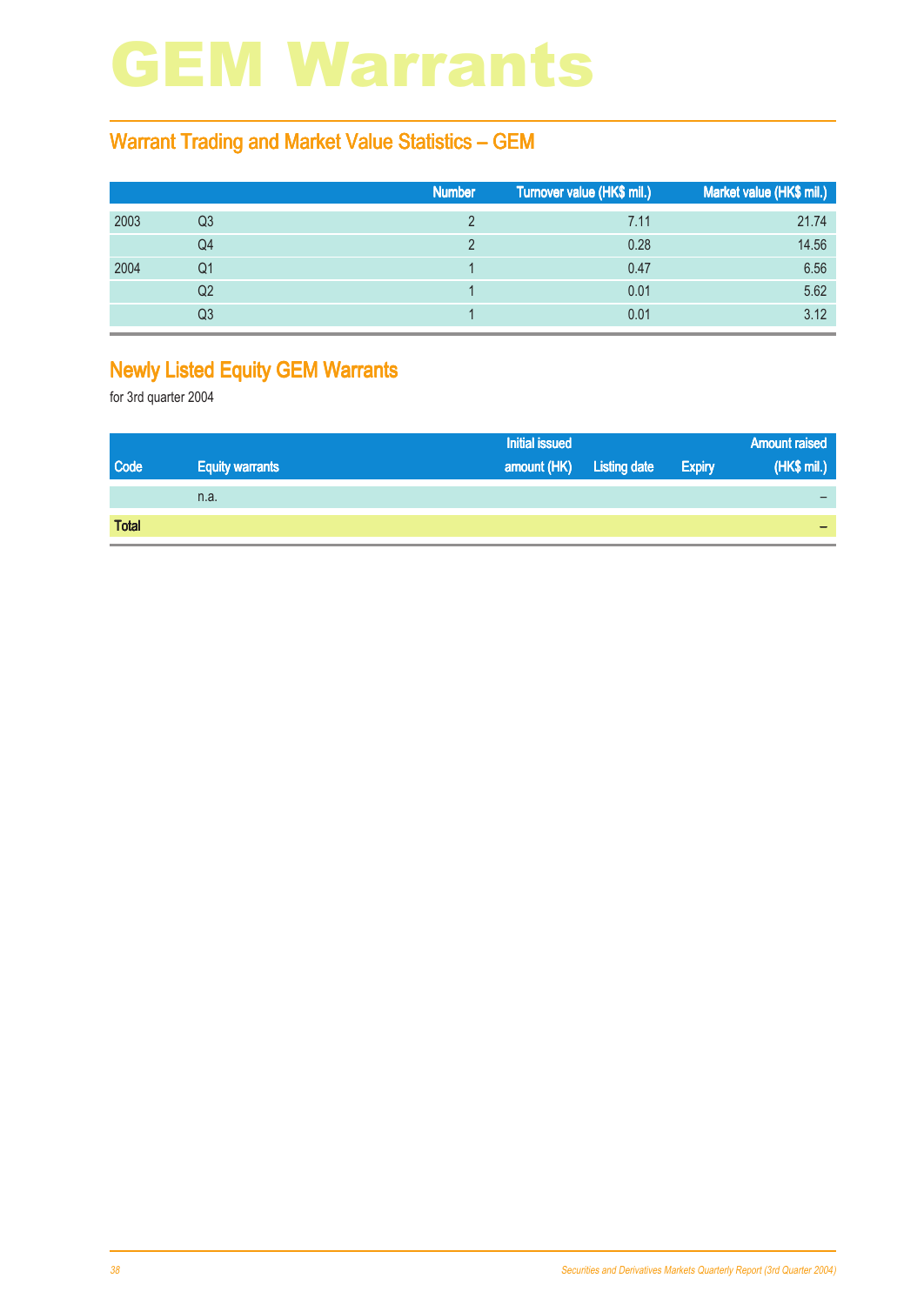## Contract Volume by Derivatives Products

|                                            | <b>Contracts</b> |                  |
|--------------------------------------------|------------------|------------------|
| <b>Derivatives product</b>                 | 3rd Quarter 2004 | 3rd Quarter 2003 |
| Hang Seng Index Futures                    | 2,183,522        | 1,922,855        |
| Hang Seng Index Options                    | 453,588          | 604,791          |
| Mini-Hang Seng Index Futures               | 391,487          | 343,764          |
| Mini-Hang Seng Index Options               | 5,155            | 5,973            |
| H-shares Index Futures <sup>1</sup>        | 465,492          |                  |
| H-shares Index Options <sup>2</sup>        | 36,326           |                  |
| MSCI China Free Index Futures <sup>3</sup> |                  | 34               |
| Dow Jones Industrial Average Futures       | 528              | 2,429            |
| <b>Stock Futures</b>                       | 3,293            | 5,807            |
| <b>Stock Options</b>                       | 1,333,212        | 1,035,891        |
| Three-month HIBOR Futures                  | 14,555           | 6,142            |
| One-month HIBOR Futures                    | 220              | 35               |
| Three-year Exchange Fund Note Futures      | 625              | 50               |
| <b>Total</b>                               | 4,888,003        | 3,927,771        |

<sup>1</sup> Trading in H-shares Index Futures commenced on 8 December 2003.

<sup>2</sup> Trading in H-shares Index Options commenced on 14 June 2004.

<sup>3</sup> Trading in MSCI China Free Index Futures suspended with effect from 30 March 2004.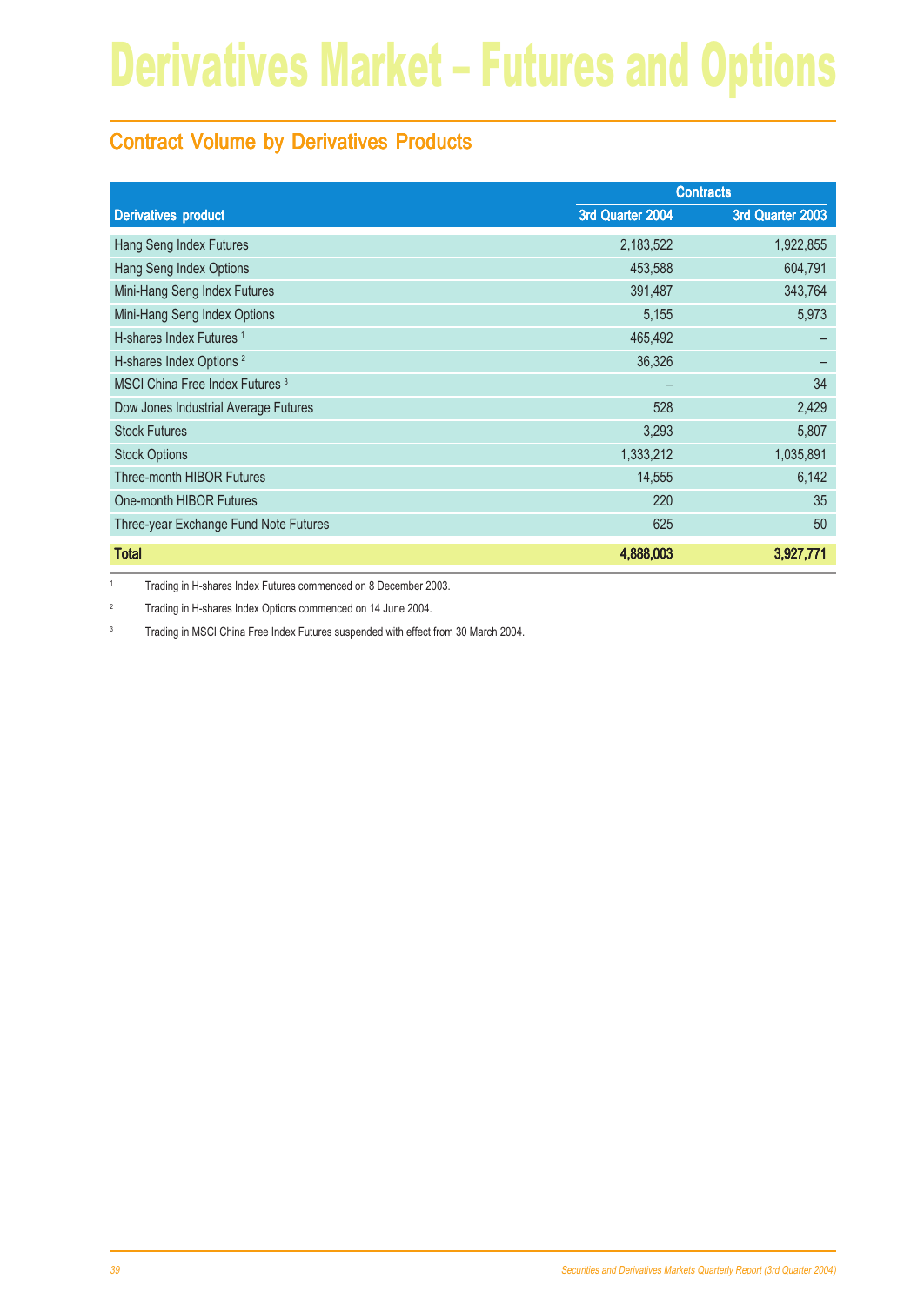## Open Interest by Derivatives Products

|                                            | <b>Contracts</b> |                  |
|--------------------------------------------|------------------|------------------|
| <b>Derivatives product</b>                 | 3rd Quarter 2004 | 3rd Quarter 2003 |
| Hang Seng Index Futures                    | 109,533          | 80,403           |
| Hang Seng Index Options                    | 85,536           | 70,868           |
| Mini-Hang Seng Index Futures               | 2,050            | 1,888            |
| Mini-Hang Seng Index Options               | 296              | 302              |
| H-shares Index Futures <sup>1</sup>        | 23,631           |                  |
| H-shares Index Options <sup>2</sup>        | 8,812            |                  |
| MSCI China Free Index Futures <sup>3</sup> |                  | $\overline{2}$   |
| Dow Jones Industrial Average Futures       | 41               | 194              |
| <b>Stock Futures</b>                       | 524              | 715              |
| <b>Stock Options</b>                       | 516,569          | 382,895          |
| Three-month HIBOR Futures                  | 8,279            | 3,925            |
| One-month HIBOR Futures                    | 45               | 30               |
| Three-year Exchange Fund Note Futures      | 75               | 25               |
| <b>Total</b>                               | 755,391          | 541,247          |

1 Trading in H-shares Index Futures commenced on 8 December 2003.

<sup>2</sup> Trading in H-shares Index Options commenced on 14 June 2004.

<sup>3</sup> Trading in MSCI China Free Index Futures suspended with effect from 30 March 2004.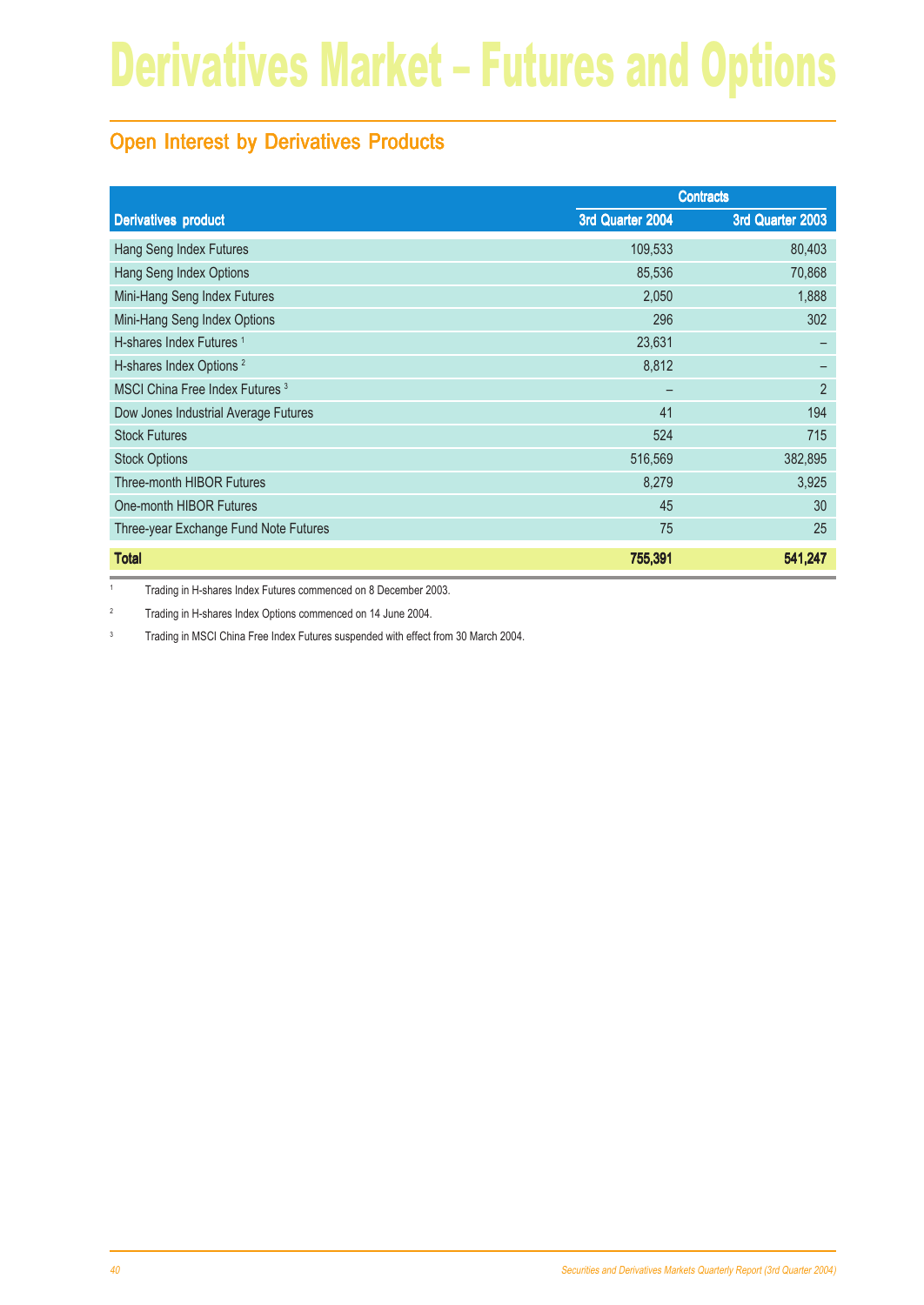#### Hang Seng Index Futures – Contract Volume and Open Interest (contracts)

|      |                | <b>Total</b><br>contract volume | <b>Quarter-end</b><br>open interest |
|------|----------------|---------------------------------|-------------------------------------|
| 2003 | Q3             | 1,922,855                       | 80,403                              |
|      | Q4             | 1,881,448                       | 91,941                              |
| 2004 | Q <sub>1</sub> | 2,058,273                       | 93,342                              |
|      | Q <sub>2</sub> | 2,198,947                       | 83,501                              |
|      | Q <sub>3</sub> | 2,183,552                       | 109,533                             |

#### Hang Seng Index Options – Contract Volume and Open Interest (contracts)

|      |                | <b>Total</b><br>contract volume | Quarter-end<br>open interest |
|------|----------------|---------------------------------|------------------------------|
|      |                |                                 |                              |
| 2003 | Q <sub>3</sub> | 604,791                         | 70,868                       |
|      | Q4             | 402,604                         | 72,469                       |
| 2004 | Q <sub>1</sub> | 493,863                         | 103,695                      |
|      | Q <sub>2</sub> | 603,173                         | 92,672                       |
|      | Q <sub>3</sub> | 453,588                         | 85,536                       |

## Three-month HIBOR Futures – Contract Volume and Open Interest (contracts)

|      |                | <b>Total</b><br>contract volume | Quarter-end<br>open interest |
|------|----------------|---------------------------------|------------------------------|
| 2003 | Q <sub>3</sub> | 6,142                           | 3,925                        |
|      | Q4             | 16,928                          | 4,485                        |
| 2004 | Q <sub>1</sub> | 16,844                          | 5,579                        |
|      | Q <sub>2</sub> | 18,911                          | 6,285                        |
|      | Q3             | 14,555                          | 8,279                        |

#### Stock Options Market Turnover and Open Interest (contracts)

|      |                | <b>Total</b><br>Premium (HK\$ mil.) | <b>Total</b><br>contract volume | Quarter-end<br>open interest |
|------|----------------|-------------------------------------|---------------------------------|------------------------------|
| 2003 | Q3             | 795.34                              | 1,035,891                       | 382,895                      |
|      | Q4             | 1,091.85                            | 1,416,468                       | 553,896                      |
| 2004 | Q1             | 1,651.81                            | 1,581,952                       | 635,115                      |
|      | Q <sub>2</sub> | 1,192.19                            | 1,260,109                       | 485,786                      |
|      | Q <sub>3</sub> | 1,222.01                            | 1,333,212                       | 516,569                      |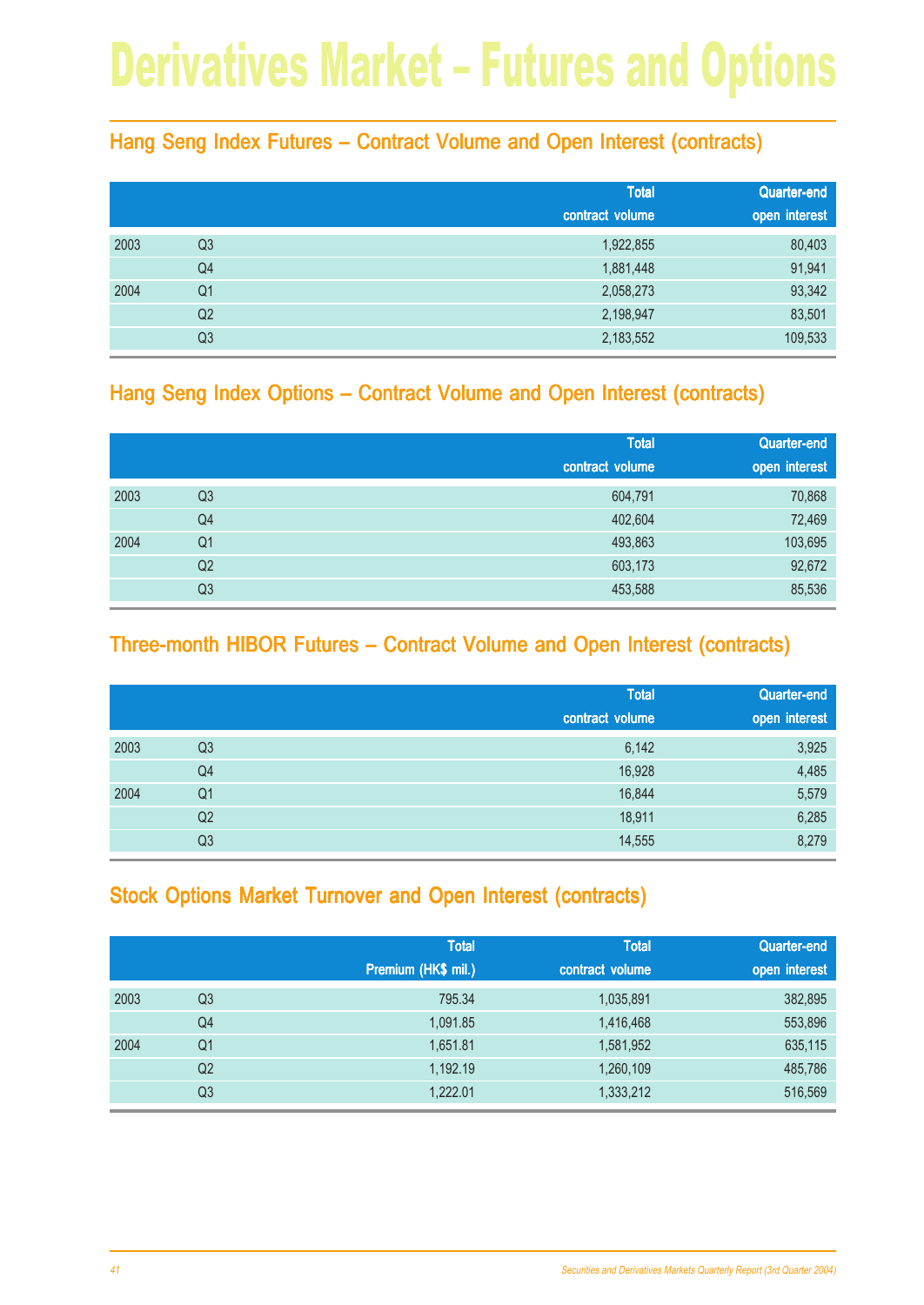## Stock Options Premium by Class

|                            |            | Premium     |            |
|----------------------------|------------|-------------|------------|
| <b>Options class</b>       |            | (HK\$ mil.) | % of total |
| Aluminum Corp of China     | <b>ALC</b> | 8.67        | 0.71       |
| <b>Bank of East Asia</b>   | <b>BEA</b> | 5.66        | 0.46       |
| <b>BOC HONG KONG</b>       | <b>BOC</b> | 9.97        | 0.82       |
| China Mobile               | <b>CHT</b> | 139.68      | 11.43      |
| China Unicom               | <b>CHU</b> | 19.82       | 1.62       |
| <b>CITIC Pacific</b>       | <b>CIT</b> | 3.40        | 0.28       |
| <b>Cheung Kong</b>         | <b>CKH</b> | 119.49      | 9.78       |
| Cheung Kong Infrastructure | <b>CKI</b> | 2.63        | 0.22       |
| China Life Insurance       | <b>CLI</b> | 13.04       | 1.07       |
| <b>CLP Holdings</b>        | <b>CLP</b> | 3.58        | 0.29       |
| <b>China Merchants</b>     | <b>CMH</b> | 2.62        | 0.21       |
| CNOOC                      | <b>CNC</b> | 4.54        | 0.37       |
| <b>COSCO Pacific</b>       | COS        | 5.09        | 0.42       |
| <b>Cathay Pacific</b>      | <b>CPA</b> | 13.02       | 1.07       |
| China Petro & Chem         | <b>CPC</b> | 19.50       | 1.60       |
| China Resources            | <b>CRE</b> | 2.98        | 0.24       |
| China Telecom              | <b>CTC</b> | 4.92        | 0.40       |
| <b>HK Electric</b>         | <b>HEH</b> | 7.95        | 0.65       |
| Hong Kong Exchanges        | <b>HEX</b> | 2.04        | 0.17       |
| <b>HSBC Holdings</b>       | <b>HKB</b> | 316.37      | 25.89      |
| Hong Kong Gas              | <b>HKG</b> | 3.30        | 0.27       |
| Henderson Land             | <b>HLD</b> | 43.74       | 3.58       |
| <b>Huaneng Power</b>       | <b>HNP</b> | 12.85       | 1.05       |
| Hang Seng Bank             | <b>HSB</b> | 18.93       | 1.55       |
| Hutchison Whampoa          | <b>HWL</b> | 149.21      | 12.21      |
| Johnson Electric           | <b>JSE</b> | 0.80        | 0.07       |
| Legend Holdings            | LEH        | 0.44        | 0.04       |
| Li & Fung                  | LIF        | 6.64        | 0.54       |
| <b>MTR Corporation</b>     | <b>MTR</b> | 1.88        | 0.15       |
| New World Development      | <b>NWD</b> | 13.82       | 1.13       |
| <b>PCCW</b>                | PCC        | 12.32       | 1.01       |
| PetroChina                 | PEC        | 55.70       | 4.56       |
| <b>SHK Properties</b>      | <b>SHK</b> | 160.72      | 13.15      |
| Shanghai Industrial        | <b>SIH</b> | 5.22        | 0.43       |
| Swire Pacific 'A'          | SWA        | 10.13       | 0.83       |
| Tracker Fund of HK         | <b>TRF</b> | 1.56        | 0.13       |
| Wharf (Holdings)           | <b>WHL</b> | 19.75       | 1.62       |
| <b>Total</b>               |            | 1,222.01    | 100.00     |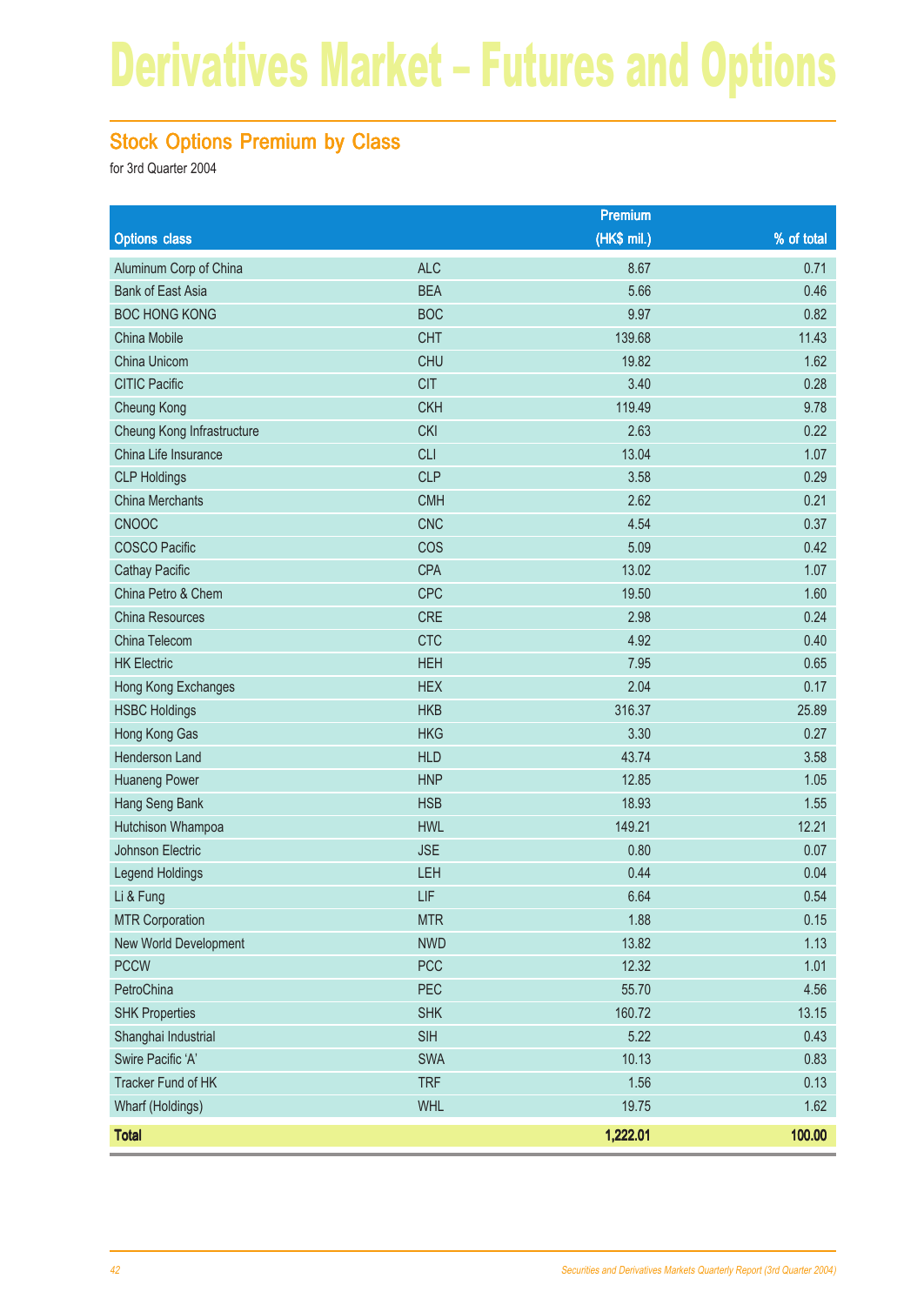## Stock Options Contract Volume by Class

|                            |            | <b>Contract</b> |            |
|----------------------------|------------|-----------------|------------|
| <b>Options class</b>       |            | volume          | % of total |
| Aluminum Corp of China     | <b>ALC</b> | 11,316          | 0.85       |
| <b>Bank of East Asia</b>   | <b>BEA</b> | 43,302          | 3.25       |
| <b>BOC HONG KONG</b>       | <b>BOC</b> | 46,134          | 3.46       |
| China Mobile               | <b>CHT</b> | 222,392         | 16.68      |
| China Unicom               | <b>CHU</b> | 20,665          | 1.55       |
| <b>CITIC Pacific</b>       | <b>CIT</b> | 4,432           | 0.33       |
| <b>Cheung Kong</b>         | <b>CKH</b> | 47,918          | 3.59       |
| Cheung Kong Infrastructure | <b>CKI</b> | 4,169           | 0.31       |
| China Life Insurance       | <b>CLI</b> | 38,790          | 2.91       |
| <b>CLP Holdings</b>        | <b>CLP</b> | 9,305           | 0.70       |
| <b>China Merchants</b>     | <b>CMH</b> | 2,550           | 0.19       |
| CNOOC                      | <b>CNC</b> | 17,043          | 1.28       |
| <b>COSCO Pacific</b>       | COS        | 3,558           | 0.27       |
| <b>Cathay Pacific</b>      | <b>CPA</b> | 20,369          | 1.53       |
| China Petro & Chem         | <b>CPC</b> | 23,534          | 1.77       |
| China Resources            | <b>CRE</b> | 3,950           | 0.30       |
| China Telecom              | <b>CTC</b> | 12,233          | 0.92       |
| <b>HK Electric</b>         | <b>HEH</b> | 19,813          | 1.49       |
| Hong Kong Exchanges        | <b>HEX</b> | 1,210           | 0.09       |
| <b>HSBC Holdings</b>       | <b>HKB</b> | 299,544         | 22.47      |
| Hong Kong Gas              | <b>HKG</b> | 7,328           | 0.55       |
| Henderson Land             | <b>HLD</b> | 30,823          | 2.31       |
| <b>Huaneng Power</b>       | <b>HNP</b> | 13,093          | 0.98       |
| Hang Seng Bank             | <b>HSB</b> | 76,225          | 5.72       |
| Hutchison Whampoa          | <b>HWL</b> | 65,581          | 4.92       |
| Johnson Electric           | <b>JSE</b> | 4,386           | 0.33       |
| <b>Legend Holdings</b>     | LEH        | 1,980           | 0.15       |
| Li & Fung                  | LIF        | 6,902           | 0.52       |
| <b>MTR Corporation</b>     | <b>MTR</b> | 9,724           | 0.73       |
| New World Development      | <b>NWD</b> | 29,535          | 2.22       |
| <b>PCCW</b>                | <b>PCC</b> | 42,638          | 3.20       |
| PetroChina                 | PEC        | 71,396          | 5.36       |
| <b>SHK Properties</b>      | <b>SHK</b> | 71,742          | 5.38       |
| Shanghai Industrial        | <b>SIH</b> | 8,078           | 0.61       |
| Swire Pacific 'A'          | <b>SWA</b> | 11,778          | 0.88       |
| Tracker Fund of HK         | <b>TRF</b> | 12,306          | 0.92       |
| Wharf (Holdings)           | <b>WHL</b> | 17,470          | 1.31       |
| <b>Total</b>               |            | 1,333,212       | 100.00     |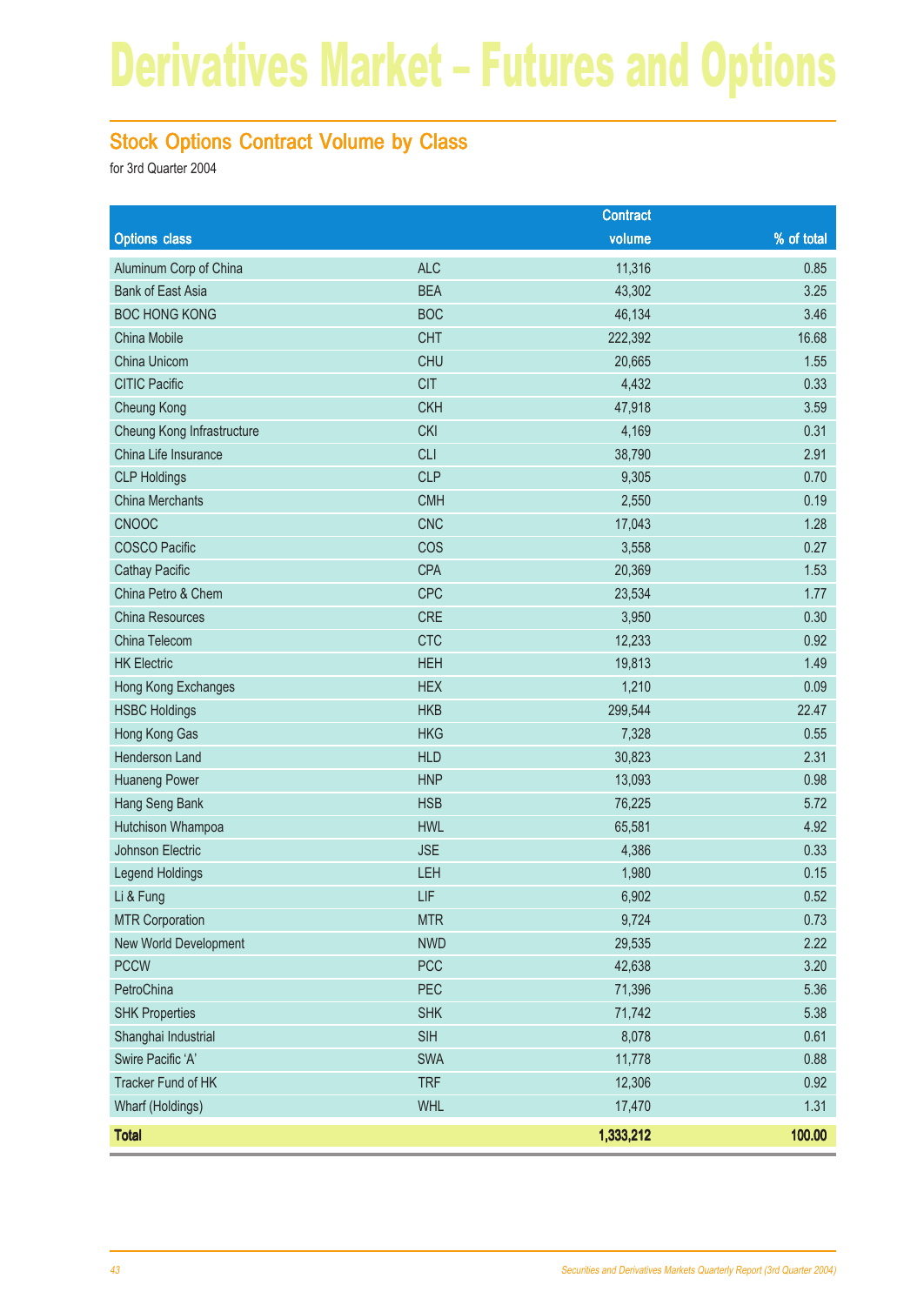#### Stock Options Open Interest by Class

as at the end of 3rd Quarter 2004

|                            |            | <b>Open interest</b> |            |
|----------------------------|------------|----------------------|------------|
| <b>Options class</b>       |            | (contracts)          | % of total |
| Aluminum Corp of China     | <b>ALC</b> | 5,060                | 0.98       |
| <b>Bank of East Asia</b>   | <b>BEA</b> | 24,216               | 4.69       |
| <b>BOC HONG KONG</b>       | <b>BOC</b> | 23,499               | 4.55       |
| China Mobile               | <b>CHT</b> | 74,028               | 14.33      |
| China Unicom               | <b>CHU</b> | 8,927                | 1.73       |
| <b>CITIC Pacific</b>       | <b>CIT</b> | 1,640                | 0.32       |
| <b>Cheung Kong</b>         | <b>CKH</b> | 12,042               | 2.33       |
| Cheung Kong Infrastructure | <b>CKI</b> | 2,247                | 0.43       |
| China Life Insurance       | <b>CLI</b> | 8,561                | 1.66       |
| <b>CLP Holdings</b>        | <b>CLP</b> | 4,523                | 0.88       |
| <b>China Merchants</b>     | <b>CMH</b> | 1,540                | 0.30       |
| CNOOC                      | <b>CNC</b> | 9,328                | 1.81       |
| <b>COSCO Pacific</b>       | COS        | 846                  | 0.16       |
| <b>Cathay Pacific</b>      | <b>CPA</b> | 6,543                | 1.27       |
| China Petro & Chem         | CPC        | 12,141               | 2.35       |
| China Resources            | <b>CRE</b> | 1,676                | 0.32       |
| China Telecom              | <b>CTC</b> | 8,683                | 1.68       |
| <b>HK Electric</b>         | <b>HEH</b> | 11,861               | 2.30       |
| Hong Kong Exchanges        | <b>HEX</b> | 425                  | 0.08       |
| <b>HSBC Holdings</b>       | <b>HKB</b> | 101,970              | 19.74      |
| Hong Kong Gas              | <b>HKG</b> | 10,491               | 2.03       |
| Henderson Land             | <b>HLD</b> | 11,621               | 2.25       |
| <b>Huaneng Power</b>       | <b>HNP</b> | 3,325                | 0.64       |
| Hang Seng Bank             | <b>HSB</b> | 23,282               | 4.51       |
| Hutchison Whampoa          | <b>HWL</b> | 18,128               | 3.51       |
| Johnson Electric           | <b>JSE</b> | 2,681                | 0.52       |
| <b>Legend Holdings</b>     | LEH        | 2,147                | 0.42       |
| Li & Fung                  | LIF        | 1,882                | 0.36       |
| <b>MTR Corporation</b>     | <b>MTR</b> | 4,920                | 0.95       |
| New World Development      | <b>NWD</b> | 11,650               | 2.26       |
| <b>PCCW</b>                | <b>PCC</b> | 21,969               | 4.25       |
| PetroChina                 | PEC        | 39,459               | 7.64       |
| <b>SHK Properties</b>      | <b>SHK</b> | 22,578               | 4.37       |
| Shanghai Industrial        | SIH        | 4,568                | 0.88       |
| Swire Pacific 'A'          | SWA        | 3,602                | 0.70       |
| Tracker Fund of HK         | <b>TRF</b> | 7,625                | 1.48       |
| Wharf (Holdings)           | <b>WHL</b> | 6,885                | 1.33       |
| <b>Total</b>               |            | 516,569              | 100.00     |